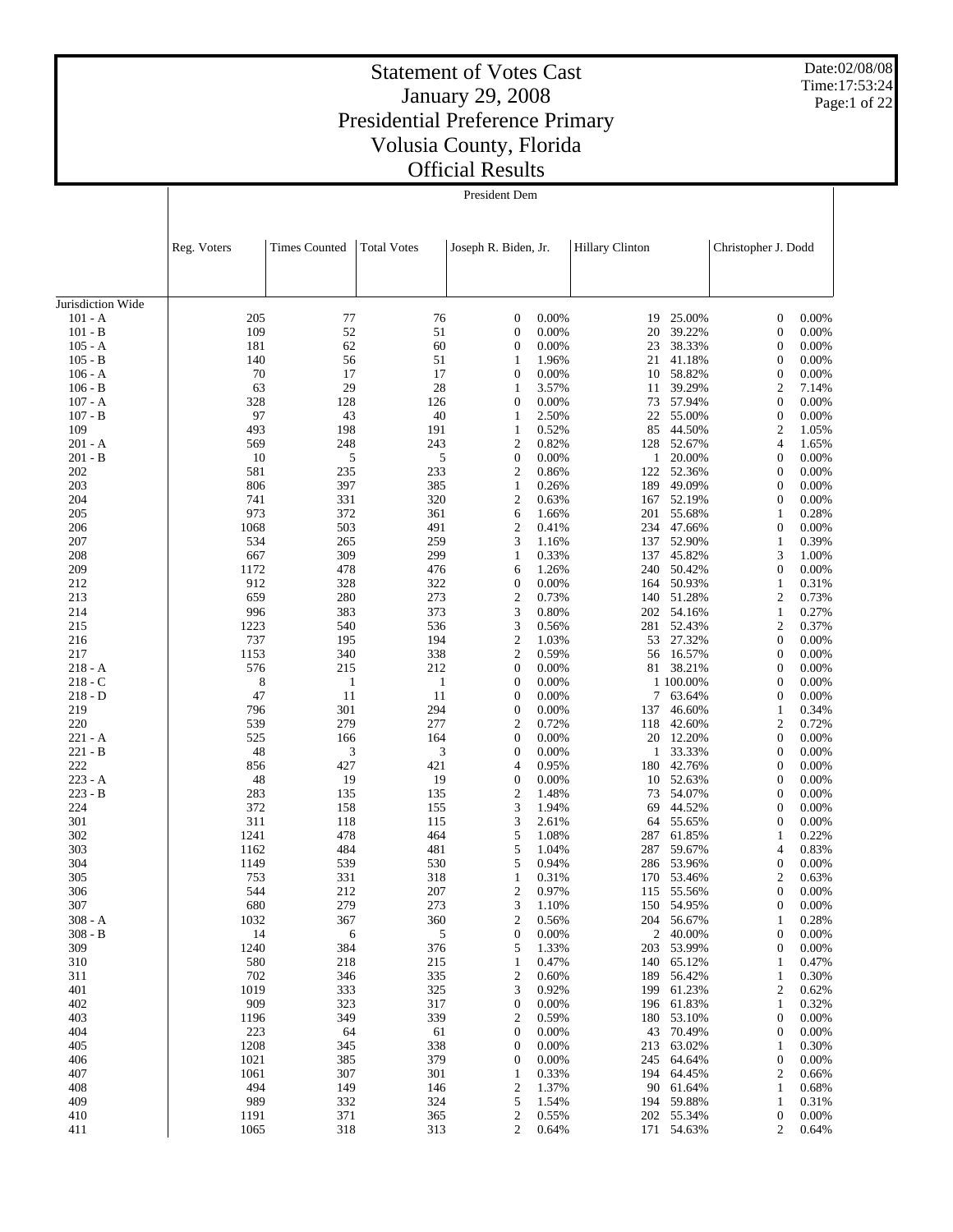Date:02/08/08 Time:17:53:24 Page:2 of 22

|                    | Reg. Voters             | <b>Times Counted</b> | <b>Total Votes</b> | Joseph R. Biden, Jr.                 |                | <b>Hillary Clinton</b> |                          | Christopher J. Dodd                  |                |
|--------------------|-------------------------|----------------------|--------------------|--------------------------------------|----------------|------------------------|--------------------------|--------------------------------------|----------------|
|                    |                         |                      |                    |                                      |                |                        |                          |                                      |                |
| $412 - A$          | 380                     | 155                  | 148                | $\mathbf{1}$                         | 0.68%          | 65                     | 43.92%                   | $\boldsymbol{0}$                     | 0.00%          |
| 412 - B            | 122                     | 55                   | 52                 | 1                                    | 1.92%          | 23                     | 44.23%                   | $\boldsymbol{0}$                     | 0.00%          |
| 413<br>414         | 1075<br>1011            | 339<br>349           | 336<br>343         | $\boldsymbol{0}$<br>2                | 0.00%<br>0.58% | 178                    | 52.98%<br>196 57.14%     | $\boldsymbol{0}$<br>$\boldsymbol{0}$ | 0.00%<br>0.00% |
| 415                | 332                     | 114                  | 111                | 1                                    | 0.90%          | 67                     | 60.36%                   | 1                                    | 0.90%          |
| 416                | 963                     | 307                  | 300                | 2                                    | 0.67%          | 181                    | 60.33%                   | 1                                    | 0.33%          |
| 417                | 1030                    | 294                  | 282                | $\sqrt{2}$                           | 0.71%          | 168                    | 59.57%                   | $\mathbf{1}$                         | 0.35%          |
| 418 - A            | 258                     | 101                  | 97                 | $\mathfrak{2}$                       | 2.06%          | 47                     | 48.45%                   | $\boldsymbol{0}$                     | 0.00%          |
| $418 - B$          | 76                      | 40                   | 37                 | $\boldsymbol{0}$                     | 0.00%          | 18                     | 48.65%                   | $\boldsymbol{0}$                     | 0.00%          |
| 419                | 601                     | 196                  | 190                | $\mathfrak{2}$                       | 1.05%<br>0.37% | 113                    | 59.47%                   | $\boldsymbol{0}$                     | 0.00%          |
| 420 - A<br>420 - B | 824<br>207              | 271<br>68            | 267<br>65          | 1<br>$\boldsymbol{0}$                | 0.00%          | 147<br>37              | 55.06%<br>56.92%         | 1<br>$\boldsymbol{0}$                | 0.37%<br>0.00% |
| 421                | 451                     | 193                  | 191                | 3                                    | 1.57%          | 97                     | 50.79%                   | $\boldsymbol{0}$                     | 0.00%          |
| 422                | 267                     | 107                  | 106                | 1                                    | 0.94%          | 67                     | 63.21%                   | $\boldsymbol{0}$                     | 0.00%          |
| 423                | 1111                    | 293                  | 286                | 3                                    | 1.05%          | 177                    | 61.89%                   | 1                                    | 0.35%          |
| 424                | 1005                    | 313                  | 305                | $\boldsymbol{2}$                     | 0.66%          | 169                    | 55.41%                   | $\boldsymbol{0}$                     | 0.00%          |
| 425                | 88                      | 28                   | 28                 | $\boldsymbol{0}$                     | 0.00%          | 13                     | 46.43%                   | $\boldsymbol{0}$                     | 0.00%          |
| 426<br>427         | 861<br>753              | 301<br>250           | 295<br>243         | $\boldsymbol{0}$<br>$\boldsymbol{0}$ | 0.00%<br>0.00% | 167<br>149             | 56.61%<br>61.32%         | $\boldsymbol{0}$<br>1                | 0.00%<br>0.41% |
| 428                | 1016                    | 240                  | 232                | 1                                    | 0.43%          | 117                    | 50.43%                   | 1                                    | 0.43%          |
| 429                | 776                     | 258                  | 255                | 1                                    | 0.39%          | 150                    | 58.82%                   | $\mathbf{1}$                         | 0.39%          |
| 501                | 952                     | 472                  | 450                | 2                                    | 0.44%          | 234                    | 52.00%                   | 1                                    | 0.22%          |
| 502                | 903                     | 467                  | 457                | 3                                    | 0.66%          | 277                    | 60.61%                   | $\boldsymbol{0}$                     | 0.00%          |
| 503                | 683                     | 344                  | 336                | $\mathfrak{2}$                       | 0.60%          | 182                    | 54.17%                   | 1                                    | 0.30%          |
| 504<br>505         | 658<br>574              | 232<br>221           | 229<br>216         | $\mathbf{1}$<br>1                    | 0.44%<br>0.46% | 141<br>129             | 61.57%<br>59.72%         | $\boldsymbol{0}$<br>$\boldsymbol{2}$ | 0.00%<br>0.93% |
| 506                | 691                     | 338                  | 329                | 1                                    | 0.30%          | 166                    | 50.46%                   | $\mathfrak{2}$                       | 0.61%          |
| 508                | 507                     | 241                  | 239                | $\boldsymbol{0}$                     | 0.00%          | 148                    | 61.92%                   | $\boldsymbol{0}$                     | 0.00%          |
| 509                | 747                     | 333                  | 322                | 1                                    | 0.31%          | 160                    | 49.69%                   | 1                                    | 0.31%          |
| 510                | 731                     | 406                  | 397                | 3                                    | 0.76%          | 185                    | 46.60%                   | 2                                    | 0.50%          |
| 511 - A            | 234                     | 101                  | 100                | 1                                    | 1.00%          | 52                     | 52.00%                   | $\boldsymbol{0}$                     | 0.00%          |
| 511 - F            | $\boldsymbol{0}$<br>388 | $\boldsymbol{0}$     | $\boldsymbol{0}$   | $\mathbf{0}$                         |                | $\mathbf{0}$           |                          | $\boldsymbol{0}$                     | 0.00%          |
| 512<br>513         | 722                     | 222<br>396           | 218<br>390         | $\boldsymbol{2}$<br>3                | 0.92%<br>0.77% | 110<br>171             | 50.46%<br>43.85%         | $\boldsymbol{0}$<br>1                | 0.26%          |
| 514                | 737                     | 243                  | 242                | 1                                    | 0.41%          | 137                    | 56.61%                   | $\mathbf{1}$                         | 0.41%          |
| 515                | 982                     | 471                  | 456                | 2                                    | 0.44%          | 246                    | 53.95%                   | $\boldsymbol{0}$                     | 0.00%          |
| 516                | 866                     | 442                  | 429                | 4                                    | 0.93%          | 230                    | 53.61%                   | 1                                    | 0.23%          |
| 517                | 975                     | 417                  | 406                | $\overline{4}$                       | 0.99%          | 242                    | 59.61%                   | 1                                    | 0.25%          |
| 519                | 814                     | 301                  | 298                | 4                                    | 1.34%          | 130                    | 43.62%                   | $\boldsymbol{0}$                     | 0.00%          |
| 521<br>522         | 868<br>968              | 333<br>433           | 331<br>429         | 1<br>3                               | 0.30%<br>0.70% | 184<br>261             | 55.59%<br>60.84%         | $\boldsymbol{0}$<br>2                | 0.00%<br>0.47% |
| 523                | 1068                    | 319                  | 317                | 1                                    | 0.32%          | 216                    | 68.14%                   | $\boldsymbol{0}$                     | 0.00%          |
| 525                | 698                     | 295                  | 293                | 1                                    | 0.34%          | 166                    | 56.66%                   | 1                                    | 0.34%          |
| 526                | 778                     | 232                  | 226                | 1                                    | 0.44%          |                        | 107 47.35%               | 1                                    | 0.44%          |
| 527                | 907                     | 298                  | 294                | $\overline{\mathbf{c}}$              | 0.68%          |                        | 189 64.29%               | 0                                    | 0.00%          |
| 528                | 959                     | 275                  | 271                | 1                                    | 0.37%          |                        | 160 59.04%               | 2                                    | 0.74%          |
| 529<br>530         | 802<br>916              | 216<br>268           | 212<br>267         | 2<br>1                               | 0.94%<br>0.37% |                        | 116 54.72%<br>164 61.42% | $\boldsymbol{0}$<br>$\boldsymbol{0}$ | 0.00%<br>0.00% |
| 531                | 332                     | 121                  | 116                | $\boldsymbol{0}$                     | 0.00%          | 43                     | 37.07%                   | 0                                    | 0.00%          |
| 532                | 613                     | 376                  | 368                | 4                                    | 1.09%          |                        | 182 49.46%               | 1                                    | 0.27%          |
| 533                | 391                     | 175                  | 169                | 2                                    | 1.18%          | 90                     | 53.25%                   | 1                                    | 0.59%          |
| 534                | 353                     | 141                  | 139                | $\boldsymbol{0}$                     | 0.00%          | 95                     | 68.35%                   | 1                                    | 0.72%          |
| $602 - A$          | 372                     | 87                   | 84                 | 2                                    | 2.38%          | 34                     | 40.48%                   | $\boldsymbol{0}$                     | 0.00%          |
| $602 - B$          | 251                     | 115                  | 115                | $\mathfrak{2}$                       | 1.74%          | 62                     | 53.91%                   | $\boldsymbol{0}$                     | 0.00%          |
| 603<br>605         | 1595<br>906             | 393<br>274           | 390<br>272         | 3<br>$\boldsymbol{0}$                | 0.77%<br>0.00% | 99                     | 25.38%<br>56 20.59%      | 1<br>1                               | 0.26%<br>0.37% |
| 607                | 839                     | 345                  | 335                | 7                                    | 2.09%          | 201                    | 60.00%                   | $\mathbf{1}$                         | 0.30%          |
| 608                | 676                     | 271                  | 268                | 1                                    | 0.37%          |                        | 140 52.24%               | $\boldsymbol{0}$                     | 0.00%          |
| 609                | 566                     | 143                  | 141                | 2                                    | 1.42%          | 79                     | 56.03%                   | $\boldsymbol{0}$                     | 0.00%          |
| 614                | 1653                    | 435                  | 434                | $\overline{4}$                       | 0.92%          |                        | 123 28.34%               | $\mathbf{0}$                         | 0.00%          |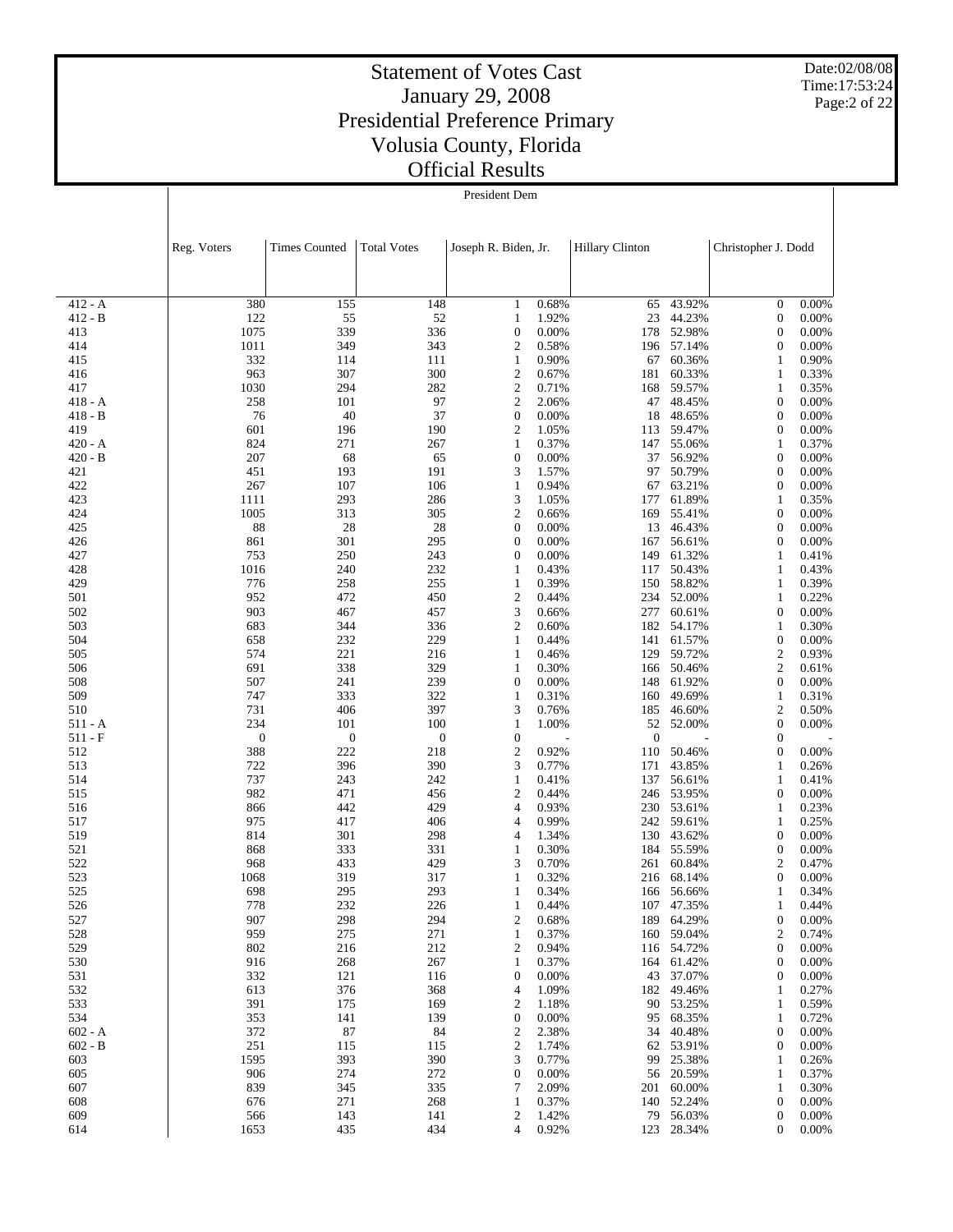Date:02/08/08 Time:17:53:24 Page:3 of 22

|                        | Reg. Voters      | <b>Times Counted</b> | <b>Total Votes</b> | Joseph R. Biden, Jr.                 |                | <b>Hillary Clinton</b> |                      | Christopher J. Dodd                  |                |
|------------------------|------------------|----------------------|--------------------|--------------------------------------|----------------|------------------------|----------------------|--------------------------------------|----------------|
|                        |                  |                      |                    |                                      |                |                        |                      |                                      |                |
| $615 - A$              | 401              | 158                  | 153                | $\mathbf{0}$                         | 0.00%          | 91                     | 59.48%               | $\mathbf{1}$                         | 0.65%          |
| $615 - B$              | 271<br>469       | 19                   | 19<br>103          | $\boldsymbol{0}$<br>$\overline{c}$   | 0.00%          | 8                      | 42.11%<br>24.27%     | $\boldsymbol{0}$<br>$\mathbf{0}$     | 0.00%          |
| 617<br>618             | 1102             | 103<br>343           | 341                | 3                                    | 1.94%<br>0.88% | 25<br>106              | 31.09%               | $\boldsymbol{0}$                     | 0.00%<br>0.00% |
| 619                    | 1315             | 398                  | 396                | 3                                    | 0.76%          | 110                    | 27.78%               | 1                                    | 0.25%          |
| 620                    | 1617             | 164                  | 162                | $\boldsymbol{0}$                     | 0.00%          | 21                     | 12.96%               | $\boldsymbol{0}$                     | 0.00%          |
| 621                    | 1110             | 117                  | 117                | $\mathbf{0}$                         | 0.00%          | 24                     | 20.51%               | $\boldsymbol{0}$                     | 0.00%          |
| 622                    | 520              | 107                  | 107                | $\boldsymbol{0}$                     | 0.00%          | 78                     | 72.90%               | $\boldsymbol{0}$                     | 0.00%          |
| 623                    | 516              | 103                  | 102                | $\overline{c}$                       | 1.96%          | 67                     | 65.69%               | $\overline{2}$                       | 1.96%          |
| $624 - A$<br>$624 - B$ | 549<br>142       | 154<br>76            | 148<br>76          | $\boldsymbol{0}$<br>$\boldsymbol{0}$ | 0.00%<br>0.00% | 96<br>52               | 64.86%<br>68.42%     | $\boldsymbol{0}$<br>1                | 0.00%<br>1.32% |
| 625                    | 706              | 274                  | 272                | 6                                    | 2.21%          | 148                    | 54.41%               | 1                                    | 0.37%          |
| 626                    | 843              | 243                  | 239                | 1                                    | 0.42%          | 133                    | 55.65%               | $\boldsymbol{0}$                     | 0.00%          |
| 628                    | 1809             | 445                  | 445                | 3                                    | 0.67%          | 95                     | 21.35%               | 1                                    | 0.22%          |
| 629                    | 1052             | 334                  | 329                | 4                                    | 1.22%          | 99                     | 30.09%               | $\boldsymbol{0}$                     | 0.00%          |
| 632                    | 220              | 56                   | 56                 | $\mathbf{0}$                         | 0.00%          | 34                     | 60.71%               | $\boldsymbol{0}$                     | 0.00%          |
| 633<br>636             | 651<br>650       | 140<br>105           | 138<br>104         | $\mathbf{0}$<br>$\mathbf{0}$         | 0.00%<br>0.00% | 63<br>48               | 45.65%<br>46.15%     | $\overline{2}$<br>$\boldsymbol{0}$   | 1.45%<br>0.00% |
| 637                    | 675              | 362                  | 358                | 1                                    | 0.28%          | 156                    | 43.58%               | $\boldsymbol{0}$                     | 0.00%          |
| $638 - A$              | 559              | 215                  | 210                | 1                                    | 0.48%          | 144                    | 68.57%               | $\boldsymbol{0}$                     | 0.00%          |
| $638 - B$              | $\boldsymbol{0}$ | $\boldsymbol{0}$     | $\boldsymbol{0}$   | $\boldsymbol{0}$                     |                | $\boldsymbol{0}$       |                      | $\mathbf{0}$                         |                |
| $639 - A$              | 398              | 179                  | 178                | 1                                    | 0.56%          | 120                    | 67.42%               | $\boldsymbol{0}$                     | 0.00%          |
| $639 - B$              | 158              | 48                   | 45                 | $\boldsymbol{0}$                     | 0.00%          | 29                     | 64.44%               | $\mathbf{0}$                         | 0.00%          |
| 640                    | 776              | 248                  | 246                | 3                                    | 1.22%          | 137                    | 55.69%               | $\boldsymbol{0}$                     | 0.00%          |
| 641<br>701             | 811<br>949       | 407<br>323           | 397<br>321         | $\mathbf{2}$<br>$\boldsymbol{2}$     | 0.50%<br>0.62% | 228<br>180             | 57.43%<br>56.07%     | 1<br>$\boldsymbol{0}$                | 0.25%<br>0.00% |
| 702                    | 1380             | 547                  | 531                | 5                                    | 0.94%          | 280                    | 52.73%               | 1                                    | 0.19%          |
| 703                    | 1077             | 389                  | 376                | 1                                    | 0.27%          | 207                    | 55.05%               | 1                                    | 0.27%          |
| 704                    | 523              | 125                  | 121                | $\boldsymbol{0}$                     | 0.00%          | 61                     | 50.41%               | $\boldsymbol{0}$                     | 0.00%          |
| 705                    | 544              | 263                  | 255                | $\boldsymbol{2}$                     | 0.78%          | 133                    | 52.16%               | $\boldsymbol{0}$                     | 0.00%          |
| 706                    | 592              | 270                  | 264                | 3                                    | 1.14%          | 154                    | 58.33%               | 1                                    | 0.38%          |
| 709<br>711             | 1038<br>1141     | 306<br>408           | 299<br>406         | $\overline{c}$<br>1                  | 0.67%<br>0.25% | 197<br>270             | 65.89%<br>66.50%     | $\boldsymbol{0}$<br>$\boldsymbol{0}$ | 0.00%<br>0.00% |
| 712                    | 933              | 301                  | 294                | 1                                    | 0.34%          | 173                    | 58.84%               | $\boldsymbol{0}$                     | 0.00%          |
| 714                    | 994              | 387                  | 379                | $\mathfrak{2}$                       | 0.53%          | 229                    | 60.42%               | $\mathbf{0}$                         | 0.00%          |
| 716                    | 534              | 261                  | 254                | $\boldsymbol{0}$                     | 0.00%          | 132                    | 51.97%               | $\boldsymbol{0}$                     | 0.00%          |
| 717                    | 1015             | 387                  | 379                | $\mathbf{0}$                         | 0.00%          | 218                    | 57.52%               | 1                                    | 0.26%          |
| 718                    | 712              | 320                  | 314                | 1                                    | 0.32%          | 175                    | 55.73%               | 1                                    | 0.32%          |
| 719                    | 383              | 151                  | 146                | $\mathbf{0}$                         | 0.00%          | 85                     | 58.22%               | 1                                    | 0.68%          |
| 720<br>722             | 970<br>922       | 346<br>307           | 338<br>302         | 3<br>$\mathbf{2}$                    | 0.89%<br>0.66% | 214<br>206             | 63.31%<br>68.21%     | 1<br>1                               | 0.30%<br>0.33% |
| 723                    | 633              | 219                  | 213                | $\mathfrak{2}$                       | 0.94%          | 133                    | 62.44%               | 2                                    | 0.94%          |
| 724                    | 825              | 357                  | 346                | 5                                    | 1.45%          | 180                    | 52.02%               | $\mathbf{1}$                         | 0.29%          |
| 725                    | 649              | 312                  | 310                | 3                                    | 0.97%          |                        | 184 59.35%           | $\boldsymbol{0}$                     | 0.00%          |
| 726                    | 768              | 430                  | 422                | $\boldsymbol{2}$                     | 0.47%          |                        | 203 48.10%           | 1                                    | 0.24%          |
| 727                    | 814              | 356                  | 343                | $\overline{c}$                       | 0.58%          |                        | 190 55.39%           | 1                                    | 0.29%          |
| 728<br>729             | 674<br>1072      | 338<br>481           | 333<br>464         | 3<br>4                               | 0.90%<br>0.86% | 169                    | 50.75%<br>267 57.54% | 1<br>$\overline{c}$                  | 0.30%<br>0.43% |
| 730                    | 527              | 296                  | 286                | 1                                    | 0.35%          | 179                    | 62.59%               | $\boldsymbol{0}$                     | 0.00%          |
| 731                    | 624              | 216                  | 213                | $\boldsymbol{0}$                     | 0.00%          |                        | 134 62.91%           | 1                                    | 0.47%          |
| 732                    | 893              | 456                  | 449                | $\mathbf{2}$                         | 0.45%          |                        | 230 51.22%           | $\boldsymbol{0}$                     | 0.00%          |
| 733                    | 534              | 224                  | 222                | 2                                    | 0.90%          |                        | 116 52.25%           | 0                                    | 0.00%          |
| 801                    | 304              | 119                  | 116                | $\mathbf{0}$                         | 0.00%          | 63                     | 54.31%               | $\boldsymbol{0}$                     | 0.00%          |
| 803                    | 522              | 284                  | 276                | 4                                    | 1.45%          | 121                    | 43.84%               | 1                                    | 0.36%          |
| 804<br>805             | 750<br>735       | 362<br>387           | 355<br>375         | 1<br>2                               | 0.28%<br>0.53% | 180                    | 196 55.21%<br>48.00% | $\boldsymbol{0}$<br>1                | 0.00%<br>0.27% |
| 806                    | 801              | 426                  | 422                | 4                                    | 0.95%          | 255                    | 60.43%               | $\boldsymbol{0}$                     | 0.00%          |
| 807                    | 712              | 257                  | 250                | $\boldsymbol{2}$                     | 0.80%          | 114                    | 45.60%               | 0                                    | 0.00%          |
| 808                    | 1423             | 504                  | 498                | 5                                    | 1.00%          |                        | 204 40.96%           | $\boldsymbol{0}$                     | 0.00%          |
| 809                    | 624              | 219                  | 217                | $\overline{c}$                       | 0.92%          |                        | 118 54.38%           | $\mathbf{0}$                         | 0.00%          |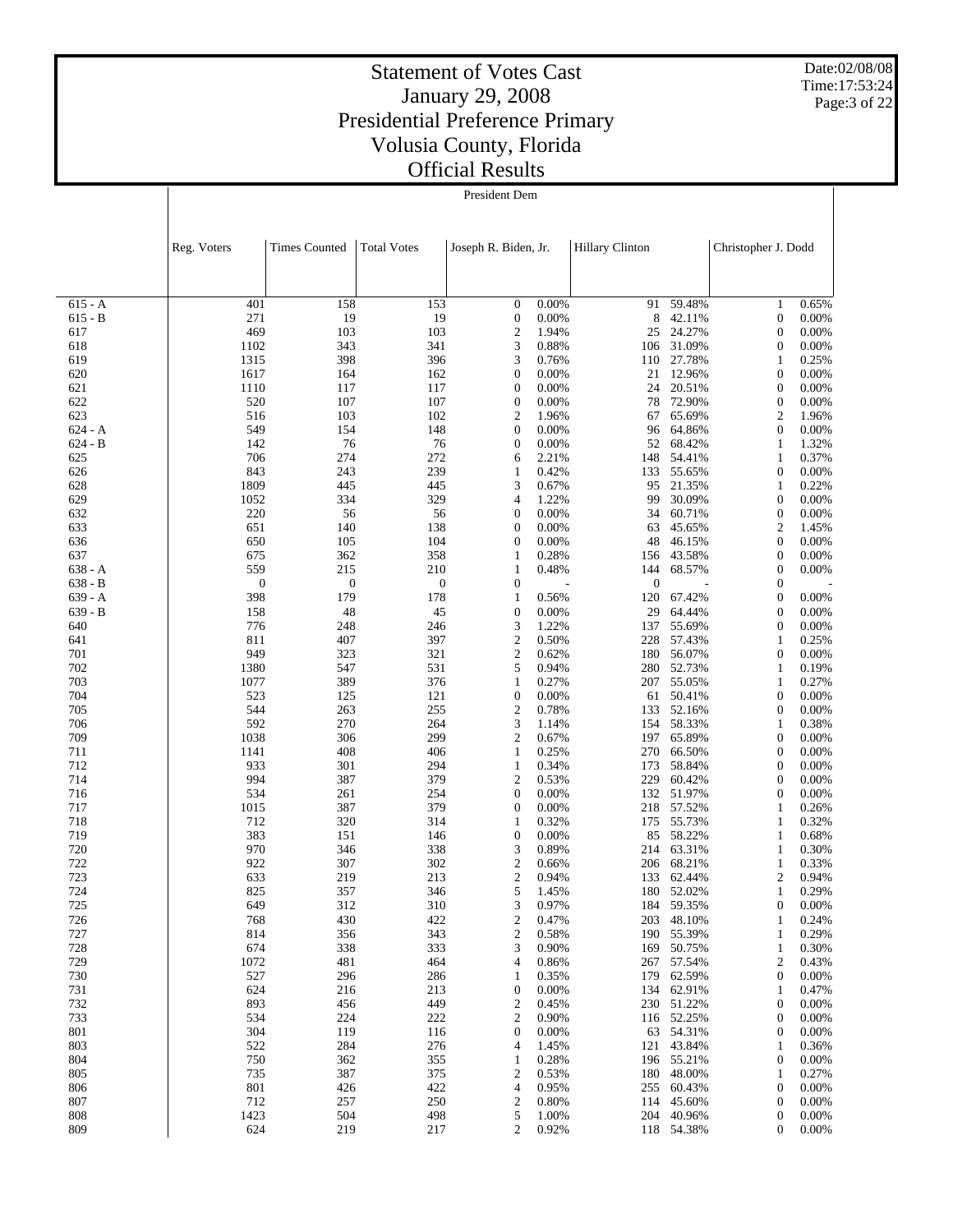Date:02/08/08 Time:17:53:24 Page:4 of 22

|       | President Dem |                      |                    |                      |       |                        |        |                     |       |  |  |  |
|-------|---------------|----------------------|--------------------|----------------------|-------|------------------------|--------|---------------------|-------|--|--|--|
|       |               |                      |                    |                      |       |                        |        |                     |       |  |  |  |
|       | Reg. Voters   | <b>Times Counted</b> | <b>Total Votes</b> | Joseph R. Biden, Jr. |       | <b>Hillary Clinton</b> |        | Christopher J. Dodd |       |  |  |  |
|       |               |                      |                    |                      |       |                        |        |                     |       |  |  |  |
| 810   | 446           | 183                  | 180                | 3                    | 1.67% | 107                    | 59.44% | $\theta$            | 0.00% |  |  |  |
| 811   | 700           | 337                  | 330                | 4                    | 1.21% | 172                    | 52.12% | 2                   | 0.61% |  |  |  |
| 812   | 476           | 239                  | 234                | 3                    | 1.28% | 123                    | 52.56% | $\theta$            | 0.00% |  |  |  |
| 813   | 612           | 309                  | 300                | 3                    | 1.00% | 157                    | 52.33% | $\overline{2}$      | 0.67% |  |  |  |
| 814   | 1022          | 389                  | 384                |                      | 0.26% | 202                    | 52.60% | 3                   | 0.78% |  |  |  |
| 815   | 540           | 248                  | 241                | $\overline{4}$       | 1.66% | 133                    | 55.19% | $\theta$            | 0.00% |  |  |  |
| 816   | 584           | 213                  | 205                |                      | 0.49% | 110                    | 53.66% | $\Omega$            | 0.00% |  |  |  |
| 901   | 865           | 279                  | 271                |                      | 0.37% | 149                    | 54.98% |                     | 0.37% |  |  |  |
| 902   | 1075          | 400                  | 387                | 2                    | 0.52% | 229                    | 59.17% |                     | 0.26% |  |  |  |
| 903   | 970           | 402                  | 388                | 4                    | 1.03% | 221                    | 56.96% | $\theta$            | 0.00% |  |  |  |
| 904   | 710           | 271                  | 266                |                      | 0.38% | 156                    | 58.65% | 2                   | 0.75% |  |  |  |
| 905   | 450           | 178                  | 174                | $\theta$             | 0.00% | 116                    | 66.67% | $\theta$            | 0.00% |  |  |  |
| 906   | 270           | 141                  | 140                | $\theta$             | 0.00% | 84                     | 60.00% |                     | 0.71% |  |  |  |
| 907   | 353           | 134                  | 132                |                      | 0.76% | 72                     | 54.55% | $\Omega$            | 0.00% |  |  |  |
| 908   | 1016          | 448                  | 436                | $\overline{c}$       | 0.46% | 268                    | 61.47% | $\overline{2}$      | 0.46% |  |  |  |
| 909   | 626           | 281                  | 275                |                      | 0.36% | 136                    | 49.45% | 2                   | 0.73% |  |  |  |
| 910   | 523           | 193                  | 191                | $\overline{0}$       | 0.00% | 117                    | 61.26% | $\Omega$            | 0.00% |  |  |  |
| 912   | 619           | 257                  | 253                | $\overline{c}$       | 0.79% | 158                    | 62.45% | $\overline{2}$      | 0.79% |  |  |  |
| 913   | 887           | 387                  | 376                | $\overline{2}$       | 0.53% | 216                    | 57.45% | $\Omega$            | 0.00% |  |  |  |
| Total | 137906        | 51509                | 50474              | 341                  | 0.68% | 26698                  | 52.89% | 122                 | 0.24% |  |  |  |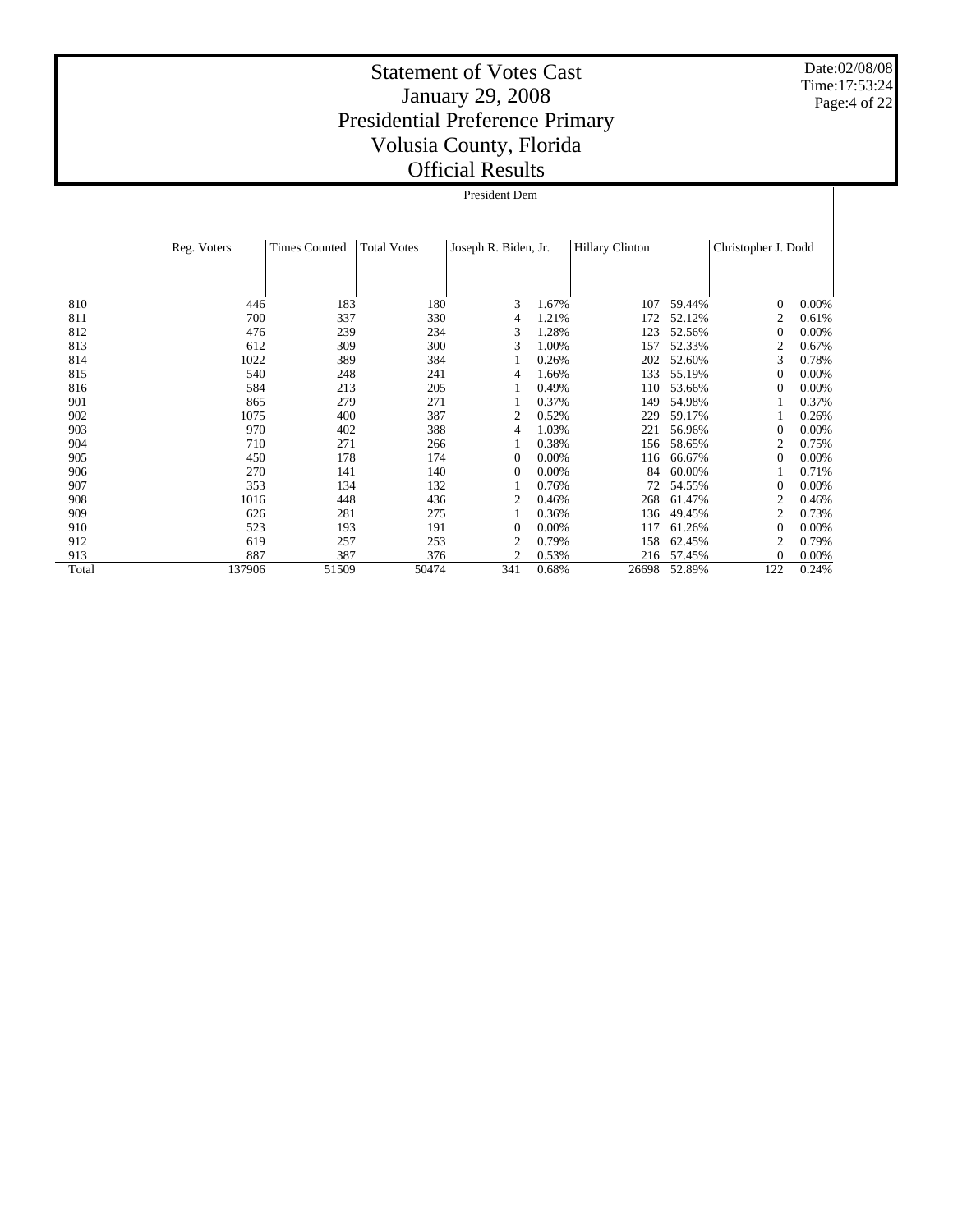Date:02/08/08 Time:17:53:24 Page:5 of 22

|                                | John Edwards     |                     | Mike Gravel           |                | Dennis J. Kucinich                   |                | <b>Barack Obama</b> |                      | William "Bill" Richa             |                |
|--------------------------------|------------------|---------------------|-----------------------|----------------|--------------------------------------|----------------|---------------------|----------------------|----------------------------------|----------------|
|                                |                  |                     |                       |                |                                      |                |                     |                      |                                  |                |
|                                |                  |                     |                       |                |                                      |                |                     |                      |                                  |                |
| Jurisdiction Wide<br>$101 - A$ |                  | 30.26%              | 0                     | 0.00%          | $\boldsymbol{0}$                     | 0.00%          | 31                  | 40.79%               | 3                                | 3.95%          |
| $101 - B$                      | 23<br>16         | 31.37%              | 0                     | 0.00%          | $\boldsymbol{0}$                     | 0.00%          | 13                  | 25.49%               | $\overline{2}$                   | 3.92%          |
| $105 - A$                      | 23               | 38.33%              | 1                     | 1.67%          | $\boldsymbol{0}$                     | 0.00%          | 12                  | 20.00%               | $\mathbf{1}$                     | 1.67%          |
| $105 - B$                      | 20               | 39.22%              | 0                     | 0.00%          | 1                                    | 1.96%          | 7                   | 13.73%               | 1                                | 1.96%          |
| $106 - A$                      | 5                | 29.41%              | $\boldsymbol{0}$      | 0.00%          | $\boldsymbol{0}$                     | 0.00%          | 1                   | 5.88%                | $\mathbf{1}$                     | 5.88%          |
| $106 - B$                      | 10               | 35.71%              | 0                     | 0.00%          | $\boldsymbol{0}$                     | 0.00%          | 3                   | 10.71%               | 1                                | 3.57%          |
| $107 - A$                      | 38               | 30.16%              | $\boldsymbol{0}$      | 0.00%          | $\boldsymbol{0}$                     | 0.00%          | 15                  | 11.90%               | $\mathbf{0}$                     | 0.00%          |
| $107 - B$                      | 10               | 25.00%              | 1                     | 2.50%          | $\boldsymbol{0}$                     | 0.00%          | 5                   | 12.50%               | 1                                | 2.50%          |
| 109                            | 69               | 36.13%              | $\mathbf{1}$          | 0.52%          | $\mathbf{1}$                         | 0.52%          | 31                  | 16.23%               | $\mathbf{1}$                     | 0.52%          |
| $201 - A$                      | 68               | 27.98%              | 0                     | 0.00%          | $\boldsymbol{0}$                     | 0.00%          | 41                  | 16.87%               | $\boldsymbol{0}$                 | 0.00%          |
| $201 - B$                      | $\overline{c}$   | 40.00%              | 0                     | 0.00%          | $\boldsymbol{0}$                     | 0.00%          | 2                   | 40.00%               | $\boldsymbol{0}$                 | 0.00%          |
| 202<br>203                     | 52<br>97         | 22.32%<br>25.19%    | 1<br>6                | 0.43%<br>1.56% | 1<br>6                               | 0.43%<br>1.56% | 53<br>84            | 22.75%<br>21.82%     | $\mathbf{2}$<br>$\mathbf{2}$     | 0.86%<br>0.52% |
| 204                            | 62               | 19.38%              | 1                     | 0.31%          | $\mathbf{1}$                         | 0.31%          | 85                  | 26.56%               | $\mathbf{2}$                     | 0.63%          |
| 205                            | 93               | 25.76%              | $\boldsymbol{0}$      | 0.00%          | $\sqrt{2}$                           | 0.55%          |                     | 56 15.51%            | $\mathbf{2}$                     | 0.55%          |
| 206                            | 118              | 24.03%              | 0                     | 0.00%          | 5                                    | 1.02%          | 129                 | 26.27%               | 3                                | 0.61%          |
| 207                            | 65               | 25.10%              | 1                     | 0.39%          | $\mathbf{1}$                         | 0.39%          | 46                  | 17.76%               | 5                                | 1.93%          |
| 208                            | 73               | 24.41%              | $\mathbf{1}$          | 0.33%          | 4                                    | 1.34%          | 75                  | 25.08%               | 5                                | 1.67%          |
| 209                            | 91               | 19.12%              | 2                     | 0.42%          | 9                                    | 1.89%          | 125                 | 26.26%               | 3                                | 0.63%          |
| 212                            | 68               | 21.12%              | 2                     | 0.62%          | 1                                    | 0.31%          | 84                  | 26.09%               | $\mathbf{2}$                     | 0.62%          |
| 213                            | 61               | 22.34%              | $\boldsymbol{0}$      | 0.00%          | $\mathbf{1}$                         | 0.37%          | 63                  | 23.08%               | $\overline{4}$                   | 1.47%          |
| 214<br>215                     | 83<br>95         | 22.25%<br>17.72%    | 1<br>$\mathbf{1}$     | 0.27%<br>0.19% | $\boldsymbol{0}$<br>3                | 0.00%<br>0.56% | 149                 | 80 21.45%<br>27.80%  | 3<br>$\mathbf{2}$                | 0.80%<br>0.37% |
| 216                            | 15               | 7.73%               | 0                     | 0.00%          | $\boldsymbol{0}$                     | 0.00%          | 124                 | 63.92%               | $\mathbf{0}$                     | 0.00%          |
| 217                            | 5                | 1.48%               | $\boldsymbol{0}$      | 0.00%          | $\boldsymbol{0}$                     | 0.00%          | 274                 | 81.07%               | $\mathbf{1}$                     | 0.30%          |
| $218 - A$                      | 41               | 19.34%              | 1                     | 0.47%          | $\mathbf{1}$                         | 0.47%          | 88                  | 41.51%               | $\mathbf{0}$                     | 0.00%          |
| $218 - C$                      | $\boldsymbol{0}$ | 0.00%               | $\boldsymbol{0}$      | 0.00%          | $\boldsymbol{0}$                     | 0.00%          | $\mathbf{0}$        | 0.00%                | $\boldsymbol{0}$                 | 0.00%          |
| $218 - D$                      | $\mathbf{0}$     | 0.00%               | 0                     | 0.00%          | $\boldsymbol{0}$                     | 0.00%          | 2                   | 18.18%               | $\boldsymbol{2}$                 | 18.18%         |
| 219                            | 68               | 23.13%              | $\mathbf{1}$          | 0.34%          | 3                                    | 1.02%          | 82                  | 27.89%               | $\mathbf{2}$                     | 0.68%          |
| 220                            | 70               | 25.27%              | $\boldsymbol{0}$      | 0.00%          | 3                                    | 1.08%          | 82                  | 29.60%               | $\mathbf{0}$                     | 0.00%          |
| $221 - A$<br>$221 - B$         | 1<br>$\theta$    | 0.61%<br>0.00%      | 2<br>$\boldsymbol{0}$ | 1.22%<br>0.00% | $\boldsymbol{0}$<br>$\boldsymbol{0}$ | 0.00%<br>0.00% | 140<br>2            | 85.37%<br>66.67%     | $\mathbf{1}$<br>$\boldsymbol{0}$ | 0.61%<br>0.00% |
| 222                            | 78               | 18.53%              | $\mathbf{1}$          | 0.24%          | $\boldsymbol{2}$                     | 0.48%          | 150                 | 35.63%               | 6                                | 1.43%          |
| $223 - A$                      | 5                | 26.32%              | 0                     | 0.00%          | $\boldsymbol{0}$                     | 0.00%          | 3                   | 15.79%               | 1                                | 5.26%          |
| $223 - B$                      | 32               | 23.70%              | $\mathbf{1}$          | 0.74%          | $\mathbf{1}$                         | 0.74%          | 26                  | 19.26%               | $\mathbf{0}$                     | 0.00%          |
| 224                            | 36               | 23.23%              | 1                     | 0.65%          | $\boldsymbol{0}$                     | 0.00%          |                     | 42 27.10%            | $\overline{4}$                   | 2.58%          |
| 301                            | 20               | 17.39%              | $\mathbf{1}$          | 0.87%          | $\boldsymbol{0}$                     | 0.00%          | 26                  | 22.61%               | $\mathbf{1}$                     | 0.87%          |
| 302                            | 84               | 18.10%              | 2                     | 0.43%          | $\boldsymbol{2}$                     | 0.43%          | 79                  | 17.03%               | $\overline{4}$                   | 0.86%          |
| 303                            | 92               | 19.13%              | 0                     | 0.00%          | $\boldsymbol{0}$                     | 0.00%          | 89                  | 18.50%               | 4                                | 0.83%          |
| 304                            | 86               | 16.23%              | 1                     | 0.19%          | $\boldsymbol{0}$                     | 0.00%          | 147                 | 27.74%               | 5                                | 0.94%          |
| 305<br>306                     | 57<br>47         | 17.92%<br>22.71%    | 0<br>2                | 0.00%<br>0.97% | $\mathbf{1}$<br>$\mathbf{2}$         | 0.31%<br>0.97% | 85<br>38            | 26.73%<br>18.36%     | $\mathbf{2}$<br>1                | 0.63%<br>0.48% |
| 307                            | 53               | 19.41%              | 0                     | 0.00%          | 1                                    | 0.37%          | 65                  | 23.81%               | 1                                | 0.37%          |
| $308 - A$                      | 81               | 22.50%              | 2                     | 0.56%          | 2                                    | 0.56%          |                     | 67 18.61%            | 1                                | 0.28%          |
| $308 - B$                      | $\overline{c}$   | 40.00%              | 0                     | 0.00%          | $\boldsymbol{0}$                     | 0.00%          | 1                   | 20.00%               | $\boldsymbol{0}$                 | 0.00%          |
| 309                            | 65               | 17.29%              | 1                     | 0.27%          | 8                                    | 2.13%          | 92                  | 24.47%               | 2                                | 0.53%          |
| 310                            | 32               | 14.88%              | 3                     | 1.40%          | 1                                    | 0.47%          | 36                  | 16.74%               | $\mathbf{1}$                     | 0.47%          |
| 311                            | 47               | 14.03%              | 0                     | 0.00%          | $\boldsymbol{0}$                     | 0.00%          | 94                  | 28.06%               | $\overline{c}$                   | 0.60%          |
| 401                            | 39               | 12.00%              | 0                     | 0.00%          | $\boldsymbol{0}$                     | 0.00%          | 81                  | 24.92%               | 1                                | 0.31%          |
| 402<br>403                     | 47<br>59         | 14.83%<br>17.40%    | 1<br>1                | 0.32%<br>0.29% | 1<br>$\overline{\mathbf{c}}$         | 0.32%<br>0.59% | 70<br>94            | 22.08%<br>27.73%     | 1<br>1                           | 0.32%<br>0.29% |
| 404                            | 9                | 14.75%              | 0                     | 0.00%          | $\boldsymbol{0}$                     | 0.00%          | 9                   | 14.75%               | $\boldsymbol{0}$                 | 0.00%          |
| 405                            | 33               | 9.76%               | 1                     | 0.30%          | $\boldsymbol{0}$                     | 0.00%          | 89                  | 26.33%               | 1                                | 0.30%          |
| 406                            | 54               | 14.25%              | 0                     | 0.00%          | 2                                    | 0.53%          | 77                  | 20.32%               | 1                                | 0.26%          |
| 407                            | 33               | 10.96%              | 0                     | 0.00%          | $\boldsymbol{0}$                     | 0.00%          | 70                  | 23.26%               | 1                                | 0.33%          |
| 408                            | 10               | 6.85%               | 0                     | 0.00%          | $\boldsymbol{0}$                     | 0.00%          | 43                  | 29.45%               | $\boldsymbol{0}$                 | 0.00%          |
| 409                            | 31               | 9.57%               | 0                     | 0.00%          | $\boldsymbol{0}$                     | 0.00%          | 93                  | 28.70%               | $\boldsymbol{0}$                 | 0.00%          |
| 410<br>411                     | 38               | 10.41%<br>34 10.86% | 3<br>0                | 0.82%<br>0.00% | $\boldsymbol{0}$<br>0                | 0.00%<br>0.00% | 120                 | 32.88%<br>100 31.95% | $\boldsymbol{0}$<br>4            | 0.00%<br>1.28% |
|                                |                  |                     |                       |                |                                      |                |                     |                      |                                  |                |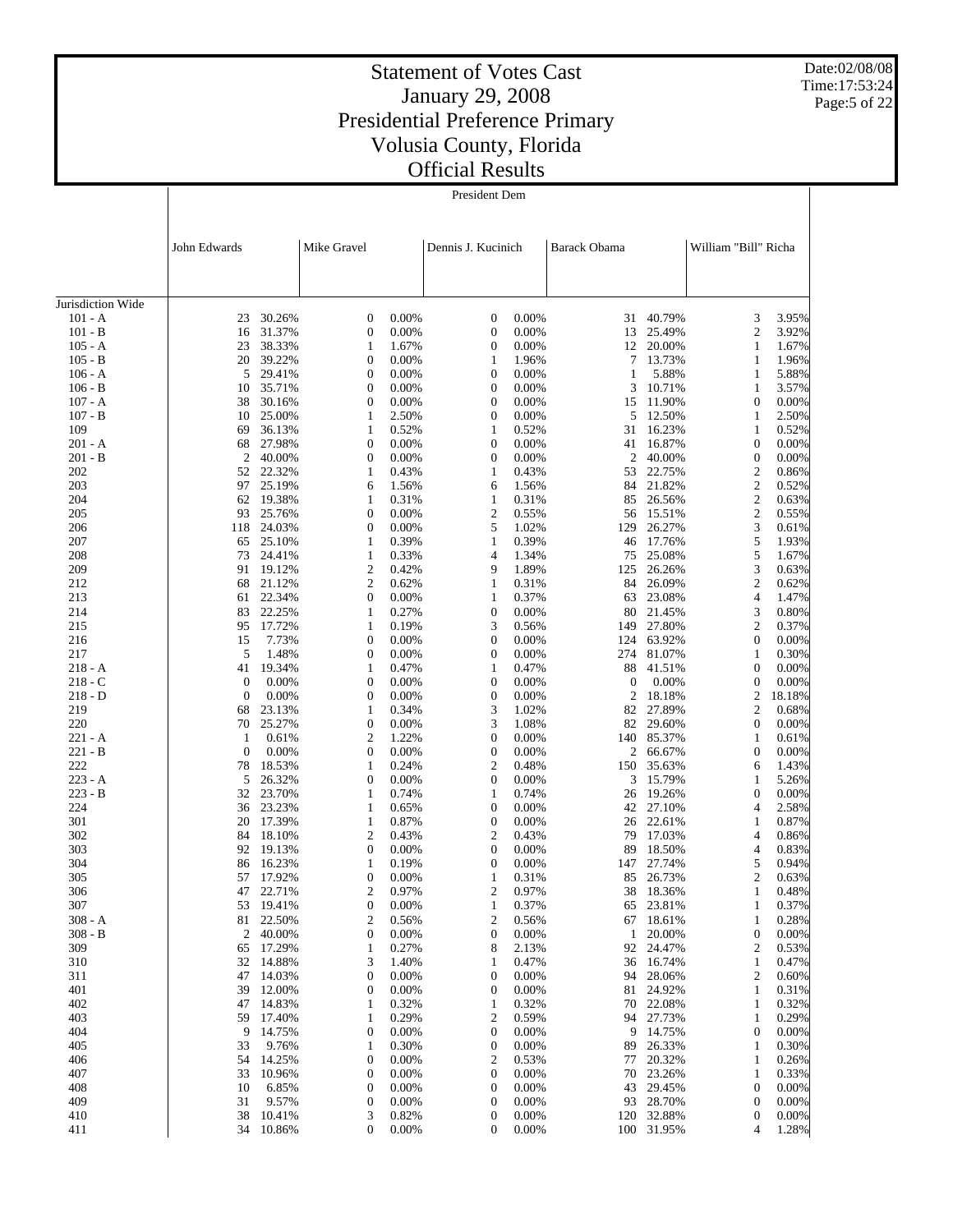Date:02/08/08 Time:17:53:24 Page:6 of 22

# Statement of Votes Cast January 29, 2008 Presidential Preference Primary Volusia County, Florida Official Results

President Dem

|                        | John Edwards       |                        | Mike Gravel  |                | Dennis J. Kucinich                   |                | Barack Obama           |                        | William "Bill" Richa                 |                   |
|------------------------|--------------------|------------------------|--------------|----------------|--------------------------------------|----------------|------------------------|------------------------|--------------------------------------|-------------------|
|                        |                    |                        |              |                |                                      |                |                        |                        |                                      |                   |
|                        |                    |                        |              |                |                                      |                |                        |                        |                                      |                   |
| $412 - A$              | 44                 | 29.73%                 | 2            | 1.35%          | 2                                    | 1.35%          | 33                     | 22.30%                 | 1                                    | 0.68%             |
| $412 - B$              | 16                 | 30.77%                 | 1            | 1.92%          | $\boldsymbol{0}$                     | 0.00%          |                        | 10 19.23%              | $\mathbf{1}$                         | 1.92%             |
| 413                    | 41                 | 12.20%<br>13.41%       | 2<br>3       | 0.60%<br>0.87% | $\overline{c}$                       | 0.60%<br>0.29% | 111                    | 33.04%<br>94 27.41%    | $\boldsymbol{2}$                     | 0.60%             |
| 414<br>415             | 46<br>13           | 11.71%                 | 0            | 0.00%          | 1<br>$\mathbf{1}$                    | 0.90%          | 25                     | 22.52%                 | $\mathbf{1}$<br>3                    | 0.29%<br>2.70%    |
| 416                    | 42                 | 14.00%                 | 0            | 0.00%          | $\boldsymbol{2}$                     | 0.67%          | 69                     | 23.00%                 | 3                                    | 1.00%             |
| 417                    |                    | 42 14.89%              | 2            | 0.71%          | $\boldsymbol{0}$                     | 0.00%          | 66                     | 23.40%                 | 1                                    | 0.35%             |
| 418 - A                |                    | 21 21.65%              | 0            | 0.00%          | 1                                    | 1.03%          |                        | 26 26.80%              | $\boldsymbol{0}$                     | 0.00%             |
| $418 - B$              | 7                  | 18.92%                 | 0            | 0.00%          | $\boldsymbol{0}$                     | 0.00%          | 11                     | 29.73%                 | 1                                    | 2.70%             |
| 419<br>$420 - A$       | 23<br>39           | 12.11%<br>14.61%       | 0<br>0       | 0.00%<br>0.00% | 3<br>$\boldsymbol{2}$                | 1.58%<br>0.75% | 77                     | 47 24.74%<br>28.84%    | $\boldsymbol{2}$<br>$\boldsymbol{0}$ | 1.05%<br>0.00%    |
| $420 - B$              | 6                  | 9.23%                  | 0            | 0.00%          | $\boldsymbol{0}$                     | 0.00%          |                        | 21 32.31%              | 1                                    | 1.54%             |
| 421                    |                    | 42 21.99%              | 0            | 0.00%          | $\boldsymbol{2}$                     | 1.05%          | 47                     | 24.61%                 | $\boldsymbol{0}$                     | 0.00%             |
| 422                    | 16                 | 15.09%                 | 0            | 0.00%          | $\mathbf{0}$                         | 0.00%          |                        | 22 20.75%              | $\mathbf{0}$                         | 0.00%             |
| 423                    | 39                 | 13.64%                 | 0            | 0.00%          | 1                                    | 0.35%          | 64                     | 22.38%                 | 1                                    | 0.35%             |
| 424                    | 40                 | 13.11%                 | 0            | 0.00%          | $\mathbf{0}$                         | 0.00%          |                        | 91 29.84%              | 3                                    | 0.98%             |
| 425<br>426             | 8<br>31            | 28.57%<br>10.51%       | 0<br>0       | 0.00%<br>0.00% | $\boldsymbol{0}$<br>$\boldsymbol{0}$ | 0.00%<br>0.00% | 4                      | 14.29%<br>96 32.54%    | 3<br>1                               | 10.71%<br>0.34%   |
| 427                    | 37                 | 15.23%                 | 0            | 0.00%          | $\boldsymbol{0}$                     | 0.00%          | 55                     | 22.63%                 | $\mathbf{1}$                         | 0.41%             |
| 428                    | 26                 | 11.21%                 | 1            | 0.43%          | 1                                    | 0.43%          | 84                     | 36.21%                 | 1                                    | 0.43%             |
| 429                    | 16                 | 6.27%                  | 0            | 0.00%          | $\boldsymbol{0}$                     | 0.00%          | 87                     | 34.12%                 | $\boldsymbol{0}$                     | 0.00%             |
| 501                    | 110                | 24.44%                 | 1            | 0.22%          | 1                                    | 0.22%          |                        | 96 21.33%              | 5                                    | 1.11%             |
| 502                    | 93                 | 20.35%                 | 2            | 0.44%          | 1                                    | 0.22%          | 80                     | 17.51%                 | 1                                    | 0.22%             |
| 503<br>504             | 78<br>39           | 23.21%<br>17.03%       | 1<br>0       | 0.30%<br>0.00% | $\boldsymbol{2}$<br>$\boldsymbol{2}$ | 0.60%<br>0.87% | 45                     | 70 20.83%<br>19.65%    | $\boldsymbol{0}$<br>$\mathbf{1}$     | 0.00%<br>0.44%    |
| 505                    | 37                 | 17.13%                 | 1            | 0.46%          | 1                                    | 0.46%          | 43                     | 19.91%                 | $\mathfrak{2}$                       | 0.93%             |
| 506                    | 70                 | 21.28%                 | 2            | 0.61%          | 1                                    | 0.30%          | 83                     | 25.23%                 | $\overline{4}$                       | 1.22%             |
| 508                    | 49                 | 20.50%                 | 0            | 0.00%          | $\mathbf{0}$                         | 0.00%          | 40                     | 16.74%                 | $\boldsymbol{2}$                     | 0.84%             |
| 509                    | 77                 | 23.91%                 | 1            | 0.31%          | 1                                    | 0.31%          | 81                     | 25.16%                 | $\boldsymbol{0}$                     | 0.00%             |
| 510                    | 91                 | 22.92%                 | 2            | 0.50%          | $\mathbf{0}$                         | 0.00%          |                        | 113 28.46%             | 1                                    | 0.25%             |
| $511 - A$<br>$511 - F$ | 21<br>$\mathbf{0}$ | 21.00%                 | 0<br>0       | 0.00%          | $\boldsymbol{2}$<br>$\boldsymbol{0}$ | 2.00%          | 22<br>$\boldsymbol{0}$ | 22.00%                 | $\mathfrak{2}$<br>$\boldsymbol{0}$   | 2.00%             |
| 512                    | 49                 | 22.48%                 | 0            | 0.00%          | $\boldsymbol{2}$                     | 0.92%          | 55                     | 25.23%                 | $\mathbf{0}$                         | 0.00%             |
| 513                    | 113                | 28.97%                 | 0            | 0.00%          | 4                                    | 1.03%          | 93                     | 23.85%                 | 5                                    | 1.28%             |
| 514                    | 44                 | 18.18%                 | $\mathbf{1}$ | 0.41%          | 5                                    | 2.07%          |                        | 52 21.49%              | $\mathbf{1}$                         | 0.41%             |
| 515                    | 110                | 24.12%                 | 2            | 0.44%          | 1                                    | 0.22%          |                        | 92 20.18%              | 3                                    | 0.66%             |
| 516                    | 93<br>71           | 21.68%<br>17.49%       | 1<br>0       | 0.23%<br>0.00% | 1                                    | 0.23%          | 94                     | 21.91%<br>20.44%       | 5<br>3                               | 1.17%<br>0.74%    |
| 517<br>519             | 49                 | 16.44%                 | 0            | 0.00%          | 2<br>4                               | 0.49%<br>1.34% | 83<br>109              | 36.58%                 | $\sqrt{2}$                           | 0.67%             |
| 521                    | 60                 | 18.13%                 | 0            | 0.00%          | 2                                    | 0.60%          |                        | 82 24.77%              | $\sqrt{2}$                           | 0.60%             |
| 522                    | 73                 | 17.02%                 | 1            | 0.23%          | $\boldsymbol{0}$                     | 0.00%          | 87                     | 20.28%                 | $\sqrt{2}$                           | 0.47%             |
| 523                    | 46                 | 14.51%                 | 2            | 0.63%          | 1                                    | 0.32%          |                        | 50 15.77%              | 1                                    | 0.32%             |
| 525                    | 70                 | 23.89%                 | 1            | 0.34%          | $\overline{c}$                       | 0.68%          | 51                     | 17.41%                 | 1                                    | 0.34%             |
| 526<br>527             |                    | 58 25.66%<br>45 15.31% | 2<br>2       | 0.88%<br>0.68% | $\overline{0}$<br>4                  | 0.00%<br>1.36% |                        | 57 25.22%<br>52 17.69% | $\overline{0}$<br>$\boldsymbol{0}$   | 0.00%<br>$0.00\%$ |
| 528                    |                    | 52 19.19%              | 2            | 0.74%          | 1                                    | 0.37%          |                        | 51 18.82%              | 2                                    | 0.74%             |
| 529                    | 49                 | 23.11%                 | 0            | 0.00%          | 3                                    | 1.42%          | 41                     | 19.34%                 | 1                                    | 0.47%             |
| 530                    | 49                 | 18.35%                 | 1            | 0.37%          | 1                                    | 0.37%          |                        | 44 16.48%              | 7                                    | 2.62%             |
| 531                    | 11                 | 9.48%                  | 0            | 0.00%          | 0                                    | 0.00%          |                        | 61 52.59%              | $\mathbf{1}$                         | 0.86%             |
| 532                    | 80                 | 21.74%                 | 0            | 0.00%          | 1                                    | 0.27%          |                        | 97 26.36%              | 3                                    | 0.82%             |
| 533<br>534             | 41<br>28           | 24.26%<br>20.14%       | 1<br>1       | 0.59%<br>0.72% | 3<br>$\mathbf{0}$                    | 1.78%<br>0.00% |                        | 30 17.75%<br>14 10.07% | 1<br>0                               | 0.59%<br>0.00%    |
| $602 - A$              | 12                 | 14.29%                 | 0            | 0.00%          | $\boldsymbol{0}$                     | 0.00%          | 34                     | 40.48%                 | $\boldsymbol{2}$                     | 2.38%             |
| $602 - B$              | 9                  | 7.83%                  | 0            | 0.00%          | 0                                    | 0.00%          |                        | 42 36.52%              | $\boldsymbol{0}$                     | 0.00%             |
| 603                    | 12                 | 3.08%                  | 0            | 0.00%          | 1                                    | 0.26%          |                        | 274 70.26%             | $\boldsymbol{0}$                     | 0.00%             |
| 605                    | 13                 | 4.78%                  | 2            | 0.74%          | 2                                    | 0.74%          | 198                    | 72.79%                 | 0                                    | 0.00%             |
| 607                    | 56                 | 16.72%                 | 0            | 0.00%          | 5                                    | 1.49%          | 64                     | 19.10%                 | 1                                    | 0.30%             |
| 608<br>609             | 70<br>27           | 26.12%<br>19.15%       | 0<br>0       | 0.00%<br>0.00% | 3<br>1                               | 1.12%<br>0.71% | 53                     | 19.78%<br>31 21.99%    | 1<br>1                               | 0.37%<br>0.71%    |
| 614                    | 28                 | 6.45%                  | 0            | 0.00%          | 2                                    | 0.46%          |                        | 276 63.59%             | 1                                    | 0.23%             |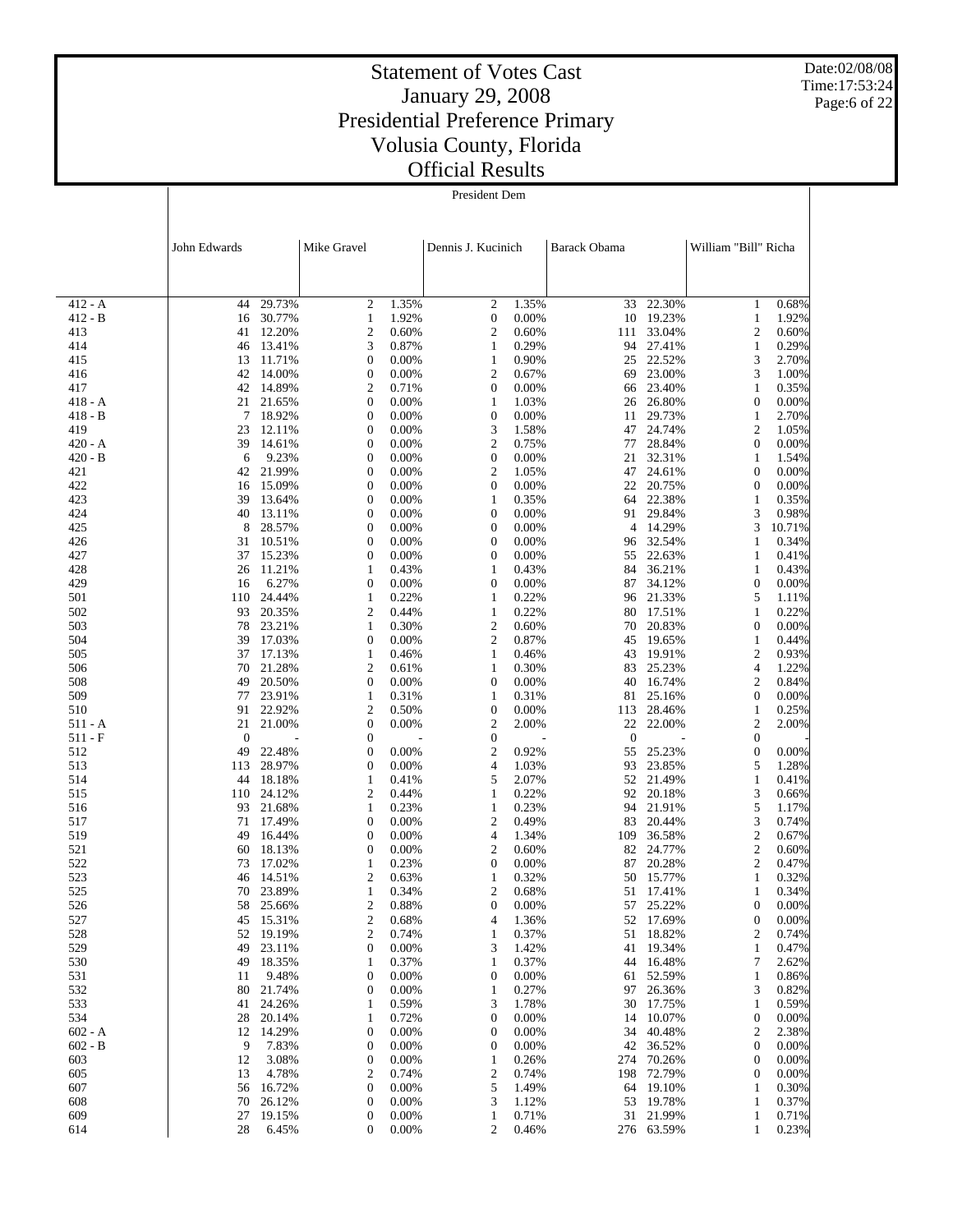Date:02/08/08 Time:17:53:24 Page:7 of 22

# Statement of Votes Cast January 29, 2008 Presidential Preference Primary Volusia County, Florida Official Results

President Dem

|                  | John Edwards          |                  | Mike Gravel                          |                | Dennis J. Kucinich    |                | Barack Obama |                     | William "Bill" Richa                 |                |
|------------------|-----------------------|------------------|--------------------------------------|----------------|-----------------------|----------------|--------------|---------------------|--------------------------------------|----------------|
|                  |                       |                  |                                      |                |                       |                |              |                     |                                      |                |
| $615 - A$        | 18                    | 11.76%           | 1                                    | 0.65%          | 1                     | 0.65%          | 40           | 26.14%              | 1                                    | 0.65%          |
| $615 - B$        | 3                     | 15.79%           | $\boldsymbol{0}$                     | 0.00%          | $\boldsymbol{0}$      | 0.00%          | 8            | 42.11%              | $\boldsymbol{0}$                     | 0.00%          |
| 617              | 3                     | 2.91%            | $\boldsymbol{0}$                     | 0.00%          | 0                     | 0.00%          |              | 72 69.90%           | 1                                    | 0.97%          |
| 618              | 11                    | 3.23%            | $\mathbf{1}$                         | 0.29%          | $\mathbf{1}$          | 0.29%          | 219          | 64.22%              | $\mathbf{0}$                         | 0.00%          |
| 619              | 13                    | 3.28%            | $\boldsymbol{0}$                     | 0.00%          | 0                     | 0.00%          | 269          | 67.93%              | $\boldsymbol{0}$                     | 0.00%          |
| 620<br>621       | $\boldsymbol{0}$<br>1 | 0.00%<br>0.85%   | $\boldsymbol{0}$<br>$\boldsymbol{0}$ | 0.00%<br>0.00% | 0<br>0                | 0.00%<br>0.00% | 141<br>92    | 87.04%<br>78.63%    | $\mathbf{0}$<br>$\boldsymbol{0}$     | 0.00%<br>0.00% |
| 622              | 9                     | 8.41%            | $\boldsymbol{0}$                     | 0.00%          | $\mathbf{1}$          | 0.93%          | 18           | 16.82%              | $\mathbf{1}$                         | 0.93%          |
| 623              | 16                    | 15.69%           | $\boldsymbol{0}$                     | 0.00%          | 0                     | 0.00%          | 15           | 14.71%              | $\mathbf{0}$                         | 0.00%          |
| $624 - A$        | 29                    | 19.59%           | $\boldsymbol{0}$                     | 0.00%          | $\mathbf{1}$          | 0.68%          |              | 21 14.19%           | $\mathbf{1}$                         | 0.68%          |
| $624 - B$        | 18                    | 23.68%           | $\boldsymbol{0}$                     | 0.00%          | $\boldsymbol{0}$      | 0.00%          | 5            | 6.58%               | $\mathbf{0}$                         | 0.00%          |
| 625<br>626       | 64<br>35              | 23.53%           | 3<br>$\boldsymbol{0}$                | 1.10%<br>0.00% | 2<br>3                | 0.74%<br>1.26% | 46           | 16.91%              | $\mathfrak{2}$<br>$\boldsymbol{0}$   | 0.74%<br>0.00% |
| 628              | $\overline{c}$        | 14.64%<br>0.45%  | $\mathbf{1}$                         | 0.22%          | $\boldsymbol{0}$      | 0.00%          | 67<br>343    | 28.03%<br>77.08%    | $\mathbf{0}$                         | 0.00%          |
| 629              | 35                    | 10.64%           | 1                                    | 0.30%          | 2                     | 0.61%          | 188          | 57.14%              | $\boldsymbol{0}$                     | 0.00%          |
| 632              | 11                    | 19.64%           | $\mathbf{1}$                         | 1.79%          | $\boldsymbol{0}$      | 0.00%          | 10           | 17.86%              | $\mathbf{0}$                         | 0.00%          |
| 633              | 9                     | 6.52%            | $\boldsymbol{0}$                     | 0.00%          | 0                     | 0.00%          | 63           | 45.65%              | 1                                    | 0.72%          |
| 636              | 11                    | 10.58%           | $\boldsymbol{0}$                     | 0.00%          | $\mathbf{1}$          | 0.96%          | 43           | 41.35%              | 1                                    | 0.96%          |
| 637<br>$638 - A$ | 42<br>26              | 11.73%<br>12.38% | $\mathbf{0}$<br>$\boldsymbol{0}$     | 0.00%<br>0.00% | $\boldsymbol{0}$<br>1 | 0.00%<br>0.48% | 157<br>37    | 43.85%<br>17.62%    | 2<br>$\mathbf{1}$                    | 0.56%<br>0.48% |
| $638 - B$        | $\mathbf{0}$          |                  | $\boldsymbol{0}$                     |                | $\boldsymbol{0}$      |                | $\mathbf{0}$ |                     | $\boldsymbol{0}$                     |                |
| $639 - A$        | 28                    | 15.73%           | $\boldsymbol{0}$                     | 0.00%          | 0                     | 0.00%          | 29           | 16.29%              | $\mathbf{0}$                         | 0.00%          |
| $639 - B$        | 9                     | 20.00%           | $\boldsymbol{0}$                     | 0.00%          | 1                     | 2.22%          | 5            | 11.11%              | 1                                    | 2.22%          |
| 640              | 41                    | 16.67%           | $\boldsymbol{0}$                     | 0.00%          | 1                     | 0.41%          | 61           | 24.80%              | 3                                    | 1.22%          |
| 641<br>701       | 84<br>55              | 21.16%<br>17.13% | 1<br>2                               | 0.25%<br>0.62% | 0<br>$\mathbf{1}$     | 0.00%<br>0.31% | 77           | 76 19.14%<br>23.99% | 5<br>$\overline{4}$                  | 1.26%<br>1.25% |
| 702              | 127                   | 23.92%           | 1                                    | 0.19%          | 1                     | 0.19%          | 112          | 21.09%              | $\overline{4}$                       | 0.75%          |
| 703              | 84                    | 22.34%           | $\mathbf{1}$                         | 0.27%          | $\boldsymbol{0}$      | 0.00%          | 78           | 20.74%              | 4                                    | 1.06%          |
| 704              | 20                    | 16.53%           | $\boldsymbol{0}$                     | 0.00%          | $\mathbf{1}$          | 0.83%          | 38           | 31.40%              | 1                                    | 0.83%          |
| 705              | 52                    | 20.39%           | $\mathbf{1}$                         | 0.39%          | 3                     | 1.18%          | 62           | 24.31%              | $\overline{2}$                       | 0.78%          |
| 706              | 49                    | 18.56%           | $\boldsymbol{0}$                     | 0.00%          | 4                     | 1.52%          | 53           | 20.08%              | $\mathbf{0}$                         | 0.00%          |
| 709<br>711       | 51<br>72              | 17.06%<br>17.73% | 2<br>1                               | 0.67%<br>0.25% | 2<br>$\mathbf{1}$     | 0.67%<br>0.25% | 43<br>59     | 14.38%<br>14.53%    | $\mathfrak{2}$<br>$\overline{c}$     | 0.67%<br>0.49% |
| 712              | 54                    | 18.37%           | $\boldsymbol{0}$                     | 0.00%          | 3                     | 1.02%          | 61           | 20.75%              | $\overline{c}$                       | 0.68%          |
| 714              | 69                    | 18.21%           | $\boldsymbol{0}$                     | 0.00%          | $\mathbf{1}$          | 0.26%          | 76           | 20.05%              | $\mathfrak{2}$                       | 0.53%          |
| 716              | 69                    | 27.17%           | $\boldsymbol{0}$                     | 0.00%          | 2                     | 0.79%          | 50           | 19.69%              | $\mathbf{1}$                         | 0.39%          |
| 717              | 67                    | 17.68%           | 1                                    | 0.26%          | $\mathbf{1}$          | 0.26%          | 91           | 24.01%              | $\boldsymbol{0}$                     | 0.00%          |
| 718<br>719       | 62<br>30              | 19.75%<br>20.55% | $\boldsymbol{0}$<br>1                | 0.00%<br>0.68% | 2<br>$\boldsymbol{0}$ | 0.64%<br>0.00% | 73<br>29     | 23.25%<br>19.86%    | $\boldsymbol{0}$<br>$\boldsymbol{0}$ | 0.00%<br>0.00% |
| 720              | 52                    | 15.38%           | 2                                    | 0.59%          | 2                     | 0.59%          | 63           | 18.64%              | $\mathbf{1}$                         | 0.30%          |
| 722              | 45                    | 14.90%           | 1                                    | 0.33%          | 0                     | 0.00%          | 47           | 15.56%              | $\boldsymbol{0}$                     | 0.00%          |
| 723              | 38                    | 17.84%           | $\boldsymbol{0}$                     | 0.00%          | 0                     | 0.00%          | 34           | 15.96%              | 4                                    | 1.88%          |
| 724              | 76                    | 21.97%           | 1                                    | 0.29%          | 0                     | 0.00%          | 82           | 23.70%              | 1                                    | 0.29%          |
| 725<br>726       | 63                    | 20.32%<br>25.59% | $\boldsymbol{0}$<br>1                | 0.00%<br>0.24% | 0<br>1                | 0.00%<br>0.24% | 59<br>104    | 19.03%<br>24.64%    | 1<br>2                               | 0.32%<br>0.47% |
| 727              | 108<br>89             | 25.95%           | $\mathbf{1}$                         | 0.29%          | 4                     | 1.17%          | 55           | 16.03%              | $\mathbf{1}$                         | 0.29%          |
| 728              | 77                    | 23.12%           | 3                                    | 0.90%          | 1                     | 0.30%          | 77           | 23.12%              | $\mathbf{2}$                         | 0.60%          |
| 729              | 71                    | 15.30%           | $\boldsymbol{0}$                     | 0.00%          | $\mathbf{1}$          | 0.22%          | 117          | 25.22%              | $\overline{\mathbf{c}}$              | 0.43%          |
| 730              | 53                    | 18.53%           | 1                                    | 0.35%          | 4                     | 1.40%          | 45           | 15.73%              | 3                                    | 1.05%          |
| 731              | 39                    | 18.31%           | $\boldsymbol{0}$                     | 0.00%          | 0                     | 0.00%          | 38           | 17.84%              | $\mathbf{1}$                         | 0.47%          |
| 732<br>733       | 110<br>51             | 24.50%<br>22.97% | 5<br>$\mathbf{1}$                    | 1.11%<br>0.45% | 0<br>1                | 0.00%<br>0.45% | 100<br>49    | 22.27%<br>22.07%    | 2<br>$\overline{c}$                  | 0.45%<br>0.90% |
| 801              | 35                    | 30.17%           | $\boldsymbol{0}$                     | 0.00%          | 0                     | 0.00%          | 17           | 14.66%              | 1                                    | 0.86%          |
| 803              | 75                    | 27.17%           | $\mathbf{1}$                         | 0.36%          | 1                     | 0.36%          | 72           | 26.09%              | 1                                    | 0.36%          |
| 804              | 82                    | 23.10%           | 2                                    | 0.56%          | 3                     | 0.85%          | 65           | 18.31%              | 6                                    | 1.69%          |
| 805              | 92                    | 24.53%           | $\boldsymbol{0}$                     | 0.00%          | 5                     | 1.33%          | 88           | 23.47%              | 7                                    | 1.87%          |
| 806<br>807       | 87<br>41              | 20.62%<br>16.40% | $\mathbf{0}$<br>1                    | 0.00%<br>0.40% | 1<br>2                | 0.24%<br>0.80% | 73<br>90     | 17.30%<br>36.00%    | 2<br>$\boldsymbol{0}$                | 0.47%<br>0.00% |
| 808              | 54                    | 10.84%           | $\boldsymbol{0}$                     | 0.00%          | 2                     | 0.40%          | 230          | 46.18%              | 3                                    | 0.60%          |
| 809              |                       | 46 21.20%        | 1                                    | 0.46%          | 0                     | 0.00%          | 49           | 22.58%              | 1                                    | 0.46%          |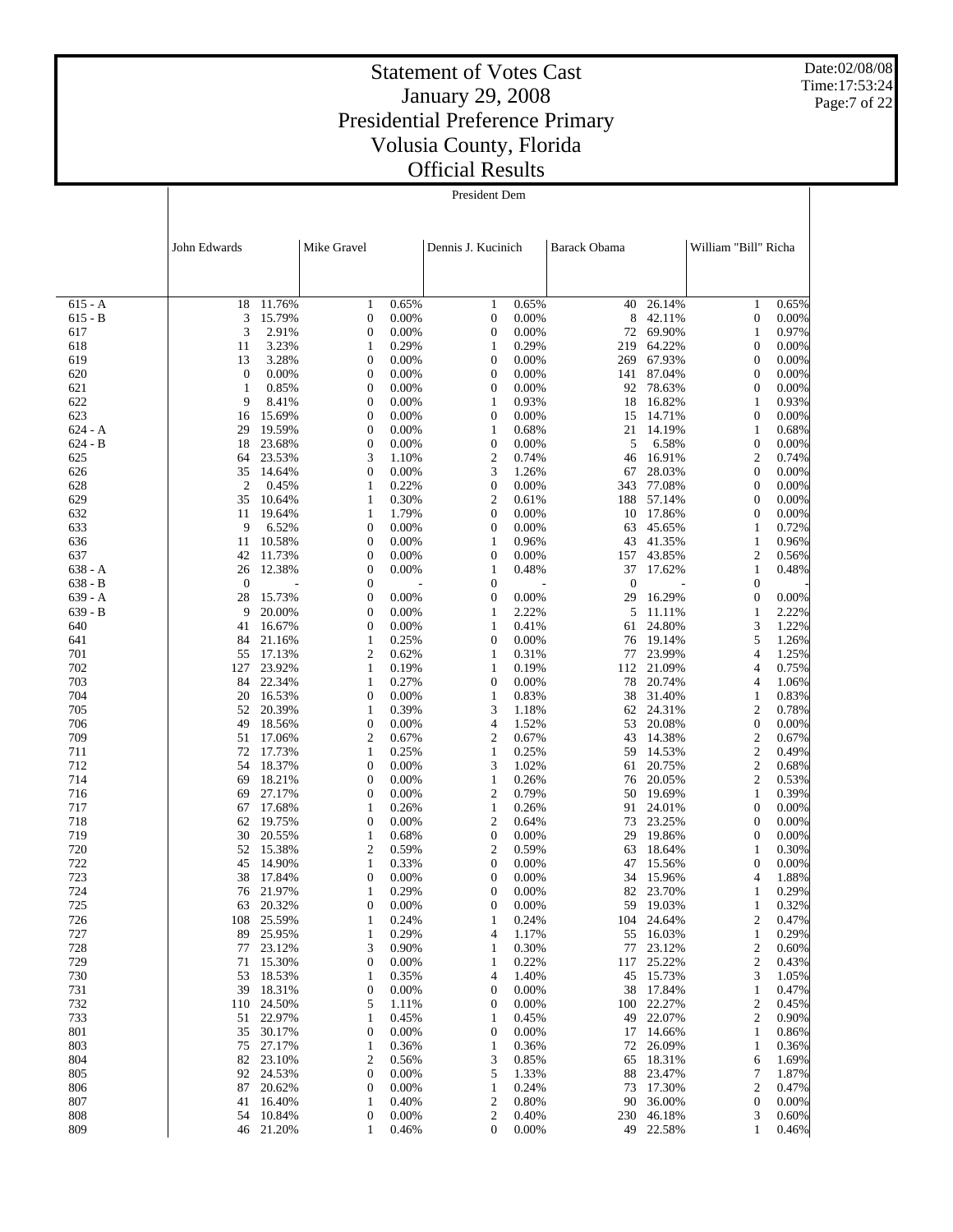Date:02/08/08 Time:17:53:24 Page:8 of 22

|       |              | President Dem |                |       |                    |       |                     |        |                      |       |  |  |
|-------|--------------|---------------|----------------|-------|--------------------|-------|---------------------|--------|----------------------|-------|--|--|
|       |              |               |                |       |                    |       |                     |        |                      |       |  |  |
|       | John Edwards |               | Mike Gravel    |       | Dennis J. Kucinich |       | <b>Barack Obama</b> |        | William "Bill" Richa |       |  |  |
|       |              |               |                |       |                    |       |                     |        |                      |       |  |  |
| 810   | 42           | 23.33%        | $\Omega$       | 0.00% |                    | 0.56% | 27                  | 15.00% | $\Omega$             | 0.00% |  |  |
| 811   | 75           | 22.73%        | 2              | 0.61% | $\theta$           | 0.00% | 71                  | 21.52% | 4                    | 1.21% |  |  |
| 812   | 55           | 23.50%        |                | 0.43% | $\Omega$           | 0.00% | 50                  | 21.37% | $\overline{2}$       | 0.85% |  |  |
| 813   | 53           | 17.67%        |                | 0.33% |                    | 0.33% | 81                  | 27.00% | 2                    | 0.67% |  |  |
| 814   | 87           | 22.66%        |                | 0.26% | 5                  | 1.30% | 78                  | 20.31% |                      | 1.82% |  |  |
| 815   | 44           | 18.26%        | $\theta$       | 0.00% |                    | 0.41% | 56                  | 23.24% | 3                    | 1.24% |  |  |
| 816   | 60           | 29.27%        |                | 0.49% |                    | 0.49% | 28                  | 13.66% | 4                    | 1.95% |  |  |
| 901   | 85           | 31.37%        |                | 0.37% | 2                  | 0.74% | 31                  | 11.44% |                      | 0.37% |  |  |
| 902   | 90           | 23.26%        |                | 0.26% | 3                  | 0.78% | 61                  | 15.76% | $\theta$             | 0.00% |  |  |
| 903   | 88           | 22.68%        | $\overline{0}$ | 0.00% | 5                  | 1.29% | 68                  | 17.53% | $\overline{2}$       | 0.52% |  |  |
| 904   | 59           | 22.18%        | $\theta$       | 0.00% | 0                  | 0.00% | 44                  | 16.54% | 4                    | 1.50% |  |  |
| 905   | 35           | 20.11%        |                | 0.57% |                    | 0.57% | 21                  | 12.07% | $\Omega$             | 0.00% |  |  |
| 906   | 31           | 22.14%        | $\overline{0}$ | 0.00% | 0                  | 0.00% | 23                  | 16.43% |                      | 0.71% |  |  |
| 907   | 37           | 28.03%        | $\theta$       | 0.00% |                    | 0.76% | 18                  | 13.64% | 3                    | 2.27% |  |  |
| 908   | 91           | 20.87%        | 0              | 0.00% |                    | 0.23% | 68                  | 15.60% | 4                    | 0.92% |  |  |
| 909   | 42           | 15.27%        | $\overline{2}$ | 0.73% |                    | 0.36% | 89                  | 32.36% | $\overline{2}$       | 0.73% |  |  |
| 910   | 39           | 20.42%        |                | 0.52% |                    | 0.52% | 33                  | 17.28% | $\Omega$             | 0.00% |  |  |
| 912   | 48           | 18.97%        | $\overline{0}$ | 0.00% |                    | 0.40% | 40                  | 15.81% | $\overline{2}$       | 0.79% |  |  |
| 913   | 76           | 20.21%        | $\Omega$       | 0.00% | 2                  | 0.53% | 74                  | 19.68% | 6                    | 1.60% |  |  |
| Total | 9224         | 18.27%        | 136            | 0.27% | 240                | 0.48% | 13392               | 26.53% | 321                  | 0.64% |  |  |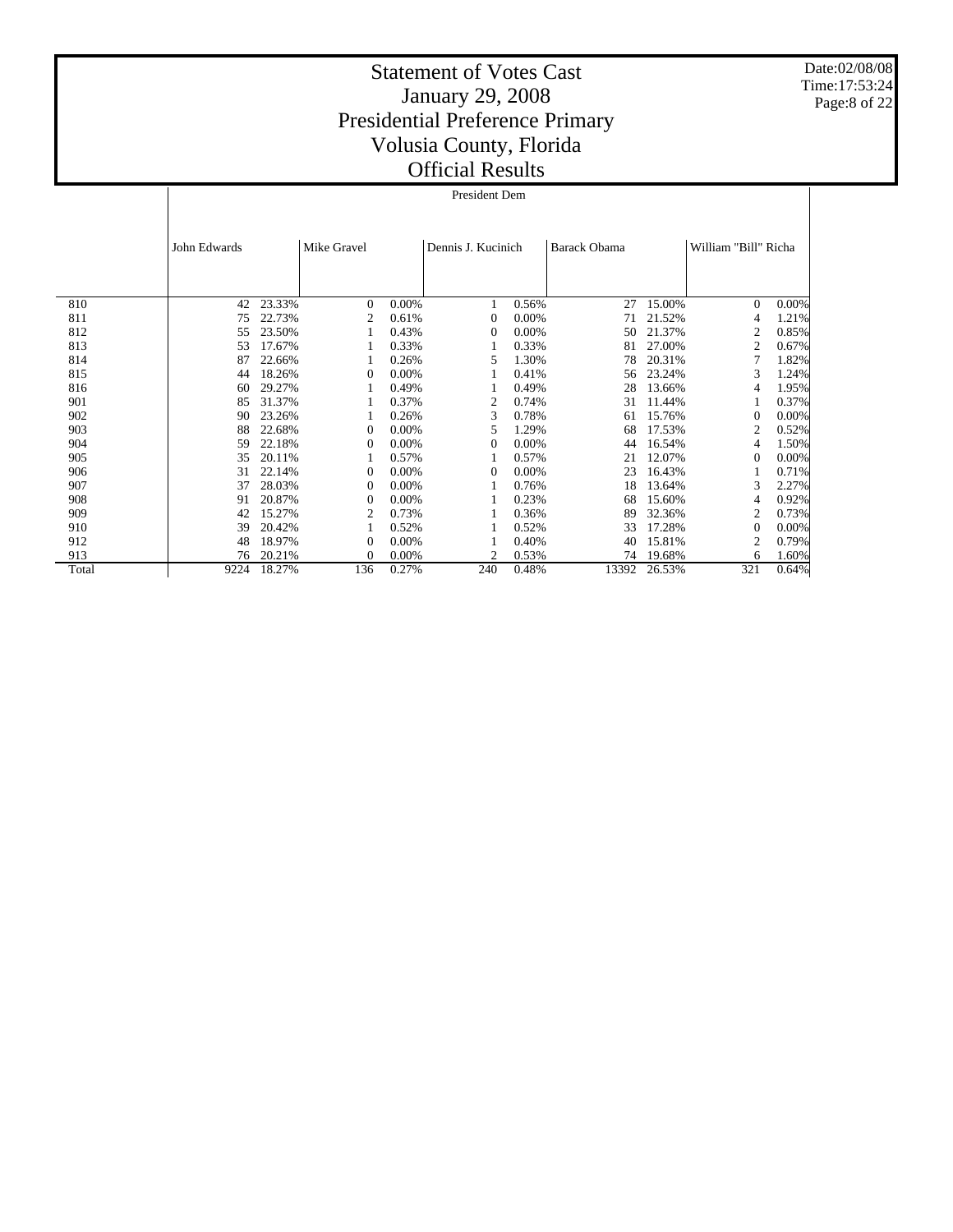Date:02/08/08 Time:17:53:24 Page:9 of 22

| President Rep |  |
|---------------|--|

|                        | Reg. Voters | <b>Times Counted</b> | <b>Total Votes</b> | Rudy Giuliani                    |                  | Mike Huckabee    |                  | Duncan Hunter                        |                |
|------------------------|-------------|----------------------|--------------------|----------------------------------|------------------|------------------|------------------|--------------------------------------|----------------|
|                        |             |                      |                    |                                  |                  |                  |                  |                                      |                |
|                        |             |                      |                    |                                  |                  |                  |                  |                                      |                |
| Jurisdiction Wide      |             |                      |                    |                                  |                  |                  |                  |                                      |                |
| $101 - A$              | 132         | 57                   | 56                 | 4                                | 7.14%            | 6                | 10.71%           | $\boldsymbol{0}$                     | 0.00%          |
| $101 - B$              | 134         | 82                   | 82                 | 8                                | 9.76%            | 10               | 12.20%           | $\boldsymbol{0}$                     | 0.00%          |
| $105 - A$              | 123         | 40                   | 39<br>47           | 5                                | 12.82%<br>4.26%  | 9                | 23.08%           | $\boldsymbol{0}$                     | 0.00%          |
| $105 - B$<br>$106 - A$ | 115<br>68   | 47<br>27             | 27                 | $\mathfrak{2}$<br>$\mathfrak{2}$ | 7.41%            | 10<br>2          | 21.28%<br>7.41%  | $\boldsymbol{0}$<br>$\boldsymbol{0}$ | 0.00%<br>0.00% |
| $106 - B$              | 74          | 37                   | 36                 | $\mathbf{1}$                     | 2.78%            | 6                | 16.67%           | $\boldsymbol{0}$                     | 0.00%          |
| $107 - A$              | 288         | 128                  | 128                | 10                               | 7.81%            | 26               | 20.31%           | $\boldsymbol{0}$                     | 0.00%          |
| $107 - B$              | 152         | 73                   | 73                 | 9                                | 12.33%           | 16               | 21.92%           | 1                                    | 1.37%          |
| 109                    | 581         | 268                  | 266                | 15                               | 5.64%            | 54               | 20.30%           | $\mathbf{1}$                         | 0.38%          |
| 201 - A                | 552         | 286                  | 283                | 24                               | 8.48%            | 71               | 25.09%           | $\boldsymbol{0}$                     | 0.00%          |
| $201 - B$              | 4           | $\mathbf{2}$         | $\overline{c}$     | $\mathbf{0}$                     | 0.00%            | $\theta$         | 0.00%            | $\boldsymbol{0}$                     | 0.00%          |
| 202                    | 462         | 203                  | 203                | 20                               | 9.85%            | 41               | 20.20%           | $\mathbf{0}$                         | 0.00%          |
| 203                    | 1040        | 546                  | 541                | 45                               | 8.32%            | 95               | 17.56%           | $\mathbf{1}$                         | 0.18%          |
| 204                    | 893         | 443                  | 438                | 46                               | 10.50%           | 55               | 12.56%           | $\boldsymbol{0}$                     | 0.00%          |
| 205<br>206             | 819<br>1051 | 333<br>505           | 329<br>503         | 29<br>56                         | 8.81%<br>11.13%  | 56<br>79         | 17.02%<br>15.71% | $\mathbf{1}$<br>3                    | 0.30%<br>0.60% |
| 207                    | 657         | 355                  | 352                | 33                               | 9.38%            | 80               | 22.73%           | $\boldsymbol{0}$                     | 0.00%          |
| 208                    | 751         | 365                  | 360                | 48                               | 13.33%           | 53               | 14.72%           | $\boldsymbol{0}$                     | 0.00%          |
| 209                    | 1043        | 473                  | 466                | 52                               | 11.16%           | 61               | 13.09%           | $\boldsymbol{0}$                     | 0.00%          |
| 212                    | 782         | 329                  | 323                | 37                               | 11.46%           | 60               | 18.58%           | $\boldsymbol{0}$                     | 0.00%          |
| 213                    | 585         | 259                  | 258                | 21                               | 8.14%            | 61               | 23.64%           | $\overline{c}$                       | 0.78%          |
| 214                    | 1079        | 507                  | 503                | 51                               | 10.14%           | 92               | 18.29%           | $\mathbf{1}$                         | 0.20%          |
| 215                    | 1707        | 868                  | 863                | 107                              | 12.40%           | 118              | 13.67%           | $\mathbf{1}$                         | 0.12%          |
| 216                    | 233         | 57                   | 57                 | 8                                | 14.04%           | 7                | 12.28%           | $\boldsymbol{0}$                     | 0.00%          |
| 217                    | 304         | 101                  | 101                | 6                                | 5.94%            | 35               | 34.65%           | $\boldsymbol{0}$                     | 0.00%          |
| $218 - A$              | 387         | 163                  | 160                | 17                               | 10.63%           |                  | 22 13.75%        | 1                                    | 0.63%          |
| $218 - C$              | 5           | $\mathbf{1}$         | 1                  | $\boldsymbol{0}$                 | 0.00%            |                  | 1 100.00%        | $\boldsymbol{0}$                     | 0.00%          |
| $218 - D$              | 128         | 33                   | 33                 | 7                                | 21.21%           | 5                | 15.15%           | $\boldsymbol{0}$                     | 0.00%          |
| 219                    | 809         | 350                  | 346                | 20                               | 5.78%<br>8.21%   | 59               | 17.05%           | $\boldsymbol{0}$                     | 0.00%          |
| 220<br>$221 - A$       | 833<br>44   | 416<br>6             | 414<br>6           | 34<br>$\mathbf{0}$               | 0.00%            | 67<br>1          | 16.18%<br>16.67% | 3<br>$\boldsymbol{0}$                | 0.72%<br>0.00% |
| $221 - B$              | 26          | 3                    | 3                  | 1                                | 33.33%           | $\theta$         | 0.00%            | $\boldsymbol{0}$                     | 0.00%          |
| 222                    | 655         | 318                  | 313                | 35                               | 11.18%           | 38               | 12.14%           | $\boldsymbol{0}$                     | 0.00%          |
| $223 - A$              | 45          | 16                   | 16                 | 4                                | 25.00%           | $\mathbf{0}$     | 0.00%            | 0                                    | 0.00%          |
| $223 - B$              | 275         | 130                  | 128                | 9                                | 7.03%            | 21               | 16.41%           | $\boldsymbol{0}$                     | 0.00%          |
| 224                    | 474         | 220                  | 215                | 20                               | 9.30%            | 52               | 24.19%           | 1                                    | 0.47%          |
| 301                    | 409         | 184                  | 183                | 17                               | 9.29%            | 37               | 20.22%           | $\boldsymbol{0}$                     | 0.00%          |
| 302                    | 1102        | 434                  | 422                | 42                               | 9.95%            | 70               | 16.59%           | 0                                    | 0.00%          |
| 303                    | 1325        | 650                  | 645                | 73                               | 11.32%           | 67               | 10.39%           | $\boldsymbol{0}$                     | 0.00%          |
| 304                    | 1605        | 843                  | 832                | 105                              | 12.62%           | 126              | 15.14%           | 0                                    | 0.00%          |
| 305                    | 1068        | 482                  | 479                | 48                               | 10.02%           | 81               | 16.91%           | $\boldsymbol{0}$                     | 0.00%          |
| 306                    | 770         | 369                  | 367                | 41                               | 11.17%           | 45               | 12.26%           | $\mathbf{0}$                         | 0.00%          |
| 307<br>$308 - A$       | 755<br>1117 | 331<br>425           | 325<br>419         | 42<br>28                         | 12.92%<br>6.68%  | 53<br>80         | 16.31%<br>19.09% | $\mathbf{0}$<br>$\boldsymbol{0}$     | 0.00%<br>0.00% |
| $308 - B$              | 19          | 8                    | 8                  | 3                                | 37.50%           | $\boldsymbol{0}$ | 0.00%            | $\boldsymbol{0}$                     | 0.00%          |
| 309                    | 1044        | 396                  | 392                | 39                               | 9.95%            | 82               | 20.92%           | 0                                    | 0.00%          |
| 310                    | 628         | 263                  | 260                | 34                               | 13.08%           | 54               | 20.77%           | $\boldsymbol{0}$                     | 0.00%          |
| 311                    | 1462        | 795                  | 779                | 77                               | 9.88%            | 83               | 10.65%           | $\boldsymbol{0}$                     | 0.00%          |
| 401                    | 917         | 355                  | 349                | 44                               | 12.61%           | 67               | 19.20%           | $\boldsymbol{0}$                     | 0.00%          |
| 402                    | 864         | 381                  | 377                | 50                               | 13.26%           | 65               | 17.24%           | 1                                    | 0.27%          |
| 403                    | 941         | 307                  | 301                | 34                               | 11.30%           | 55               | 18.27%           | $\overline{c}$                       | 0.66%          |
| 404                    | 280         | 130                  | 128                | 15                               | 11.72%           | 23               | 17.97%           | $\boldsymbol{0}$                     | 0.00%          |
| 405                    | 844         | 234                  | 228                | 29                               | 12.72%           | 45               | 19.74%           | $\boldsymbol{0}$                     | 0.00%          |
| 406                    | 981         | 429                  | 415                | 57                               | 13.73%           | 69               | 16.63%           | $\boldsymbol{0}$                     | 0.00%          |
| 407                    | 717         | 256                  | 253                | 40                               | 15.81%           | 43               | 17.00%           | $\boldsymbol{0}$                     | 0.00%          |
| 408                    | 435         | 186                  | 181                | 22                               | 12.15%           | 36               | 19.89%           | 1                                    | 0.55%          |
| 409<br>410             | 748<br>934  | 273<br>321           | 271<br>315         | 48<br>37                         | 17.71%<br>11.75% | 50               | 18.45%<br>20.95% | $\mathbf{1}$<br>1                    | 0.37%<br>0.32% |
| 411                    | 974         | 349                  | 346                |                                  | 40 11.56%        | 66               | 58 16.76%        | $\boldsymbol{0}$                     | 0.00%          |
|                        |             |                      |                    |                                  |                  |                  |                  |                                      |                |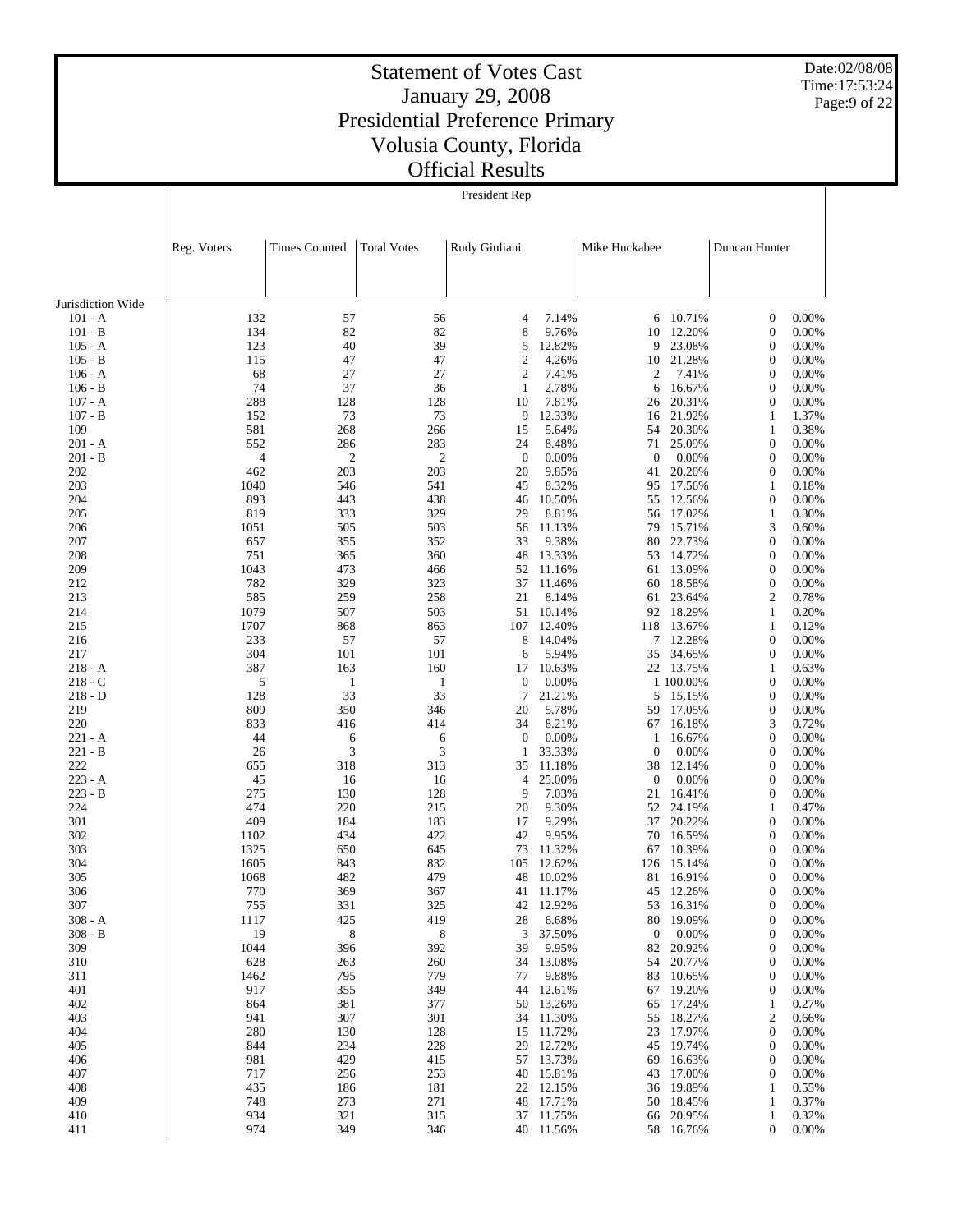Date:02/08/08 Time:17:53:24 Page:10 of 22

| President Rep |  |
|---------------|--|
|---------------|--|

|                        | Reg. Voters      | <b>Times Counted</b> | <b>Total Votes</b> | Rudy Giuliani        |                  | Mike Huckabee |                  | Duncan Hunter                        |                |
|------------------------|------------------|----------------------|--------------------|----------------------|------------------|---------------|------------------|--------------------------------------|----------------|
|                        |                  |                      |                    |                      |                  |               |                  |                                      |                |
|                        |                  |                      |                    |                      |                  |               |                  |                                      |                |
| $412 - A$<br>$412 - B$ | 504              | 278                  | 277                | 20                   | 7.22%            | 65            | 23.47%<br>20.55% | $\mathbf{0}$                         | 0.00%          |
| 413                    | 144<br>881       | 73<br>327            | 73<br>323          | $\overline{7}$<br>44 | 9.59%<br>13.62%  | 15<br>68      | 21.05%           | $\boldsymbol{0}$<br>$\boldsymbol{0}$ | 0.00%<br>0.00% |
| 414                    | 929              | 387                  | 380                | 46                   | 12.11%           | 75            | 19.74%           | 1                                    | 0.26%          |
| 415                    | 307              | 119                  | 118                | 14                   | 11.86%           | 15            | 12.71%           | $\boldsymbol{0}$                     | 0.00%          |
| 416                    | 646              | 229                  | 226                | 35                   | 15.49%           | 26            | 11.50%           | $\boldsymbol{0}$                     | 0.00%          |
| 417                    | 756              | 269                  | 260                | 34                   | 13.08%           | 51            | 19.62%           | $\boldsymbol{0}$                     | 0.00%          |
| $418 - A$              | 368              | 191                  | 190                | 24                   | 12.63%           | 27            | 14.21%           | $\boldsymbol{0}$                     | 0.00%          |
| $418 - B$<br>419       | 146<br>471       | 85<br>174            | 85                 | 7                    | 8.24%<br>12.79%  | 15            | 17.65%           | 1                                    | 1.18%          |
| $420 - A$              | 702              | 277                  | 172<br>271         | 22<br>26             | 9.59%            | 23<br>71      | 13.37%<br>26.20% | $\mathbf{1}$<br>1                    | 0.58%<br>0.37% |
| $420 - B$              | 175              | 54                   | 53                 | 3                    | 5.66%            | 6             | 11.32%           | $\boldsymbol{0}$                     | 0.00%          |
| 421                    | 651              | 340                  | 336                | 35                   | 10.42%           | 69            | 20.54%           | $\boldsymbol{0}$                     | 0.00%          |
| 422                    | 223              | 78                   | 77                 | 13                   | 16.88%           | 13            | 16.88%           | $\boldsymbol{0}$                     | 0.00%          |
| 423                    | 964              | 341                  | 339                | 37                   | 10.91%           | 65            | 19.17%           | 1                                    | 0.29%          |
| 424                    | 656              | 211                  | 204                | 26                   | 12.75%           | 30            | 14.71%           | $\boldsymbol{0}$                     | 0.00%          |
| 425                    | 181              | 89                   | 89                 | 5                    | 5.62%            | 19            | 21.35%           | $\boldsymbol{0}$                     | 0.00%          |
| 426<br>427             | 700<br>589       | 259<br>201           | 252<br>194         | 45<br>22             | 17.86%<br>11.34% | 27<br>41      | 10.71%<br>21.13% | $\boldsymbol{0}$<br>$\boldsymbol{0}$ | 0.00%<br>0.00% |
| 428                    | 655              | 202                  | 197                | 42                   | 21.32%           | 30            | 15.23%           | $\boldsymbol{0}$                     | 0.00%          |
| 429                    | 578              | 227                  | 223                | 30                   | 13.45%           | 42            | 18.83%           | $\boldsymbol{0}$                     | 0.00%          |
| 501                    | 1215             | 613                  | 606                | 79                   | 13.04%           | 68            | 11.22%           | $\boldsymbol{0}$                     | 0.00%          |
| 502                    | 986              | 533                  | 527                | 93                   | 17.65%           | 37            | 7.02%            | 3                                    | 0.57%          |
| 503                    | 685              | 360                  | 353                | 48                   | 13.60%           | 37            | 10.48%           | 1                                    | 0.28%          |
| 504                    | 612              | 224                  | 220                | 29                   | 13.18%           | 25            | 11.36%           | $\boldsymbol{0}$                     | 0.00%          |
| 505                    | 588<br>817       | 230                  | 229                | 30                   | 13.10%           | 25            | 10.92%           | $\boldsymbol{0}$                     | 0.00%          |
| 506<br>508             | 584              | 436<br>285           | 434<br>284         | 46<br>42             | 10.60%<br>14.79% | 48<br>23      | 11.06%<br>8.10%  | $\boldsymbol{0}$<br>$\mathbf{1}$     | 0.00%<br>0.35% |
| 509                    | 949              | 460                  | 457                | 58                   | 12.69%           | 76            | 16.63%           | 2                                    | 0.44%          |
| 510                    | 1345             | 757                  | 750                | 95                   | 12.67%           | 81            | 10.80%           | $\boldsymbol{0}$                     | 0.00%          |
| 511 - A                | 334              | 145                  | 144                | 18                   | 12.50%           | 27            | 18.75%           | $\mathbf{0}$                         | 0.00%          |
| $511 - F$              | $\boldsymbol{0}$ | $\boldsymbol{0}$     | $\boldsymbol{0}$   | $\boldsymbol{0}$     |                  | $\theta$      |                  | $\boldsymbol{0}$                     |                |
| 512                    | 629              | 306                  | 303                | 55                   | 18.15%           | 38            | 12.54%           | $\boldsymbol{0}$                     | 0.00%          |
| 513                    | 944<br>610       | 530                  | 527                | 55                   | 10.44%<br>6.81%  | 52            | 9.87%<br>12.04%  | $\mathfrak{2}$                       | 0.38%          |
| 514<br>515             | 902              | 192<br>446           | 191<br>442         | 13<br>55             | 12.44%           | 23<br>67      | 15.16%           | $\boldsymbol{0}$<br>$\boldsymbol{0}$ | 0.00%<br>0.00% |
| 516                    | 1133             | 663                  | 658                | 90                   | 13.68%           | 56            | 8.51%            | 1                                    | 0.15%          |
| 517                    | 917              | 424                  | 422                | 69                   | 16.35%           | 41            | 9.72%            | $\boldsymbol{0}$                     | 0.00%          |
| 519                    | 476              | 197                  | 196                | 32                   | 16.33%           | 18            | 9.18%            | $\boldsymbol{0}$                     | 0.00%          |
| 521                    | 769              | 333                  | 331                | 55                   | 16.62%           | 51            | 15.41%           | $\boldsymbol{0}$                     | 0.00%          |
| 522                    | 1060             | 511                  | 506                | 48                   | 9.49%            | 61            | 12.06%           | $\boldsymbol{0}$                     | 0.00%          |
| 523                    | 744              | 224                  | 218                | 20                   | 9.17%            | 43            | 19.72%           | $\boldsymbol{0}$                     | 0.00%          |
| 525<br>526             | 652<br>379       | 270<br>108           | 269<br>107         | 32<br>14             | 11.90%<br>13.08% | 42<br>17      | 15.61%<br>15.89% | $\mathfrak{2}$<br>0                  | 0.74%<br>0.00% |
| 527                    | 653              | 193                  | 191                |                      | 41 21.47%        |               | 22 11.52%        | $\boldsymbol{0}$                     | 0.00%          |
| 528                    | 504              | 164                  | 161                | 24                   | 14.91%           | 23            | 14.29%           | $\boldsymbol{0}$                     | 0.00%          |
| 529                    | 434              | 136                  | 135                | 22                   | 16.30%           | 15            | 11.11%           | 0                                    | 0.00%          |
| 530                    | 514              | 157                  | 154                | 17                   | 11.04%           | 39            | 25.32%           | $\boldsymbol{0}$                     | 0.00%          |
| 531                    | 98               | 35                   | 35                 | 5                    | 14.29%           | 8             | 22.86%           | 0                                    | 0.00%          |
| 532                    | 1296             | 854                  | 852                | 119                  | 13.97%           | 54            | 6.34%            | 1                                    | 0.12%          |
| 533                    | 465              | 228                  | 227                | 27                   | 11.89%           | 20            | 8.81%            | 0                                    | 0.00%          |
| 534<br>$602 - A$       | 265<br>272       | 105<br>88            | 101<br>88          | 13<br>10             | 12.87%<br>11.36% | 33<br>22      | 32.67%<br>25.00% | $\boldsymbol{0}$<br>0                | 0.00%<br>0.00% |
| $602 - B$              | 338              | 178                  | 177                | 28                   | 15.82%           | 16            | 9.04%            | $\boldsymbol{0}$                     | 0.00%          |
| 603                    | 418              | 89                   | 88                 | 11                   | 12.50%           |               | 14 15.91%        | 0                                    | 0.00%          |
| 605                    | 136              | 44                   | 43                 | $\boldsymbol{0}$     | 0.00%            | 6             | 13.95%           | $\boldsymbol{0}$                     | 0.00%          |
| 607                    | 719              | 288                  | 284                | 43                   | 15.14%           | 36            | 12.68%           | 2                                    | 0.70%          |
| 608                    | 506              | 212                  | 207                | 29                   | 14.01%           | 13            | 6.28%            | $\boldsymbol{0}$                     | 0.00%          |
| 609                    | 445              | 133                  | 132                | 15                   | 11.36%           |               | 14 10.61%        | 0                                    | 0.00%          |
| 614                    | 397              | 99                   | 97                 |                      | 22 22.68%        |               | 12 12.37%        | 0                                    | 0.00%          |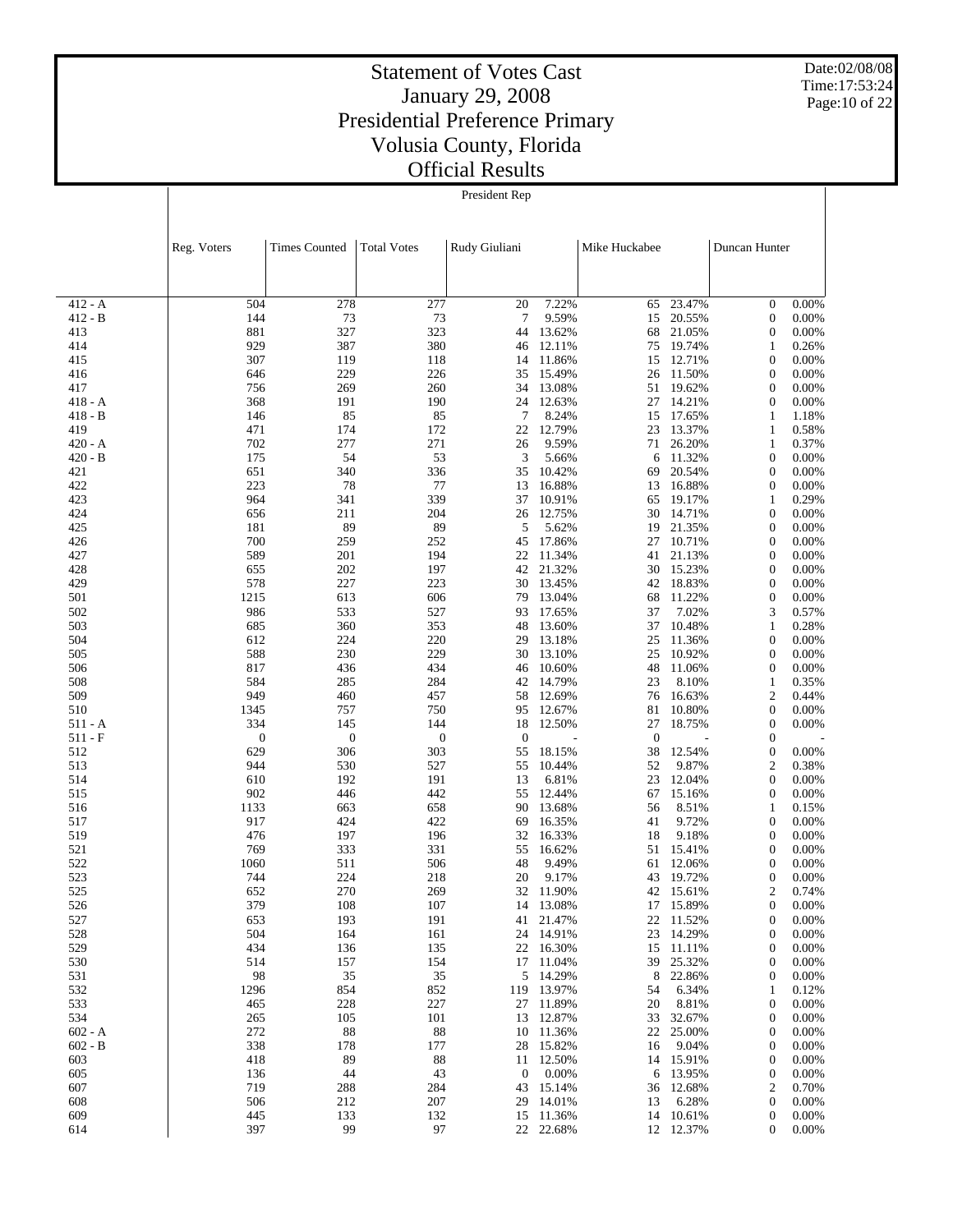Date:02/08/08 Time:17:53:24 Page:11 of 22

| President Rep |
|---------------|
|---------------|

|                        | Reg. Voters      | <b>Times Counted</b> | <b>Total Votes</b> | Rudy Giuliani    |                  | Mike Huckabee     |                 | Duncan Hunter                        |                |
|------------------------|------------------|----------------------|--------------------|------------------|------------------|-------------------|-----------------|--------------------------------------|----------------|
|                        |                  |                      |                    |                  |                  |                   |                 |                                      |                |
|                        |                  |                      |                    |                  |                  |                   |                 |                                      |                |
| $615 - A$              | 486              | 210                  | 207                | 27               | 13.04%           | 32                | 15.46%          | 1                                    | 0.48%          |
| $615 - B$              | 355              | 26                   | 26                 | 3<br>4           | 11.54%<br>23.53% | 4<br>$\mathbf{0}$ | 15.38%          | $\boldsymbol{0}$                     | 0.00%          |
| 617<br>618             | 120<br>177       | 17<br>41             | 17<br>40           | 3                | 7.50%            | 16                | 0.00%<br>40.00% | $\boldsymbol{0}$<br>$\boldsymbol{0}$ | 0.00%<br>0.00% |
| 619                    | 148              | 30                   | 27                 | 6                | 22.22%           | 3                 | 11.11%          | $\boldsymbol{0}$                     | 0.00%          |
| 620                    | 80               | 3                    | 3                  | 1                | 33.33%           | 1                 | 33.33%          | $\boldsymbol{0}$                     | 0.00%          |
| 621                    | 70               | 5                    | 5                  | $\mathbf{0}$     | 0.00%            | 2                 | 40.00%          | 1                                    | 20.00%         |
| 622                    | 197              | 49                   | 47                 | 6                | 12.77%           | 8                 | 17.02%          | $\boldsymbol{0}$                     | 0.00%          |
| 623                    | 330              | 75                   | 75<br>83           | 14               | 18.67%           | 11                | 14.67%          | $\boldsymbol{0}$                     | 0.00%          |
| $624 - A$<br>$624 - B$ | 352<br>111       | 83<br>49             | 48                 | 9<br>10          | 10.84%<br>20.83% | 11<br>2           | 13.25%<br>4.17% | $\boldsymbol{0}$<br>$\boldsymbol{0}$ | 0.00%<br>0.00% |
| 625                    | 703              | 290                  | 287                | 27               | 9.41%            | 40                | 13.94%          | $\boldsymbol{0}$                     | 0.00%          |
| 626                    | 492              | 171                  | 169                | 23               | 13.61%           | 22                | 13.02%          | $\boldsymbol{0}$                     | 0.00%          |
| 628                    | 111              | 10                   | 10                 | $\boldsymbol{0}$ | 0.00%            | 3                 | 30.00%          | $\boldsymbol{0}$                     | 0.00%          |
| 629                    | 320              | 108                  | 106                | 6                | 5.66%            | 21                | 19.81%          | $\boldsymbol{0}$                     | 0.00%          |
| 632                    | 173              | 67                   | 65                 | 6                | 9.23%            | 14                | 21.54%          | $\boldsymbol{0}$                     | 0.00%          |
| 633<br>636             | 258<br>338       | 70<br>73             | 67<br>73           | 10<br>11         | 14.93%<br>15.07% | 9<br>7            | 13.43%<br>9.59% | 1<br>$\boldsymbol{0}$                | 1.49%<br>0.00% |
| 637                    | 384              | 183                  | 180                | 17               | 9.44%            | 27                | 15.00%          | 1                                    | 0.56%          |
| $638 - A$              | 371              | 155                  | 153                | 17               | 11.11%           | 19                | 12.42%          | $\boldsymbol{0}$                     | 0.00%          |
| $638 - B$              | $\boldsymbol{0}$ | $\boldsymbol{0}$     | $\boldsymbol{0}$   | $\boldsymbol{0}$ |                  | $\mathbf{0}$      |                 | $\boldsymbol{0}$                     |                |
| $639 - A$              | 307              | 139                  | 138                | 18               | 13.04%           | 10                | 7.25%           | $\mathfrak{2}$                       | 1.45%          |
| $639 - B$              | 130              | 53                   | 53                 | 8                | 15.09%           | 13                | 24.53%          | $\boldsymbol{0}$                     | 0.00%          |
| 640<br>641             | 732<br>1269      | 267<br>694           | 264<br>689         | 43<br>98         | 16.29%<br>14.22% | 39<br>64          | 14.77%<br>9.29% | $\boldsymbol{0}$<br>$\boldsymbol{0}$ | 0.00%<br>0.00% |
| 701                    | 590              | 193                  | 189                | 21               | 11.11%           | 41                | 21.69%          | $\mathbf{1}$                         | 0.53%          |
| 702                    | 1062             | 468                  | 463                | 48               | 10.37%           | 90                | 19.44%          | $\boldsymbol{0}$                     | 0.00%          |
| 703                    | 828              | 306                  | 303                | 27               | 8.91%            | 72                | 23.76%          | $\boldsymbol{0}$                     | 0.00%          |
| 704                    | 280              | 90                   | 85                 | 6                | 7.06%            | 9                 | 10.59%          | $\boldsymbol{0}$                     | 0.00%          |
| 705                    | 533              | 272                  | 271                | 39               | 14.39%           | 24                | 8.86%           | $\boldsymbol{0}$                     | 0.00%          |
| 706<br>709             | 828<br>801       | 388<br>295           | 386<br>292         | 66<br>34         | 17.10%<br>11.64% | 35<br>42          | 9.07%<br>14.38% | $\boldsymbol{0}$<br>$\mathbf{1}$     | 0.00%<br>0.34% |
| 711                    | 852              | 347                  | 341                | 56               | 16.42%           | 50                | 14.66%          | $\boldsymbol{0}$                     | 0.00%          |
| 712                    | 766              | 284                  | 282                | 36               | 12.77%           | 63                | 22.34%          | $\boldsymbol{0}$                     | 0.00%          |
| 714                    | 1079             | 440                  | 432                | 63               | 14.58%           | 53                | 12.27%          | 1                                    | 0.23%          |
| 716                    | 1434             | 754                  | 751                | 86               | 11.45%           | 64                | 8.52%           | $\boldsymbol{0}$                     | 0.00%          |
| 717                    | 916              | 339                  | 335                | 49               | 14.63%           | 59                | 17.61%          | $\boldsymbol{0}$                     | 0.00%          |
| 718<br>719             | 796              | 353                  | 348<br>113         | 45               | 12.93%<br>13.27% | 48<br>9           | 13.79%          | $\boldsymbol{0}$<br>2                | 0.00%<br>1.77% |
| 720                    | 298<br>753       | 115<br>278           | 273                | 15<br>50         | 18.32%           | 36                | 7.96%<br>13.19% | $\boldsymbol{0}$                     | 0.00%          |
| 722                    | 680              | 245                  | 241                | 35               | 14.52%           | 34                | 14.11%          | $\boldsymbol{0}$                     | 0.00%          |
| 723                    | 588              | 215                  | 214                | 41               | 19.16%           | 45                | 21.03%          | $\boldsymbol{0}$                     | 0.00%          |
| 724                    | 819              | 390                  | 385                | 72               | 18.70%           | 59                | 15.32%          | $\overline{0}$                       | 0.00%          |
| 725                    | 845              | 462                  | 462                | 73               | 15.80%           | 71                | 15.37%          | 0                                    | 0.00%          |
| 726                    | 1371             | 776                  | 771                | 115              | 14.92%           | 49                | 6.36%           | 2                                    | 0.26%          |
| 727<br>728             | 834<br>854       | 381<br>464           | 373<br>462         | 40<br>52         | 10.72%<br>11.26% | 36<br>66          | 9.65%<br>14.29% | $\boldsymbol{0}$<br>$\boldsymbol{0}$ | 0.00%<br>0.00% |
| 729                    | 1793             | 873                  | 869                | 106              | 12.20%           | 110               | 12.66%          | 1                                    | 0.12%          |
| 730                    | 860              | 470                  | 464                | 65               | 14.01%           | 29                | 6.25%           | 2                                    | 0.43%          |
| 731                    | 642              | 239                  | 238                | 31               | 13.03%           | 35                | 14.71%          | $\boldsymbol{0}$                     | 0.00%          |
| 732                    | 1183             | 665                  | 658                | 91               | 13.83%           | 66                | 10.03%          | $\boldsymbol{0}$                     | 0.00%          |
| 733                    | 607              | 268                  | 265                | 30               | 11.32%           | 54                | 20.38%          | $\boldsymbol{0}$                     | 0.00%          |
| 801<br>803             | 299<br>899       | 143<br>531           | 143<br>528         | 14<br>64         | 9.79%<br>12.12%  | 26<br>47          | 18.18%<br>8.90% | 0<br>$\boldsymbol{0}$                | 0.00%<br>0.00% |
| 804                    | 721              | 366                  | 359                | 47               | 13.09%           | 62                | 17.27%          | 1                                    | 0.28%          |
| 805                    | 1101             | 559                  | 555                | 76               | 13.69%           | 37                | 6.67%           | $\boldsymbol{0}$                     | 0.00%          |
| 806                    | 920              | 539                  | 531                | 51               | 9.60%            | 44                | 8.29%           | 1                                    | 0.19%          |
| 807                    | 365              | 138                  | 136                | 16               | 11.76%           | 29                | 21.32%          | $\boldsymbol{0}$                     | 0.00%          |
| 808                    | 836              | 391                  | 383                | 67               | 17.49%           | 59                | 15.40%          | 0                                    | 0.00%          |
| 809                    | 504              | 241                  | 236                | 25               | 10.59%           |                   | 34 14.41%       | $\boldsymbol{0}$                     | 0.00%          |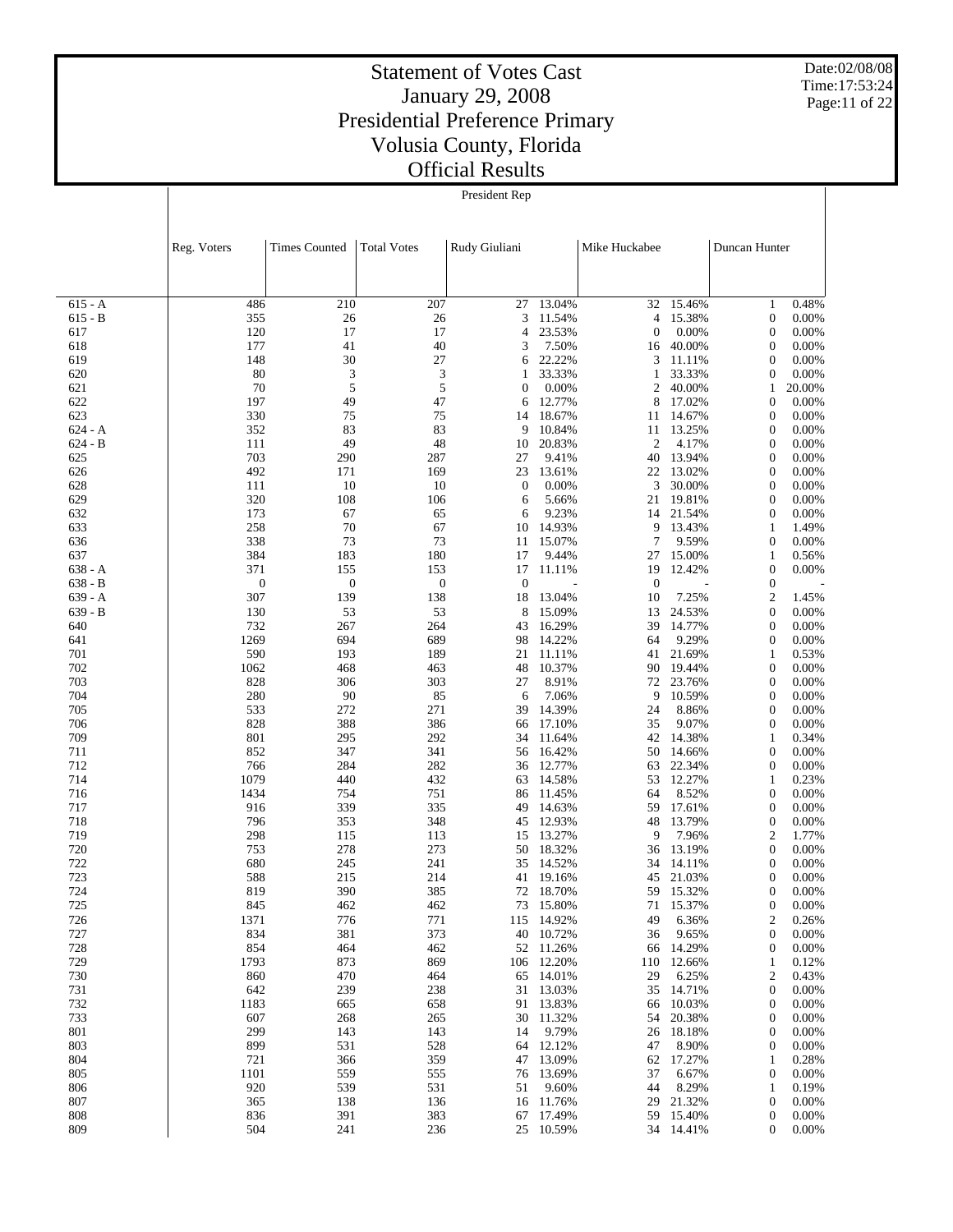Date:02/08/08 Time:17:53:24 Page:12 of 22

|       |             | President Rep        |                    |               |        |               |        |               |       |  |  |
|-------|-------------|----------------------|--------------------|---------------|--------|---------------|--------|---------------|-------|--|--|
|       | Reg. Voters | <b>Times Counted</b> | <b>Total Votes</b> | Rudy Giuliani |        | Mike Huckabee |        | Duncan Hunter |       |  |  |
| 810   | 347         | 171                  | 168                | 25            | 14.88% | 20            | 11.90% | $\mathbf{0}$  | 0.00% |  |  |
| 811   | 823         | 421                  | 414                | 65            | 15.70% | 36            | 8.70%  |               | 0.24% |  |  |
| 812   | 430         | 212                  | 209                | 29            | 13.88% | 29            | 13.88% |               | 0.48% |  |  |
| 813   | 816         | 473                  | 468                | 65            | 13.89% | 55            | 11.75% | $\Omega$      | 0.00% |  |  |
| 814   | 848         | 327                  | 324                | 38            | 11.73% | 57            | 17.59% | $\Omega$      | 0.00% |  |  |
| 815   | 668         | 340                  | 337                | 57            | 16.91% | 29            | 8.61%  | $\Omega$      | 0.00% |  |  |
| 816   | 568         | 235                  | 233                | 23            | 9.87%  | 42            | 18.03% | 5             | 2.15% |  |  |
| 901   | 702         | 260                  | 258                | 43            | 16.67% | 33            | 12.79% |               | 0.39% |  |  |
| 902   | 931         | 384                  | 376                | 52            | 13.83% | 62            | 16.49% | 2             | 0.53% |  |  |
| 903   | 802         | 322                  | 314                | 40            | 12.74% | 50            | 15.92% | $\Omega$      | 0.00% |  |  |
| 904   | 535         | 197                  | 194                | 15            | 7.73%  | 32            | 16.49% | $\Omega$      | 0.00% |  |  |
| 905   | 404         | 176                  | 173                | 19            | 10.98% | 35            | 20.23% | $\Omega$      | 0.00% |  |  |
| 906   | 252         | 115                  | 115                | 15            | 13.04% | 21            | 18.26% | $\Omega$      | 0.00% |  |  |
| 907   | 283         | 129                  | 127                | 15            | 11.81% | 29            | 22.83% | $\Omega$      | 0.00% |  |  |
| 908   | 958         | 460                  | 459                | 59            | 12.85% | 44            | 9.59%  | $\Omega$      | 0.00% |  |  |
| 909   | 433         | 215                  | 214                | 27            | 12.62% | 42            | 19.63% | $^{(1)}$      | 0.00% |  |  |
| 910   | 400         | 148                  | 147                | 24            | 16.33% | 30            | 20.41% |               | 0.68% |  |  |
| 912   | 492         | 223                  | 215                | 24            | 11.16% | 38            | 17.67% | 0             | 0.00% |  |  |
| 913   | 853         | 433                  | 426                | 60            | 14.08% | 44            | 10.33% | $\Omega$      | 0.00% |  |  |
| Total | 121361      | 53496                | 52871              | 6604          | 12.49% | 7613          | 14.40% | 71            | 0.13% |  |  |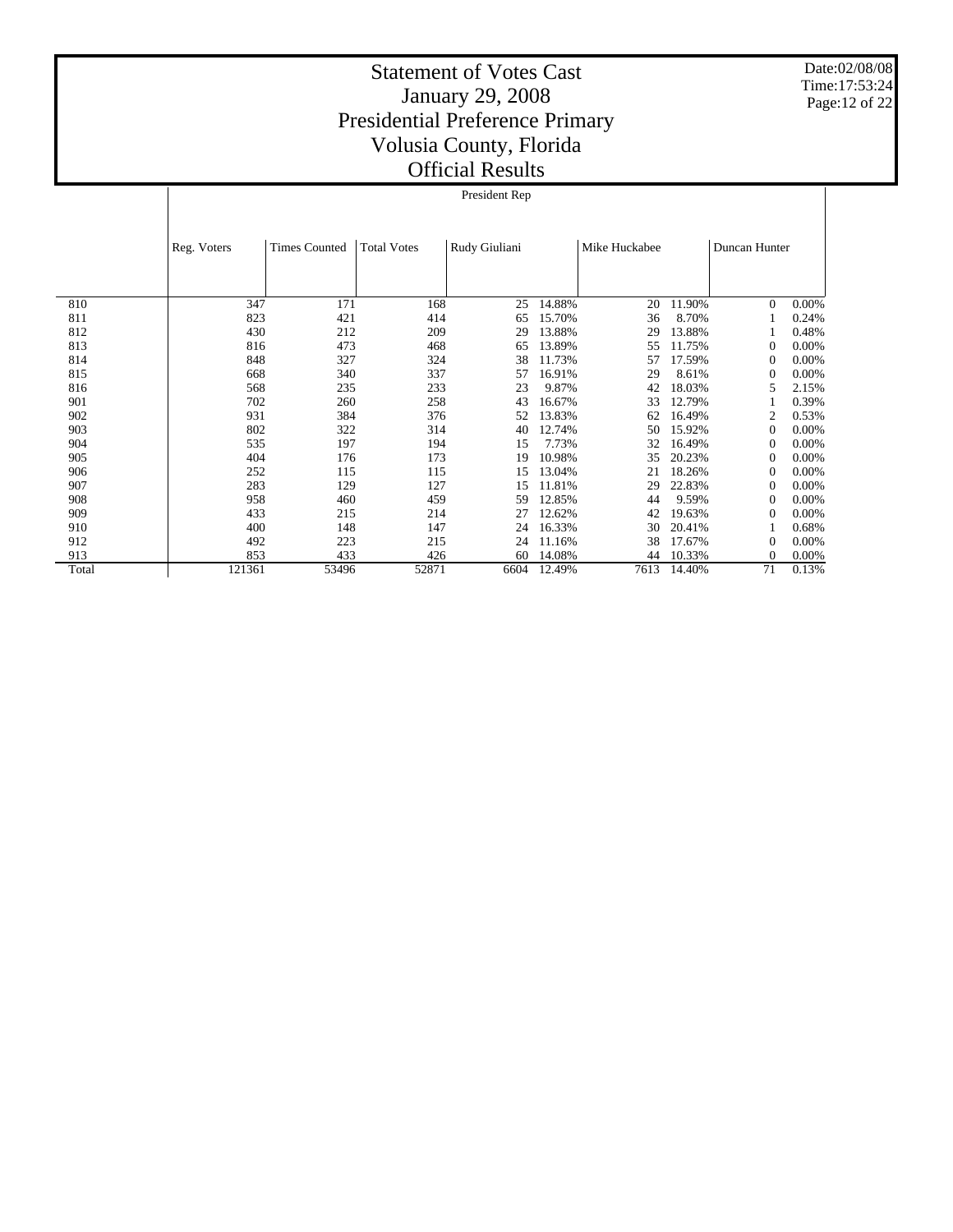Date:02/08/08 Time:17:53:24 Page:13 of 22

# Statement of Votes Cast January 29, 2008 Presidential Preference Primary Volusia County, Florida Official Results

President Rep

|                        | Alan Keyes                           |                   | John McCain             |                  | Ron Paul                           |                 | Mitt Romney      |                     | Tom Tancredo                         |                |
|------------------------|--------------------------------------|-------------------|-------------------------|------------------|------------------------------------|-----------------|------------------|---------------------|--------------------------------------|----------------|
|                        |                                      |                   |                         |                  |                                    |                 |                  |                     |                                      |                |
|                        |                                      |                   |                         |                  |                                    |                 |                  |                     |                                      |                |
| Jurisdiction Wide      |                                      |                   |                         |                  |                                    |                 |                  |                     |                                      |                |
| $101 - A$              | $\boldsymbol{0}$                     | 0.00%             | 26                      | 46.43%           | $\overline{2}$                     | 3.57%           | 18               | 32.14%              | $\boldsymbol{0}$                     | 0.00%          |
| $101 - B$              | $\boldsymbol{0}$                     | 0.00%             | 35                      | 42.68%           | $\boldsymbol{0}$                   | 0.00%           | 29               | 35.37%              | $\boldsymbol{0}$                     | 0.00%          |
| $105 - A$<br>$105 - B$ | $\boldsymbol{0}$<br>$\mathbf{1}$     | 0.00%<br>2.13%    | 10<br>19                | 25.64%<br>40.43% | $\overline{2}$<br>$\boldsymbol{0}$ | 5.13%<br>0.00%  | 13<br>14         | 33.33%<br>29.79%    | $\boldsymbol{0}$<br>$\boldsymbol{0}$ | 0.00%<br>0.00% |
| $106 - A$              | $\boldsymbol{0}$                     | 0.00%             | 7                       | 25.93%           | $\boldsymbol{2}$                   | 7.41%           | 14               | 51.85%              | $\boldsymbol{0}$                     | 0.00%          |
| $106 - B$              | $\boldsymbol{0}$                     | 0.00%             | 21                      | 58.33%           | $\mathbf{1}$                       | 2.78%           | 7                | 19.44%              | $\boldsymbol{0}$                     | 0.00%          |
| $107 - A$              | $\boldsymbol{0}$                     | 0.00%             | 51                      | 39.84%           | $\overline{2}$                     | 1.56%           | 37               | 28.91%              | $\boldsymbol{0}$                     | 0.00%          |
| $107 - B$              | $\boldsymbol{0}$                     | 0.00%             | 28                      | 38.36%           | $\mathbf{1}$                       | 1.37%           | 18               | 24.66%              | $\boldsymbol{0}$                     | 0.00%          |
| 109                    | $\boldsymbol{0}$                     | 0.00%             | 80                      | 30.08%           | 13                                 | 4.89%           | 100<br>57        | 37.59%              | $\boldsymbol{0}$                     | 0.00%          |
| 201 - A<br>201 - B     | $\mathbf{1}$<br>$\boldsymbol{0}$     | 0.35%<br>0.00%    | 108<br>$\boldsymbol{0}$ | 38.16%<br>0.00%  | 21<br>$\mathbf{0}$                 | 7.42%<br>0.00%  |                  | 20.14%<br>2 100.00% | $\boldsymbol{0}$<br>$\boldsymbol{0}$ | 0.00%<br>0.00% |
| 202                    | $\boldsymbol{0}$                     | 0.00%             | 75                      | 36.95%           | 3                                  | 1.48%           | 59               | 29.06%              | $\boldsymbol{0}$                     | 0.00%          |
| 203                    | $\boldsymbol{0}$                     | 0.00%             | 195                     | 36.04%           | 23                                 | 4.25%           | 180              | 33.27%              | $\boldsymbol{0}$                     | 0.00%          |
| 204                    | $\mathbf{1}$                         | 0.23%             | 152                     | 34.70%           | 14                                 | 3.20%           | 169              | 38.58%              | $\boldsymbol{0}$                     | 0.00%          |
| 205                    | 4                                    | 1.22%             | 123                     | 37.39%           | 16                                 | 4.86%           | 98               | 29.79%              | $\boldsymbol{0}$                     | 0.00%          |
| 206<br>207             | $\boldsymbol{0}$<br>$\boldsymbol{0}$ | 0.00%<br>0.00%    | 192<br>109              | 38.17%<br>30.97% | 23<br>9                            | 4.57%<br>2.56%  | 148<br>112       | 29.42%<br>31.82%    | $\boldsymbol{0}$<br>$\boldsymbol{0}$ | 0.00%<br>0.00% |
| 208                    | $\boldsymbol{0}$                     | 0.00%             | 117                     | 32.50%           | 11                                 | 3.06%           | 126              | 35.00%              | $\boldsymbol{0}$                     | 0.00%          |
| 209                    | $\mathbf{1}$                         | 0.21%             | 178                     | 38.20%           | 32                                 | 6.87%           | 139              | 29.83%              | $\boldsymbol{0}$                     | 0.00%          |
| 212                    | $\boldsymbol{0}$                     | 0.00%             | 106                     | 32.82%           | 19                                 | 5.88%           | 96               | 29.72%              | $\boldsymbol{0}$                     | 0.00%          |
| 213                    | $\boldsymbol{0}$                     | 0.00%             | 87                      | 33.72%           | 12                                 | 4.65%           | 71               | 27.52%              | $\boldsymbol{0}$                     | 0.00%          |
| 214                    | $\mathbf{1}$                         | 0.20%             | 192                     | 38.17%           | 19                                 | 3.78%           | 138              | 27.44%              | $\boldsymbol{0}$                     | 0.00%          |
| 215<br>216             | 3<br>$\mathbf{1}$                    | 0.35%<br>1.75%    | 271<br>16               | 31.40%<br>28.07% | 22<br>$\overline{4}$               | 2.55%<br>7.02%  | 331<br>21        | 38.35%<br>36.84%    | $\mathbf{1}$<br>$\boldsymbol{0}$     | 0.12%<br>0.00% |
| 217                    | $\overline{2}$                       | 1.98%             | 39                      | 38.61%           | 3                                  | 2.97%           | 16               | 15.84%              | $\boldsymbol{0}$                     | 0.00%          |
| $218 - A$              | $\mathbf{1}$                         | 0.63%             | 55                      | 34.38%           | 19                                 | 11.88%          | 43               | 26.88%              | $\boldsymbol{0}$                     | 0.00%          |
| 218 - C                | $\boldsymbol{0}$                     | 0.00%             | $\boldsymbol{0}$        | 0.00%            | $\boldsymbol{0}$                   | 0.00%           | $\boldsymbol{0}$ | 0.00%               | $\boldsymbol{0}$                     | 0.00%          |
| $218 - D$              | $\boldsymbol{0}$                     | 0.00%             | 15                      | 45.45%           | $\boldsymbol{0}$                   | 0.00%           | 3                | 9.09%               | $\boldsymbol{0}$                     | 0.00%          |
| 219                    | $\boldsymbol{0}$                     | 0.00%             | 128                     | 36.99%           | 21                                 | 6.07%           | 110              | 31.79%              | $\boldsymbol{0}$                     | 0.00%          |
| 220<br>$221 - A$       | $\boldsymbol{0}$<br>$\boldsymbol{0}$ | 0.00%<br>0.00%    | 149<br>3                | 35.99%<br>50.00% | 15<br>1                            | 3.62%<br>16.67% | 145<br>1         | 35.02%<br>16.67%    | 1<br>$\boldsymbol{0}$                | 0.24%<br>0.00% |
| $221 - B$              | $\boldsymbol{0}$                     | 0.00%             | 1                       | 33.33%           | 1                                  | 33.33%          | $\mathbf{0}$     | 0.00%               | $\boldsymbol{0}$                     | 0.00%          |
| 222                    | $\boldsymbol{0}$                     | 0.00%             | 113                     | 36.10%           | 15                                 | 4.79%           | 108              | 34.50%              | $\boldsymbol{0}$                     | 0.00%          |
| $223 - A$              | $\boldsymbol{0}$                     | 0.00%             | 6                       | 37.50%           | $\boldsymbol{0}$                   | 0.00%           | 6                | 37.50%              | $\boldsymbol{0}$                     | 0.00%          |
| $223 - B$              | $\boldsymbol{0}$                     | 0.00%             | 46                      | 35.94%           | $\mathbf{1}$                       | 0.78%           | 49               | 38.28%              | $\boldsymbol{0}$                     | 0.00%          |
| 224<br>301             | $\boldsymbol{0}$<br>$\boldsymbol{0}$ | 0.00%<br>0.00%    | 62<br>72                | 28.84%<br>39.34% | 5<br>8                             | 2.33%<br>4.37%  | 70<br>49         | 32.56%<br>26.78%    | 1<br>$\boldsymbol{0}$                | 0.47%<br>0.00% |
| 302                    | 1                                    | 0.24%             | 137                     | 32.46%           | 17                                 | 4.03%           | 149              | 35.31%              | $\boldsymbol{0}$                     | 0.00%          |
| 303                    | $\boldsymbol{0}$                     | 0.00%             | 266                     | 41.24%           | 24                                 | 3.72%           | 207              | 32.09%              | $\mathbf{1}$                         | 0.16%          |
| 304                    | $\boldsymbol{0}$                     | 0.00%             | 289                     | 34.74%           | 12                                 | 1.44%           | 297              | 35.70%              | $\boldsymbol{0}$                     | 0.00%          |
| 305                    | $\boldsymbol{0}$                     | 0.00%             | 158                     | 32.99%           | 19                                 | 3.97%           | 168              | 35.07%              | $\boldsymbol{0}$                     | 0.00%          |
| 306                    | $\boldsymbol{0}$<br>$\mathbf{0}$     | 0.00%             | 128                     | 34.88%           | 13                                 | 3.54%           | 139              | 37.87%              | 0                                    | 0.00%          |
| 307<br>308 - A         | 0                                    | 0.00%<br>$0.00\%$ | 92<br>149               | 28.31%<br>35.56% | 16<br>20                           | 4.92%<br>4.77%  | 120<br>136       | 36.92%<br>32.46%    | $\boldsymbol{0}$<br>0                | 0.00%<br>0.00% |
| $308 - B$              | 0                                    | 0.00%             | $\mathbf{0}$            | 0.00%            | $\boldsymbol{0}$                   | 0.00%           | 4                | 50.00%              | 0                                    | 0.00%          |
| 309                    | 0                                    | 0.00%             | 136                     | 34.69%           | 15                                 | 3.83%           | 117              | 29.85%              | 1                                    | 0.26%          |
| 310                    | 0                                    | 0.00%             | 95                      | 36.54%           | 12                                 | 4.62%           | 64               | 24.62%              | $\boldsymbol{0}$                     | 0.00%          |
| 311                    | 1                                    | 0.13%             | 264                     | 33.89%           | 11                                 | 1.41%           | 341              | 43.77%              | 1                                    | 0.13%          |
| 401                    | $\overline{\mathbf{c}}$              | 0.57%             | 127                     | 36.39%           | 9                                  | 2.58%           | 100              | 28.65%<br>35.54%    | $\boldsymbol{0}$                     | 0.00%          |
| 402<br>403             | 0<br>0                               | 0.00%<br>0.00%    | 109<br>89               | 28.91%<br>29.57% | 12<br>21                           | 3.18%<br>6.98%  | 134<br>97        | 32.23%              | $\boldsymbol{0}$<br>$\boldsymbol{0}$ | 0.00%<br>0.00% |
| 404                    | 0                                    | 0.00%             | 44                      | 34.38%           | $\boldsymbol{0}$                   | 0.00%           | 45               | 35.16%              | $\boldsymbol{0}$                     | 0.00%          |
| 405                    | 1                                    | 0.44%             | 77                      | 33.77%           | 21                                 | 9.21%           | 52               | 22.81%              | $\boldsymbol{0}$                     | 0.00%          |
| 406                    | $\overline{\mathbf{c}}$              | 0.48%             | 143                     | 34.46%           | 18                                 | 4.34%           | 124              | 29.88%              | 1                                    | 0.24%          |
| 407                    | $\boldsymbol{0}$                     | 0.00%             | 89                      | 35.18%           | 9                                  | 3.56%           | 71               | 28.06%              | 1                                    | 0.40%          |
| 408<br>409             | 0<br>$\boldsymbol{2}$                | 0.00%<br>0.74%    | 37<br>80                | 20.44%<br>29.52% | $\boldsymbol{0}$<br>7              | 0.00%<br>2.58%  | 81<br>79         | 44.75%<br>29.15%    | 1<br>$\boldsymbol{0}$                | 0.55%<br>0.00% |
| 410                    | $\mathbf{2}$                         | 0.63%             | 102                     | 32.38%           | 10                                 | 3.17%           | 97               | 30.79%              | $\boldsymbol{0}$                     | 0.00%          |
| 411                    | $\overline{2}$                       | 0.58%             | 117                     | 33.82%           | 14                                 | 4.05%           | 114              | 32.95%              | 0                                    | 0.00%          |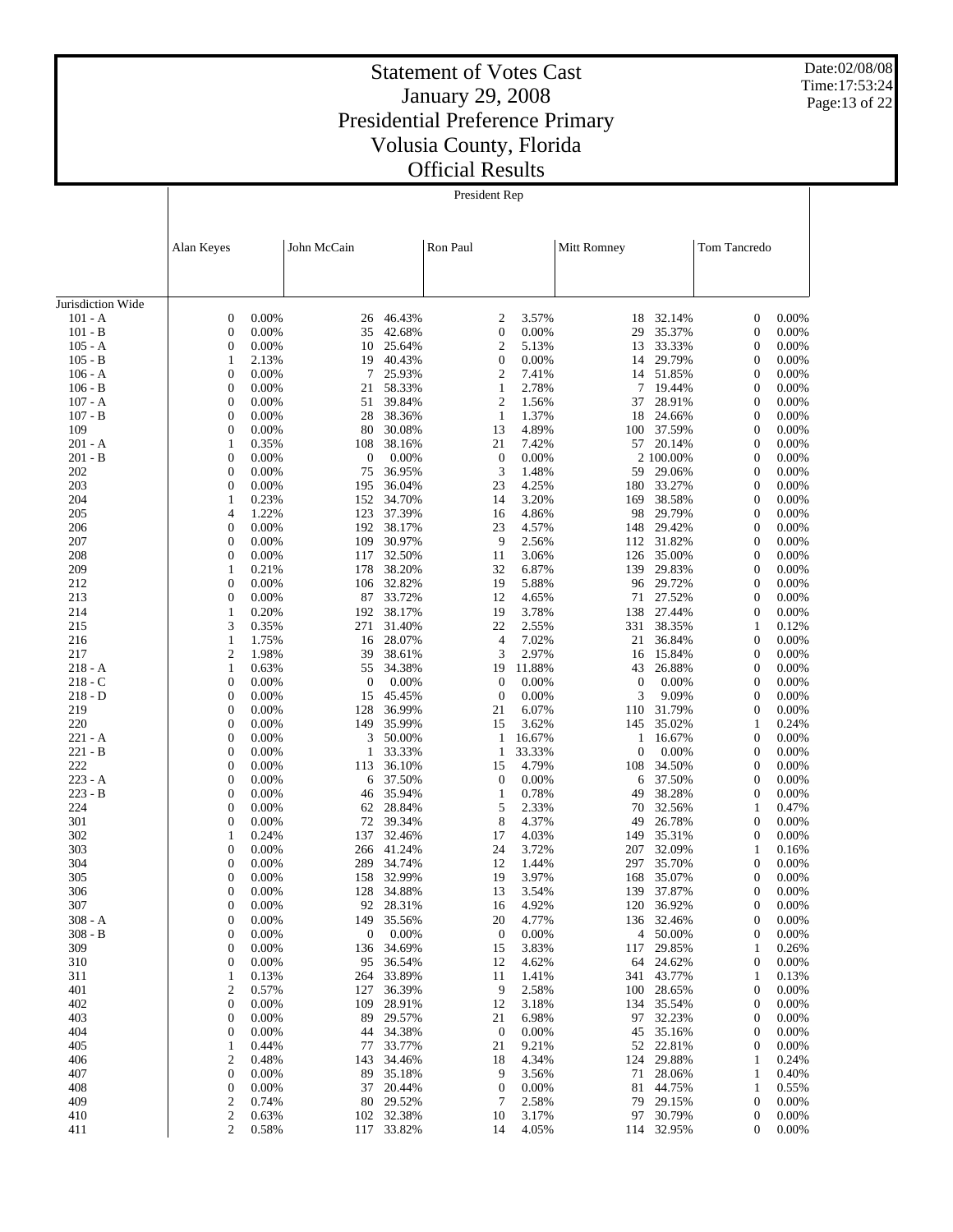Date:02/08/08 Time:17:53:24 Page:14 of 22

#### Statement of Votes Cast January 29, 2008 Presidential Preference Primary Volusia County, Florida Official Results

President Rep

|                        | Alan Keyes                                             | John McCain      |                     | Ron Paul            |                | Mitt Romney      |                       | Tom Tancredo                         |                |
|------------------------|--------------------------------------------------------|------------------|---------------------|---------------------|----------------|------------------|-----------------------|--------------------------------------|----------------|
|                        |                                                        |                  |                     |                     |                |                  |                       |                                      |                |
| $412 - A$              | $\boldsymbol{0}$<br>0.00%                              | 94               | 33.94%              | 8                   | 2.89%          | 89               | 32.13%                | $\boldsymbol{0}$                     | 0.00%          |
| $412 - B$              | 0.00%<br>0                                             | 25               | 34.25%              | $\boldsymbol{0}$    | 0.00%          | 25               | 34.25%                | $\boldsymbol{0}$                     | 0.00%          |
| 413                    | 0.31%<br>1                                             | 117              | 36.22%              | 11                  | 3.41%          | 78               | 24.15%                | $\boldsymbol{0}$                     | 0.00%          |
| 414<br>415             | $\boldsymbol{0}$<br>0.00%<br>$\overline{0}$<br>0.00%   | 115<br>43        | 30.26%<br>36.44%    | 15<br>$\mathbf{1}$  | 3.95%<br>0.85% | 121<br>42        | 31.84%<br>35.59%      | $\boldsymbol{0}$<br>$\boldsymbol{0}$ | 0.00%<br>0.00% |
| 416                    | $\boldsymbol{0}$<br>0.00%                              | 83               | 36.73%              | 15                  | 6.64%          | 64               | 28.32%                | 1                                    | 0.44%          |
| 417                    | $\mathfrak{2}$<br>0.77%                                | 92               | 35.38%              | 5                   | 1.92%          | 74               | 28.46%                | $\boldsymbol{0}$                     | 0.00%          |
| $418 - A$              | $\boldsymbol{0}$<br>0.00%                              | 56               | 29.47%              | $\overline{4}$      | 2.11%          | 72               | 37.89%                | $\boldsymbol{2}$                     | 1.05%          |
| $418 - B$              | $\overline{0}$<br>0.00%                                | 30               | 35.29%              | $\boldsymbol{0}$    | 0.00%          | 31               | 36.47%                | $\boldsymbol{0}$                     | 0.00%          |
| 419                    | $\boldsymbol{0}$<br>0.00%                              | 56               | 32.56%              | 3                   | 1.74%          | 66               | 38.37%                | $\boldsymbol{0}$                     | 0.00%          |
| $420 - A$<br>$420 - B$ | $\overline{0}$<br>0.00%<br>$\boldsymbol{0}$<br>0.00%   | 91<br>24         | 33.58%<br>45.28%    | 10<br>3             | 3.69%<br>5.66% | 67<br>16         | 24.72%<br>30.19%      | $\boldsymbol{0}$<br>1                | 0.00%<br>1.89% |
| 421                    | $\overline{0}$<br>0.00%                                | 103              | 30.65%              | 17                  | 5.06%          | 111              | 33.04%                | $\boldsymbol{0}$                     | 0.00%          |
| 422                    | $\boldsymbol{0}$<br>0.00%                              | 20               | 25.97%              | $\overline{4}$      | 5.19%          | 27               | 35.06%                | $\boldsymbol{0}$                     | 0.00%          |
| 423                    | $\overline{0}$<br>0.00%                                | 109              | 32.15%              | 12                  | 3.54%          | 112              | 33.04%                | $\boldsymbol{0}$                     | 0.00%          |
| 424                    | $\boldsymbol{0}$<br>0.00%                              | 82               | 40.20%              | 5                   | 2.45%          | 60               | 29.41%                | $\boldsymbol{0}$                     | 0.00%          |
| 425                    | $\overline{0}$<br>0.00%                                | 38               | 42.70%              | 3                   | 3.37%          | 24               | 26.97%                | $\boldsymbol{0}$                     | 0.00%          |
| 426<br>427             | $\overline{0}$<br>0.00%<br>$\boldsymbol{0}$            | 87<br>60         | 34.52%<br>30.93%    | 12<br>7             | 4.76%          | 80               | 31.75%                | $\boldsymbol{0}$<br>$\boldsymbol{0}$ | 0.00%<br>0.00% |
| 428                    | 0.00%<br>$\overline{c}$<br>1.02%                       | 69               | 35.03%              | 13                  | 3.61%<br>6.60% | 61<br>37         | 31.44%<br>18.78%      | $\boldsymbol{0}$                     | 0.00%          |
| 429                    | $\overline{0}$<br>0.00%                                | 61               | 27.35%              | 10                  | 4.48%          | 80               | 35.87%                | $\boldsymbol{0}$                     | 0.00%          |
| 501                    | $\boldsymbol{0}$<br>0.00%                              | 188              | 31.02%              | 20                  | 3.30%          | 248              | 40.92%                | 1                                    | 0.17%          |
| 502                    | 3<br>0.57%                                             | 181              | 34.35%              | 18                  | 3.42%          | 186              | 35.29%                | $\boldsymbol{0}$                     | 0.00%          |
| 503                    | $\boldsymbol{0}$<br>0.00%                              | 126              | 35.69%              | 6                   | 1.70%          | 135              | 38.24%                | $\boldsymbol{0}$                     | 0.00%          |
| 504                    | $\overline{0}$<br>0.00%                                | 80               | 36.36%              | 8                   | 3.64%          | 77               | 35.00%                | $\boldsymbol{0}$                     | 0.00%          |
| 505<br>506             | $\boldsymbol{0}$<br>0.00%<br>3<br>0.69%                | 88<br>152        | 38.43%<br>35.02%    | 10<br>16            | 4.37%<br>3.69% | 75<br>169        | 32.75%<br>38.94%      | $\boldsymbol{0}$<br>$\boldsymbol{0}$ | 0.00%<br>0.00% |
| 508                    | $\boldsymbol{0}$<br>0.00%                              | 99               | 34.86%              | 6                   | 2.11%          | 108              | 38.03%                | 1                                    | 0.35%          |
| 509                    | $\overline{0}$<br>0.00%                                | 146              | 31.95%              | 20                  | 4.38%          | 147              | 32.17%                | 1                                    | 0.22%          |
| 510                    | 0.13%<br>1                                             | 239              | 31.87%              | 25                  | 3.33%          | 303              | 40.40%                | $\boldsymbol{0}$                     | 0.00%          |
| $511 - A$              | $\overline{0}$<br>0.00%                                | 46               | 31.94%              | $\overline{4}$      | 2.78%          | 49               | 34.03%                | $\boldsymbol{0}$                     | 0.00%          |
| 511 - F                | $\boldsymbol{0}$                                       | $\boldsymbol{0}$ |                     | $\boldsymbol{0}$    |                | $\boldsymbol{0}$ |                       | $\boldsymbol{0}$                     |                |
| 512<br>513             | $\overline{c}$<br>0.66%<br>1<br>0.19%                  | 97<br>189        | 32.01%<br>35.86%    | 11<br>14            | 3.63%<br>2.66% | 97<br>211        | 32.01%<br>40.04%      | $\boldsymbol{0}$<br>$\boldsymbol{0}$ | 0.00%<br>0.00% |
| 514                    | $\boldsymbol{0}$<br>0.00%                              | 81               | 42.41%              | 12                  | 6.28%          | 58               | 30.37%                | $\boldsymbol{0}$                     | 0.00%          |
| 515                    | $\boldsymbol{0}$<br>0.00%                              | 155              | 35.07%              | 21                  | 4.75%          | 141              | 31.90%                | $\boldsymbol{0}$                     | 0.00%          |
| 516                    | 1<br>0.15%                                             | 214              | 32.52%              | 16                  | 2.43%          | 277              | 42.10%                | $\boldsymbol{0}$                     | 0.00%          |
| 517                    | $\boldsymbol{0}$<br>0.00%                              | 135              | 31.99%              | 32                  | 7.58%          | 140              | 33.18%                | $\boldsymbol{0}$                     | 0.00%          |
| 519                    | 0.51%<br>1                                             | 80               | 40.82%              | 13                  | 6.63%          | 51               | 26.02%                | 1                                    | 0.51%          |
| 521                    | $\overline{0}$<br>0.00%<br>$\boldsymbol{0}$            | 103              | 31.12%              | 14                  | 4.23%          | 100<br>190       | 30.21%<br>37.55%      | $\boldsymbol{0}$                     | 0.00%          |
| 522<br>523             | 0.00%<br>$\overline{\mathbf{c}}$<br>0.92%              | 186<br>95        | 36.76%<br>43.58%    | 11<br>3             | 2.17%<br>1.38% | 54               | 24.77%                | $\boldsymbol{0}$<br>1                | 0.00%<br>0.46% |
| 525                    | $\overline{0}$<br>0.00%                                | 81               | 30.11%              | 5                   | 1.86%          | 103              | 38.29%                | $\boldsymbol{0}$                     | 0.00%          |
| 526                    | $\boldsymbol{0}$<br>0.00%                              | 42               | 39.25%              | 6                   | 5.61%          | 28               | 26.17%                | $\boldsymbol{0}$                     | 0.00%          |
| 527                    | $\Omega$<br>0.00%                                      | 72               | 37.70%              | 6                   | 3.14%          |                  | 49 25.65%             | 0                                    | 0.00%          |
| 528                    | $\boldsymbol{0}$<br>0.00%                              |                  | 64 39.75%           | 10                  | 6.21%          |                  | 38 23.60%             | $\boldsymbol{0}$                     | 0.00%          |
| 529                    | $\boldsymbol{0}$<br>0.00%                              |                  | 57 42.22%           | 8                   | 5.93%          |                  | 30 22.22%             | 0                                    | 0.00%          |
| 530<br>531             | $\boldsymbol{0}$<br>0.00%<br>0<br>0.00%                | 47<br>14         | 30.52%<br>40.00%    | 6<br>$\overline{c}$ | 3.90%<br>5.71% |                  | 42 27.27%<br>5 14.29% | 2<br>$\boldsymbol{0}$                | 1.30%<br>0.00% |
| 532                    | $\boldsymbol{0}$<br>0.00%                              |                  | 297 34.86%          | 22                  | 2.58%          |                  | 352 41.31%            | 1                                    | 0.12%          |
| 533                    | 0<br>0.00%                                             |                  | 87 38.33%           | 4                   | 1.76%          | 85               | 37.44%                | 0                                    | 0.00%          |
| 534                    | $\boldsymbol{0}$<br>0.00%                              |                  | 22 21.78%           | 5                   | 4.95%          | 26               | 25.74%                | 0                                    | 0.00%          |
| $602 - A$              | 0<br>0.00%                                             | 29               | 32.95%              | 3                   | 3.41%          | 22               | 25.00%                | 0                                    | 0.00%          |
| $602 - B$              | 0.56%<br>1                                             | 47               | 26.55%              | 6                   | 3.39%          | 79               | 44.63%                | 0                                    | 0.00%          |
| 603                    | 3<br>3.41%                                             |                  | 31 35.23%           | 7                   | 7.95%          | 19               | 21.59%                | 0                                    | 0.00%          |
| 605<br>607             | $\boldsymbol{0}$<br>0.00%<br>$\boldsymbol{0}$<br>0.00% | 18               | 41.86%<br>93 32.75% | 3<br>17             | 6.98%<br>5.99% | 16<br>92         | 37.21%<br>32.39%      | 0<br>0                               | 0.00%<br>0.00% |
| 608                    | 0.48%<br>1                                             | 86               | 41.55%              | 6                   | 2.90%          | 70               | 33.82%                | 0                                    | 0.00%          |
| 609                    | 0.76%<br>1                                             |                  | 55 41.67%           | 13                  | 9.85%          |                  | 34 25.76%             | 0                                    | 0.00%          |
| 614                    | 1.03%<br>$\mathbf{1}$                                  |                  | 41 42.27%           | 1                   | 1.03%          |                  | 17 17.53%             | $\mathbf{0}$                         | 0.00%          |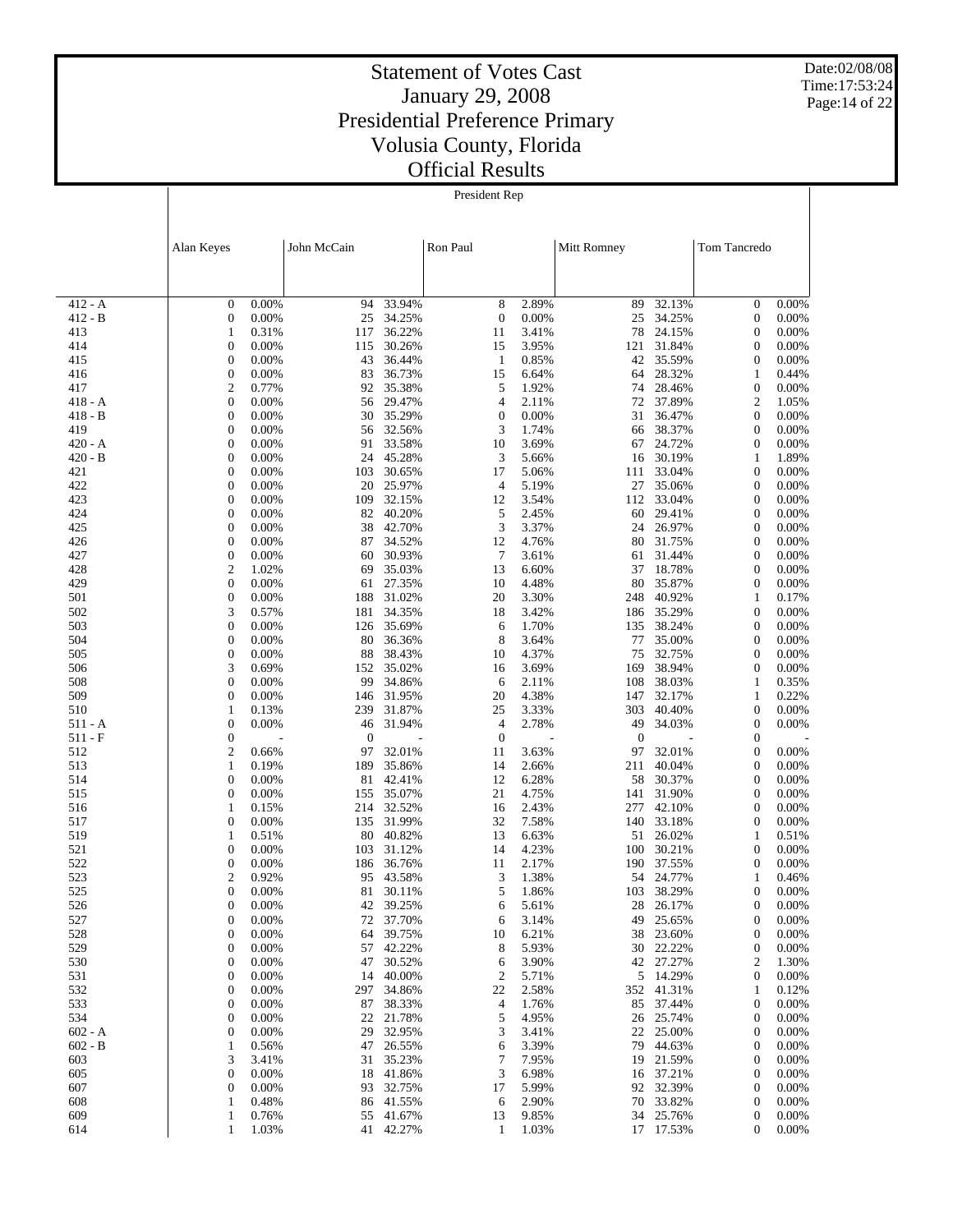Date:02/08/08 Time:17:53:24 Page:15 of 22

#### Statement of Votes Cast January 29, 2008 Presidential Preference Primary Volusia County, Florida Official Results

President Rep

|            | Alan Keyes                                             | John McCain      |                      | Ron Paul            |                | Mitt Romney                        |                      | Tom Tancredo                         |                |
|------------|--------------------------------------------------------|------------------|----------------------|---------------------|----------------|------------------------------------|----------------------|--------------------------------------|----------------|
|            |                                                        |                  |                      |                     |                |                                    |                      |                                      |                |
| $615 - A$  | $\overline{2}$<br>0.97%                                | 62               | 29.95%               | 6                   | 2.90%          | 75                                 | 36.23%               | $\boldsymbol{0}$                     | 0.00%          |
| $615 - B$  | $\boldsymbol{0}$<br>0.00%                              | 10               | 38.46%               | 4                   | 15.38%         | 5                                  | 19.23%               | $\boldsymbol{0}$                     | 0.00%          |
| 617        | $\mathbf{0}$<br>0.00%                                  | 4                | 23.53%               | 3                   | 17.65%         | 6                                  | 35.29%               | $\boldsymbol{0}$                     | 0.00%          |
| 618        | $\boldsymbol{0}$<br>0.00%                              | 12               | 30.00%               | 3                   | 7.50%          | 5                                  | 12.50%               | $\boldsymbol{0}$                     | 0.00%          |
| 619<br>620 | $\mathbf{0}$<br>0.00%<br>$\boldsymbol{0}$<br>0.00%     | 13<br>1          | 48.15%<br>33.33%     | $\mathfrak{2}$<br>0 | 7.41%<br>0.00% | $\overline{c}$<br>$\boldsymbol{0}$ | 7.41%<br>0.00%       | $\boldsymbol{0}$<br>$\boldsymbol{0}$ | 0.00%<br>0.00% |
| 621        | $\mathbf{0}$<br>0.00%                                  | 1                | 20.00%               | 0                   | 0.00%          | $\boldsymbol{0}$                   | 0.00%                | 1                                    | 20.00%         |
| 622        | $\boldsymbol{0}$<br>0.00%                              | 15               | 31.91%               | 1                   | 2.13%          | 15                                 | 31.91%               | $\boldsymbol{0}$                     | 0.00%          |
| 623        | $\mathbf{0}$<br>0.00%                                  | 27               | 36.00%               | $\mathfrak{2}$      | 2.67%          | 19                                 | 25.33%               | $\boldsymbol{0}$                     | 0.00%          |
| $624 - A$  | $\boldsymbol{0}$<br>0.00%                              | 30               | 36.14%               | 10                  | 12.05%         | 22                                 | 26.51%               | $\boldsymbol{0}$                     | 0.00%          |
| $624 - B$  | $\mathbf{0}$<br>0.00%                                  | 22               | 45.83%               | 1                   | 2.08%          | 12                                 | 25.00%               | $\boldsymbol{0}$                     | 0.00%          |
| 625        | $\mathbf{1}$<br>0.35%                                  | 94               | 32.75%               | 25                  | 8.71%          | 99                                 | 34.49%               | $\boldsymbol{0}$                     | 0.00%          |
| 626        | $\mathbf{0}$<br>0.00%                                  | 60               | 35.50%               | 6                   | 3.55%          | 54                                 | 31.95%               | $\boldsymbol{0}$                     | 0.00%          |
| 628        | $\boldsymbol{0}$<br>0.00%                              | 3                | 30.00%               | $\mathbf{0}$        | 0.00%          | 3                                  | 30.00%               | $\boldsymbol{0}$                     | 0.00%          |
| 629<br>632 | $\overline{2}$<br>1.89%<br>$\boldsymbol{0}$<br>0.00%   | 38<br>19         | 35.85%<br>29.23%     | 6<br>5              | 5.66%<br>7.69% | 32<br>21                           | 30.19%<br>32.31%     | $\boldsymbol{0}$<br>$\boldsymbol{0}$ | 0.00%<br>0.00% |
| 633        | $\mathbf{0}$<br>0.00%                                  | 26               | 38.81%               | $\mathfrak{2}$      | 2.99%          | 19                                 | 28.36%               | $\boldsymbol{0}$                     | 0.00%          |
| 636        | 1<br>1.37%                                             | 34               | 46.58%               | 4                   | 5.48%          | 16                                 | 21.92%               | $\boldsymbol{0}$                     | 0.00%          |
| 637        | 1<br>0.56%                                             | 81               | 45.00%               | 9                   | 5.00%          | 42                                 | 23.33%               | $\boldsymbol{0}$                     | 0.00%          |
| $638 - A$  | $\mathbf{1}$<br>0.65%                                  | 52               | 33.99%               | 4                   | 2.61%          | 55                                 | 35.95%               | $\boldsymbol{0}$                     | 0.00%          |
| $638 - B$  | $\mathbf{0}$                                           | $\boldsymbol{0}$ |                      | 0                   |                | $\boldsymbol{0}$                   |                      | $\boldsymbol{0}$                     |                |
| $639 - A$  | $\boldsymbol{0}$<br>0.00%                              | 45               | 32.61%               | 1                   | 0.72%          | 58                                 | 42.03%               | $\boldsymbol{0}$                     | 0.00%          |
| $639 - B$  | $\mathbf{0}$<br>0.00%                                  | 14               | 26.42%               | $\mathfrak{2}$      | 3.77%          | 16                                 | 30.19%               | $\boldsymbol{0}$                     | 0.00%          |
| 640        | $\boldsymbol{0}$<br>0.00%                              | 99               | 37.50%               | 4                   | 1.52%          | 77                                 | 29.17%               | $\boldsymbol{0}$                     | 0.00%          |
| 641        | $\mathbf{0}$<br>0.00%<br>$\boldsymbol{0}$              | 225              | 32.66%               | 17<br>5             | 2.47%          | 277                                | 40.20%               | $\boldsymbol{0}$<br>$\boldsymbol{0}$ | 0.00%          |
| 701<br>702 | 0.00%<br>1<br>0.22%                                    | 58<br>163        | 30.69%<br>35.21%     | 14                  | 2.65%<br>3.02% | 60<br>143                          | 31.75%<br>30.89%     | $\boldsymbol{0}$                     | 0.00%<br>0.00% |
| 703        | $\mathbf{1}$<br>0.33%                                  | 96               | 31.68%               | 7                   | 2.31%          | 95                                 | 31.35%               | 1                                    | 0.33%          |
| 704        | $\mathbf{0}$<br>0.00%                                  | 41               | 48.24%               | $\overline{4}$      | 4.71%          | 25                                 | 29.41%               | $\boldsymbol{0}$                     | 0.00%          |
| 705        | $\boldsymbol{0}$<br>0.00%                              | 102              | 37.64%               | 13                  | 4.80%          | 93                                 | 34.32%               | $\boldsymbol{0}$                     | 0.00%          |
| 706        | $\mathbf{0}$<br>0.00%                                  | 125              | 32.38%               | 11                  | 2.85%          | 142                                | 36.79%               | 1                                    | 0.26%          |
| 709        | $\boldsymbol{0}$<br>0.00%                              | 114              | 39.04%               | 10                  | 3.42%          | 88                                 | 30.14%               | $\boldsymbol{0}$                     | 0.00%          |
| 711        | 1<br>0.29%                                             | 130              | 38.12%               | 8                   | 2.35%          | 91                                 | 26.69%               | 1                                    | 0.29%          |
| 712<br>714 | $\boldsymbol{0}$<br>0.00%<br>$\mathbf{0}$<br>0.00%     | 92               | 32.62%               | 17<br>18            | 6.03%<br>4.17% | 73<br>131                          | 25.89%               | $\boldsymbol{0}$<br>$\boldsymbol{0}$ | 0.00%<br>0.00% |
| 716        | 1<br>0.13%                                             | 158<br>263       | 36.57%<br>35.02%     | 27                  | 3.60%          | 301                                | 30.32%<br>40.08%     | $\boldsymbol{0}$                     | 0.00%          |
| 717        | 1<br>0.30%                                             | 91               | 27.16%               | 18                  | 5.37%          | 111                                | 33.13%               | 1                                    | 0.30%          |
| 718        | 1<br>0.29%                                             | 116              | 33.33%               | 15                  | 4.31%          | 115                                | 33.05%               | 1                                    | 0.29%          |
| 719        | $\mathbf{0}$<br>0.00%                                  | 52               | 46.02%               | $\overline{c}$      | 1.77%          | 32                                 | 28.32%               | $\boldsymbol{0}$                     | 0.00%          |
| 720        | $\boldsymbol{0}$<br>0.00%                              | 97               | 35.53%               | 9                   | 3.30%          | 75                                 | 27.47%               | $\boldsymbol{0}$                     | 0.00%          |
| 722        | $\boldsymbol{0}$<br>0.00%                              | 86               | 35.68%               | 11                  | 4.56%          | 74                                 | 30.71%               | $\boldsymbol{0}$                     | 0.00%          |
| 723        | 0.47%<br>1                                             | 64               | 29.91%               | 3                   | 1.40%          | 56                                 | 26.17%               | 1                                    | 0.47%          |
| 724        | $\boldsymbol{0}$<br>0.00%                              | 98               | 25.45%               | 14                  | 3.64%          | 134                                | 34.81%               | 0                                    | 0.00%          |
| 725<br>726 | $\overline{2}$<br>0.43%<br>3<br>0.39%                  | 139              | 30.09%<br>288 37.35% | 14<br>25            | 3.03%<br>3.24% | 161                                | 34.85%<br>280 36.32% | $\boldsymbol{0}$<br>$\boldsymbol{0}$ | 0.00%<br>0.00% |
| 727        | $\boldsymbol{0}$<br>0.00%                              |                  | 152 40.75%           | 9                   | 2.41%          |                                    | 134 35.92%           | $\mathbf{1}$                         | 0.27%          |
| 728        | $\boldsymbol{0}$<br>0.00%                              |                  | 148 32.03%           | 27                  | 5.84%          | 167                                | 36.15%               | $\mathbf{1}$                         | 0.22%          |
| 729        | 0.12%<br>1                                             |                  | 307 35.33%           | 24                  | 2.76%          | 315                                | 36.25%               | 1                                    | 0.12%          |
| 730        | 0.22%<br>1                                             | 179              | 38.58%               | 23                  | 4.96%          | 164                                | 35.34%               | 0                                    | 0.00%          |
| 731        | 0.42%<br>1                                             | 90               | 37.82%               | 7                   | 2.94%          | 73                                 | 30.67%               | 0                                    | 0.00%          |
| 732        | 0.15%<br>1                                             | 228              | 34.65%               | 18                  | 2.74%          | 251                                | 38.15%               | 0                                    | 0.00%          |
| 733        | 0.38%<br>1                                             | 88               | 33.21%               | 15                  | 5.66%          | 77                                 | 29.06%               | 0                                    | 0.00%          |
| 801        | 0.70%<br>1                                             |                  | 47 32.87%            | 6                   | 4.20%          | 47                                 | 32.87%               | 0                                    | 0.00%          |
| 803<br>804 | $\boldsymbol{0}$<br>0.00%<br>$\boldsymbol{0}$<br>0.00% | 183              | 34.66%<br>34.82%     | 9<br>24             | 1.70%<br>6.69% | 222<br>99                          | 42.05%<br>27.58%     | 0                                    | 0.00%<br>0.00% |
| 805        | 0.18%<br>1                                             | 125              | 230 41.44%           | 11                  | 1.98%          | 195                                | 35.14%               | 0<br>1                               | 0.18%          |
| 806        | $\boldsymbol{0}$<br>0.00%                              |                  | 216 40.68%           | 19                  | 3.58%          | 198                                | 37.29%               | 0                                    | 0.00%          |
| 807        | $\boldsymbol{0}$<br>0.00%                              |                  | 38 27.94%            | 13                  | 9.56%          | 37                                 | 27.21%               | 0                                    | 0.00%          |
| 808        | 0.26%<br>1                                             | 117              | 30.55%               | 17                  | 4.44%          | 117                                | 30.55%               | 0                                    | 0.00%          |
| 809        | $\boldsymbol{0}$<br>0.00%                              |                  | 97 41.10%            | 16                  | 6.78%          |                                    | 63 26.69%            | $\mathbf{0}$                         | 0.00%          |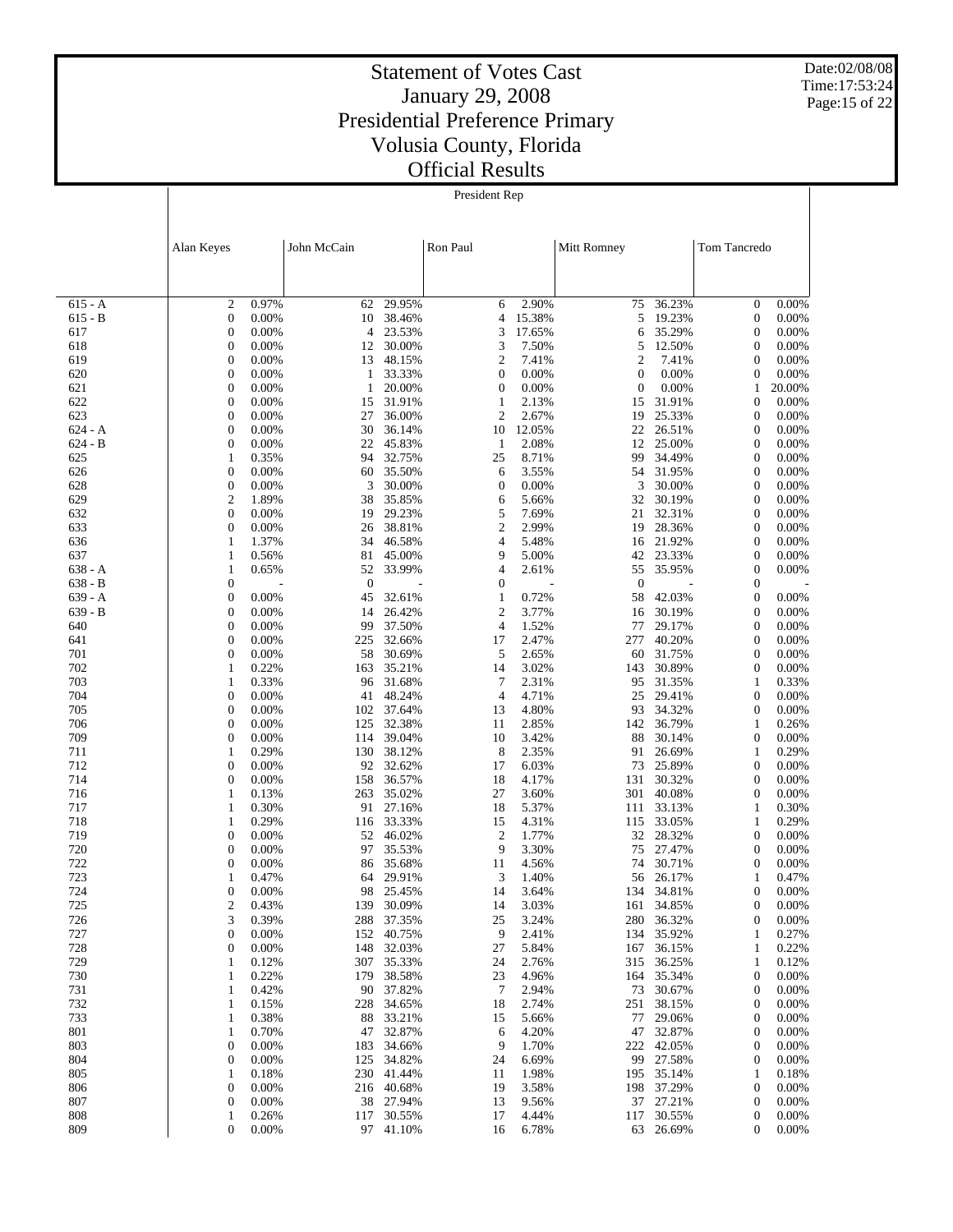Date:02/08/08 Time:17:53:24 Page:16 of 22

|       |                | President Rep |             |        |          |       |             |        |                     |       |  |  |
|-------|----------------|---------------|-------------|--------|----------|-------|-------------|--------|---------------------|-------|--|--|
|       |                |               |             |        |          |       |             |        |                     |       |  |  |
|       | Alan Keyes     |               | John McCain |        | Ron Paul |       | Mitt Romney |        | <b>Tom Tancredo</b> |       |  |  |
|       |                |               |             |        |          |       |             |        |                     |       |  |  |
| 810   | $\Omega$       | 0.00%         | 62          | 36.90% | 6        | 3.57% | 53          | 31.55% | $\overline{0}$      | 0.00% |  |  |
| 811   |                | 0.24%         | 153         | 36.96% | 20       | 4.83% | 134         | 32.37% |                     | 0.24% |  |  |
| 812   | $\theta$       | 0.00%         | 78          | 37.32% | 4        | 1.91% | 68          | 32.54% | 0                   | 0.00% |  |  |
| 813   | $\mathbf{0}$   | 0.00%         | 161         | 34.40% | 11       | 2.35% | 171         | 36.54% | $\Omega$            | 0.00% |  |  |
| 814   | $\mathbf{0}$   | 0.00%         | 111         | 34.26% | 14       | 4.32% | 100         | 30.86% | $\Omega$            | 0.00% |  |  |
| 815   | $\mathbf{0}$   | 0.00%         | 130         | 38.58% | 12       | 3.56% | 104         | 30.86% |                     | 0.30% |  |  |
| 816   | $\overline{2}$ | 0.86%         | 63          | 27.04% | 8        | 3.43% | 88          | 37.77% | $\mathbf{0}$        | 0.00% |  |  |
| 901   | $\mathbf{0}$   | 0.00%         | 93          | 36.05% | 6        | 2.33% | 81          | 31.40% | $\Omega$            | 0.00% |  |  |
| 902   | $\mathbf{0}$   | 0.00%         | 136         | 36.17% | 18       | 4.79% | 102         | 27.13% | $\Omega$            | 0.00% |  |  |
| 903   | $\mathbf{0}$   | 0.00%         | 115         | 36.62% | 11       | 3.50% | 95          | 30.25% | $\mathbf{0}$        | 0.00% |  |  |
| 904   |                | 0.52%         | 69          | 35.57% | 13       | 6.70% | 62          | 31.96% | $\Omega$            | 0.00% |  |  |
| 905   |                | 0.58%         | 55          | 31.79% | 8        | 4.62% | 54          | 31.21% | $\mathbf{0}$        | 0.00% |  |  |
| 906   | $\mathbf{0}$   | 0.00%         | 41          | 35.65% | 5        | 4.35% | 32          | 27.83% | $\mathbf{0}$        | 0.00% |  |  |
| 907   |                | 0.79%         | 44          | 34.65% |          | 0.79% | 36          | 28.35% |                     | 0.79% |  |  |
| 908   | 3              | 0.65%         | 169         | 36.82% | 15       | 3.27% | 168         | 36.60% | $\mathbf{0}$        | 0.00% |  |  |
| 909   | $\mathbf{0}$   | 0.00%         | 77          | 35.98% | 1        | 0.47% | 66          | 30.84% | $\Omega$            | 0.00% |  |  |
| 910   | $\mathbf{0}$   | 0.00%         | 51          | 34.69% | 8        | 5.44% | 33          | 22.45% | $\Omega$            | 0.00% |  |  |
| 912   |                | 0.47%         | 81          | 37.67% | 3        | 1.40% | 65          | 30.23% | 0                   | 0.00% |  |  |
| 913   |                | 0.23%         | 161         | 37.79% | 12       | 2.82% | 140         | 32.86% | 0                   | 0.00% |  |  |
| Total | 94             | 0.18%         | 18388       | 34.78% | 1964     | 3.71% | 17614       | 33.32% | 35                  | 0.07% |  |  |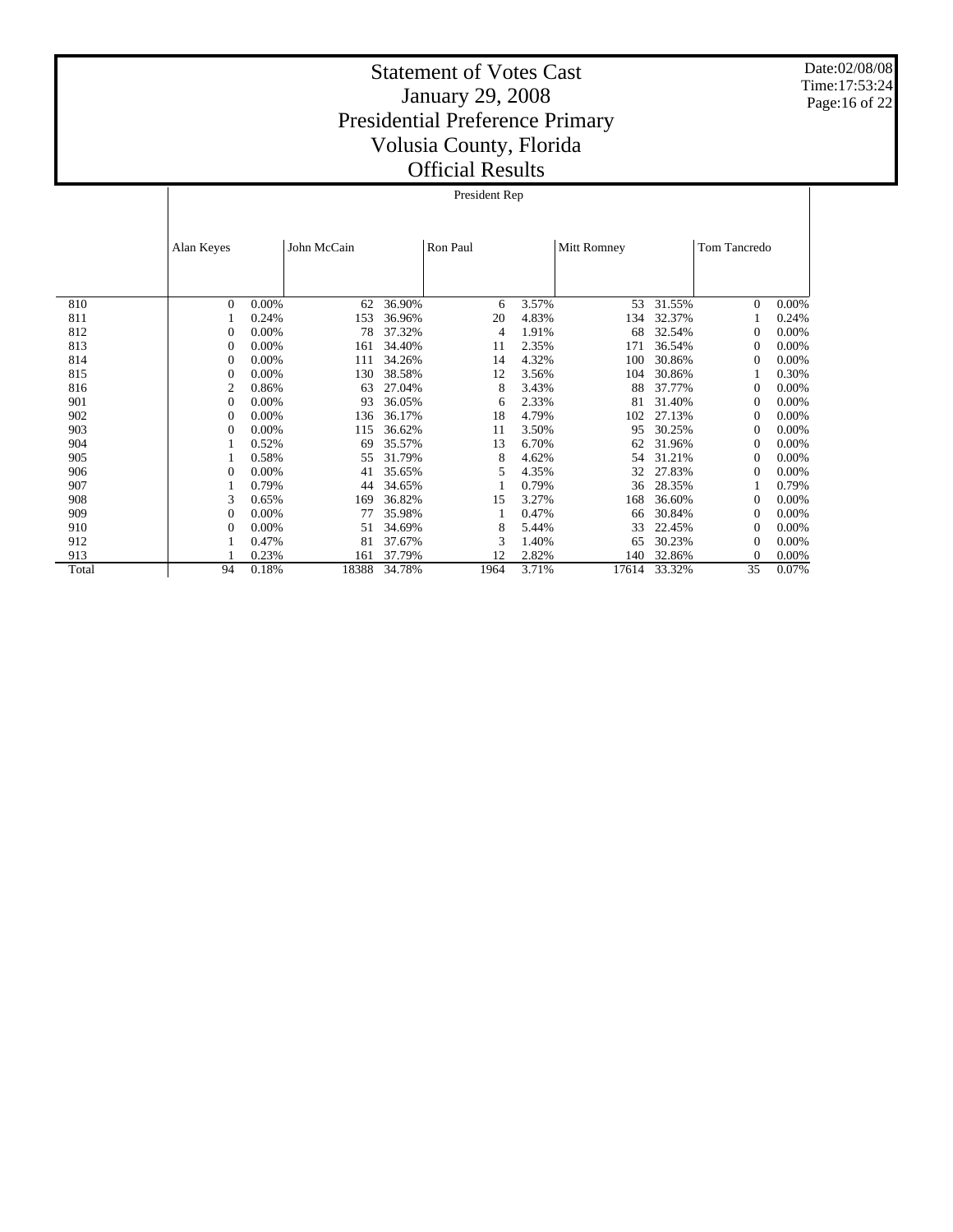Date:02/08/08 Time:17:53:24 Page:17 of 22

|                   | President Rep                  | <b>Constitutional Amendment</b> |                      |                    |            |                  |            |                  |  |
|-------------------|--------------------------------|---------------------------------|----------------------|--------------------|------------|------------------|------------|------------------|--|
|                   |                                |                                 |                      |                    |            |                  |            |                  |  |
|                   |                                |                                 |                      |                    |            |                  |            |                  |  |
|                   | Fred Thompson                  | Reg. Voters                     | <b>Times Counted</b> | <b>Total Votes</b> | <b>YES</b> |                  | NO         |                  |  |
|                   |                                |                                 |                      |                    |            |                  |            |                  |  |
| Jurisdiction Wide |                                |                                 |                      |                    |            |                  |            |                  |  |
| $101 - A$         | 0.00%<br>$\boldsymbol{0}$      | 411                             | 153                  | 153                | 89         | 58.17%           |            | 64 41.83%        |  |
| $101 - B$         | $\mathbf{0}$<br>0.00%          | 289                             | 146                  | 140                | 89         | 63.57%           | 51         | 36.43%           |  |
| $105 - A$         | $\boldsymbol{0}$<br>0.00%      | 395                             | 111                  | 110                | 68         | 61.82%           | 42         | 38.18%           |  |
| $105 - B$         | 2.13%<br>1                     | 338                             | 121                  | 119                | 71         | 59.66%           | 48         | 40.34%           |  |
| $106 - A$         | $\boldsymbol{0}$<br>0.00%      | 170                             | 48                   | 47                 | 29         | 61.70%           | 18         | 38.30%           |  |
| $106 - B$         | 0.00%<br>$\boldsymbol{0}$      | 181                             | 72                   | 70                 | 50         | 71.43%           | 20         | 28.57%           |  |
| $107 - A$         | $\mathfrak{2}$<br>1.56%        | 803                             | 280                  | 277                | 157        | 56.68%           | 120        | 43.32%           |  |
| $107 - B$         | $\boldsymbol{0}$<br>0.00%      | 331                             | 139                  | 138                | 101        | 73.19%           | 37         | 26.81%           |  |
| 109               | 3<br>1.13%                     | 1392                            | 520                  | 509                | 346        | 67.98%           | 163        | 32.02%           |  |
| $201 - A$         | 0.35%<br>1                     | 1496                            | 598                  | 593                | 351        | 59.19%           | 242        | 40.81%           |  |
| $201 - B$         | $\boldsymbol{0}$<br>0.00%      | 17                              | $\tau$               | 7                  |            | 5 71.43%         |            | 2 28.57%         |  |
| 202               | 5<br>2.46%                     | 1357                            | 478                  | 465                | 237        | 50.97%           | 228        | 49.03%           |  |
| 203               | $\mathfrak{2}$<br>0.37%        | 2374                            | 1051                 | 1037               | 621        | 59.88%           | 416        | 40.12%           |  |
| 204               | 0.23%<br>1                     | 2111                            | 852                  | 832                | 493        | 59.25%           | 339        | 40.75%           |  |
| 205               | $\mathfrak{2}$<br>0.61%        | 2384                            | 781                  | 765                | 431        | 56.34%           | 334        | 43.66%           |  |
| 206               | $\boldsymbol{2}$<br>0.40%      | 2734                            | 1108                 | 1066               | 546        | 51.22%           | 520        | 48.78%           |  |
| 207               | 9<br>2.56%                     | 1518                            | 683                  | 673                | 413        | 61.37%           | 260        | 38.63%           |  |
| 208               | 5<br>1.39%                     | 1851                            | 754                  | 744                | 476        | 63.98%           | 268        | 36.02%           |  |
| 209               | 3<br>0.64%                     | 2894                            | 1063                 | 1038               | 591        | 56.94%           | 447        | 43.06%           |  |
| 212               | 5<br>1.55%                     | 2213                            | 734                  | 700                | 341        | 48.71%           | 359        | 51.29%           |  |
| 213               | $\overline{4}$<br>1.55%        | 1653                            | 592                  | 582                | 346        | 59.45%           | 236        | 40.55%           |  |
| 214               | 9<br>1.79%<br>1.04%            | 2758                            | 1002                 | 994                | 566        | 56.94%           | 428        | 43.06%           |  |
| 215               | 9<br>$\boldsymbol{0}$<br>0.00% | 3926                            | 1584<br>279          | 1547<br>272        | 956<br>138 | 61.80%<br>50.74% | 591        | 38.20%           |  |
| 216<br>217        | $\boldsymbol{0}$<br>0.00%      | 1366<br>1792                    | 464                  | 425                | 184        | 43.29%           | 134<br>241 | 49.26%<br>56.71% |  |
| $218 - A$         | $\boldsymbol{2}$<br>1.25%      | 1289                            | 423                  | 411                | 223        | 54.26%           | 188        | 45.74%           |  |
| $218 - C$         | $\boldsymbol{0}$<br>0.00%      | 20                              | 10                   | 10                 | 8          | 80.00%           | 2          | 20.00%           |  |
| $218 - D$         | 3<br>9.09%                     |                                 | Ĭ.                   |                    | J.         |                  |            |                  |  |
| 219               | 8<br>2.31%                     | 2127                            | 705                  | 690                | 399        | 57.83%           | 291        | 42.17%           |  |
| 220               | $\boldsymbol{0}$<br>0.00%      | 1727                            | 765                  | 754                | 447        | 59.28%           | 307        | 40.72%           |  |
| $221 - A$         | $\boldsymbol{0}$<br>0.00%      | 692                             | 179                  | 175                | 66         | 37.71%           | 109        | 62.29%           |  |
| $221 - B$         | $\boldsymbol{0}$<br>0.00%      | 104                             | 6                    | 6                  | 4          | 66.67%           |            | 2 33.33%         |  |
| 222               | 1.28%<br>$\overline{4}$        | 1993                            | 865                  | 842                | 471        | 55.94%           | 371        | 44.06%           |  |
| $223 - A$         | 0.00%<br>$\boldsymbol{0}$      | 118                             | 41                   | 41                 | 27         | 65.85%           |            | 14 34.15%        |  |
| $223 - B$         | $\mathfrak{2}$<br>1.56%        | 792                             | 311                  | 308                | 190        | 61.69%           | 118        | 38.31%           |  |
| 224               | $\overline{4}$<br>1.86%        | 1074                            | 424                  | 419                | 248        | 59.19%           | 171        | 40.81%           |  |
| 301               | $\boldsymbol{0}$<br>0.00%      | 929                             | 331                  | 329                | 200        | 60.79%           | 129        | 39.21%           |  |
| 302               | 1.42%<br>6                     | 3185                            | 1055                 | 1044               | 643        | 61.59%           | 401        | 38.41%           |  |
| 303               | 7<br>1.09%                     | 3194                            | 1268                 | 1208               | 561        | 46.44%           | 647        | 53.56%           |  |
| 304               | 3<br>0.36%                     | 3557                            | 1573                 | 1541               | 1007       | 65.35%           | 534        | 34.65%           |  |
| 305               | 5<br>1.04%                     | 2458                            | 934                  | 924                | 539        | 58.33%           | 385        | 41.67%           |  |
| 306               | 0.27%<br>1                     | 1719                            | 673                  | 665                | 405        | 60.90%           |            | 260 39.10%       |  |
| 307               | 2<br>0.62%                     | 1955                            | 698                  | 682                | 398        | 58.36%           |            | 284 41.64%       |  |
| $308 - A$         | 1.43%<br>6                     | 3091                            | 929                  | 919                | 593        | 64.53%           |            | 326 35.47%       |  |
| $308 - B$         | 12.50%<br>1                    | 44                              | 17                   | 17                 | 10         | 58.82%           | 7          | 41.18%           |  |
| 309               | 2<br>0.51%                     | 3155                            | 875                  | 846                | 506        | 59.81%           | 340        | 40.19%           |  |
| 310               | 0.38%<br>1                     | 1724                            | 580                  | 570                | 301        | 52.81%           | 269        | 47.19%           |  |
| 311               | 0.13%<br>1                     | 2829                            | 1359                 | 1339               | 789        | 58.92%           | 550        | 41.08%           |  |
| 401               | $\mathbf{0}$<br>0.00%          | 2662                            | 828                  | 808                | 534        | 66.09%           |            | 274 33.91%       |  |
| 402<br>403        | 1.59%<br>6<br>3<br>1.00%       | 2418<br>3099                    | 825<br>767           | 811<br>753         | 523<br>483 | 64.49%<br>64.14% | 288<br>270 | 35.51%<br>35.86% |  |
| 404               | 0.78%<br>1                     | 728                             | 234                  | 233                | 129        | 55.36%           | 104        | 44.64%           |  |
| 405               | 3<br>1.32%                     | 3083                            | 702                  | 686                | 449        | 65.45%           | 237        | 34.55%           |  |
| 406               | 0.24%<br>1                     | 2753                            | 978                  | 966                | 619        | 64.08%           | 347        | 35.92%           |  |
| 407               | $\boldsymbol{0}$<br>0.00%      | 2500                            | 639                  | 625                | 439        | 70.24%           | 186        | 29.76%           |  |
| 408               | 3<br>1.66%                     | 1307                            | 413                  | 410                | 289        | 70.49%           | 121        | 29.51%           |  |
| 409               | 4<br>1.48%                     | 2497                            | 702                  | 685                | 438        | 63.94%           | 247        | 36.06%           |  |
| 410               | $\boldsymbol{0}$<br>$0.00\%$   | 3017                            | 791                  | 777                | 476        | 61.26%           | 301        | 38.74%           |  |
| 411               | 0.29%<br>1                     | 2918                            | 774                  | 768                | 469        | 61.07%           | 299        | 38.93%           |  |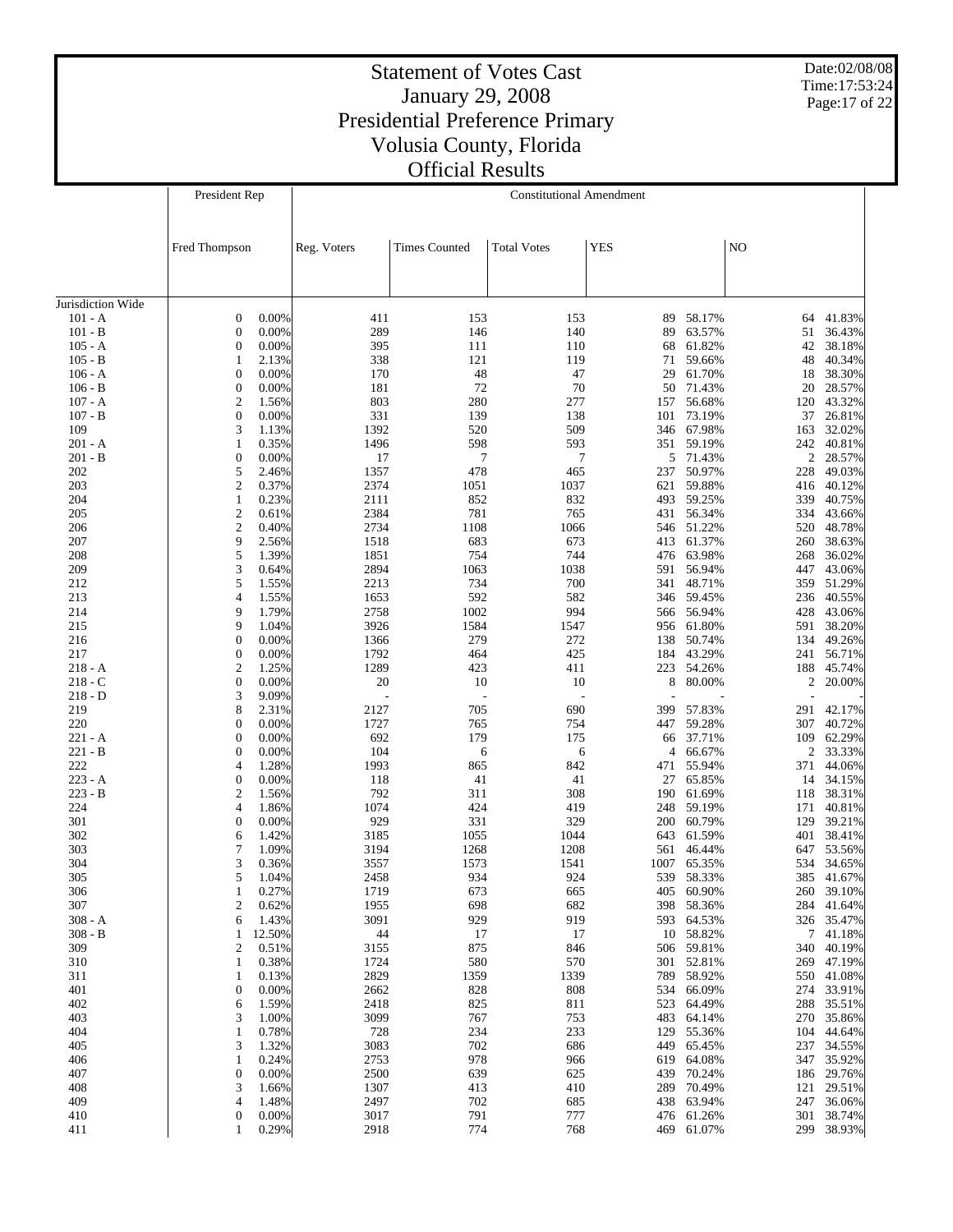Date:02/08/08 Time:17:53:24 Page:18 of 22

|                        | President Rep                       |                | <b>Constitutional Amendment</b> |                         |                         |                         |                          |                     |                          |  |
|------------------------|-------------------------------------|----------------|---------------------------------|-------------------------|-------------------------|-------------------------|--------------------------|---------------------|--------------------------|--|
|                        |                                     |                |                                 |                         |                         |                         |                          |                     |                          |  |
|                        |                                     |                |                                 |                         |                         |                         |                          |                     |                          |  |
|                        | Fred Thompson                       |                | Reg. Voters                     | <b>Times Counted</b>    | <b>Total Votes</b>      | <b>YES</b>              |                          | N <sub>O</sub>      |                          |  |
|                        |                                     |                |                                 |                         |                         |                         |                          |                     |                          |  |
|                        |                                     |                |                                 |                         |                         |                         |                          |                     |                          |  |
| $412 - A$              | 1                                   | 0.36%          | 1170                            | 497                     | 492                     | 287                     | 58.33%                   | 205                 | 41.67%                   |  |
| $412 - B$              | 1                                   | 1.37%          | 334<br>2784                     | 141<br>786              | 138                     | 93                      | 67.39%<br>64.74%         | 45                  | 32.61%<br>275 35.26%     |  |
| 413<br>414             | 4<br>7<br>1.84%                     | 1.24%          | 2719                            | 867                     | 780<br>851              | 505<br>579              | 68.04%                   |                     | 272 31.96%               |  |
| 415                    | 3<br>2.54%                          |                | 885                             | 265                     | 262                     | 160                     | 61.07%                   |                     | 102 38.93%               |  |
| 416                    | $\overline{\mathbf{c}}$<br>0.88%    |                | 2237                            | 633                     | 618                     | 392                     | 63.43%                   |                     | 226 36.57%               |  |
| 417                    | $\overline{c}$<br>0.77%             |                | 2593                            | 659                     | 642                     | 438                     | 68.22%                   |                     | 204 31.78%               |  |
| $418 - A$<br>$418 - B$ | 5<br>2.63%<br>$\mathbf{1}$          | 1.18%          | 832<br>304                      | 327<br>138              | 323<br>138              | 215<br>95               | 66.56%<br>68.84%         | 43                  | 108 33.44%<br>31.16%     |  |
| 419                    | 0.58%<br>$\mathbf{1}$               |                | 1479                            | 432                     | 427                     | 278                     | 65.11%                   | 149                 | 34.89%                   |  |
| $420 - A$              | 5                                   | 1.85%          | 2214                            | 656                     | 649                     | 400                     | 61.63%                   | 249                 | 38.37%                   |  |
| $420 - B$              | $\overline{0}$<br>0.00%             |                | 548                             | 142                     | 142                     | 90                      | 63.38%                   |                     | 52 36.62%                |  |
| 421                    | $\mathbf{1}$                        | 0.30%          | 1498                            | 603                     | 599                     | 402                     | 67.11%                   |                     | 197 32.89%               |  |
| 422<br>423             | $\mathbf{0}$<br>0.00%<br>3          | 0.88%          | 656<br>2967                     | 212<br>746              | 210<br>730              | 142<br>451              | 67.62%<br>61.78%         | 68<br>279           | 32.38%<br>38.22%         |  |
| 424                    | $\mathbf{1}$                        | 0.49%          | 2366                            | 602                     | 591                     | 355                     | 60.07%                   |                     | 236 39.93%               |  |
| 425                    | $\mathbf{0}$                        | 0.00%          | 384                             | 147                     | 146                     | 106                     | 72.60%                   |                     | 40 27.40%                |  |
| 426                    | 0.40%<br>$\mathbf{1}$               |                | 2183                            | 677                     | 666                     | 422                     | 63.36%                   | 244                 | 36.64%                   |  |
| 427                    | 3                                   | 1.55%          | 1854                            | 525                     | 512                     | 345                     | 67.38%                   | 167                 | 32.62%                   |  |
| 428<br>429             | 4<br>2.03%<br>$\mathbf{0}$<br>0.00% |                | 2469<br>1883                    | 527<br>554              | 517<br>538              | 350<br>354              | 67.70%<br>65.80%         | 167                 | 32.30%<br>184 34.20%     |  |
| 501                    | $\boldsymbol{2}$<br>0.33%           |                | 2874                            | 1280                    | 1267                    | 826                     | 65.19%                   |                     | 441 34.81%               |  |
| 502                    | 6                                   | 1.14%          | 2501                            | 1175                    | 1166                    | 829                     | 71.10%                   |                     | 337 28.90%               |  |
| 503                    | $\boldsymbol{0}$<br>0.00%           |                | 1783                            | 813                     | 805                     | 549                     | 68.20%                   |                     | 256 31.80%               |  |
| 504                    | $\mathbf{1}$                        | 0.45%          | 1714                            | 517                     | 513                     | 347                     | 67.64%                   |                     | 166 32.36%               |  |
| 505<br>506             | 1<br>$\overline{0}$<br>0.00%        | 0.44%          | 1558<br>1905                    | 522<br>885              | 515<br>867              | 334<br>494              | 64.85%<br>56.98%         |                     | 181 35.15%<br>373 43.02% |  |
| 508                    | 4                                   | 1.41%          | 1429                            | 590                     | 572                     | 282                     | 49.30%                   |                     | 290 50.70%               |  |
| 509                    | 7                                   | 1.53%          | 2215                            | 882                     | 874                     | 515                     | 58.92%                   | 359                 | 41.08%                   |  |
| 510                    | 6                                   | 0.80%          | 2679                            | 1340                    | 1329                    | 856                     | 64.41%                   | 473                 | 35.59%                   |  |
| $511 - A$              | $\mathbf{0}$                        | 0.00%          | 810                             | 292                     | 291                     | 200                     | 68.73%                   |                     | 91 31.27%                |  |
| $511 - F$<br>512       | $\mathbf{0}$<br>3                   | 0.99%          | $\boldsymbol{0}$<br>1249        | $\boldsymbol{0}$<br>581 | $\boldsymbol{0}$<br>571 | $\boldsymbol{0}$<br>338 | 59.19%                   | $\mathbf{0}$<br>233 | 40.81%                   |  |
| 513                    | 3                                   | 0.57%          | 2075                            | 1036                    | 1014                    | 600                     | 59.17%                   | 414                 | 40.83%                   |  |
| 514                    | 4<br>2.09%                          |                | 1828                            | 503                     | 487                     | 277                     | 56.88%                   |                     | 210 43.12%               |  |
| 515                    | 3<br>0.68%                          |                | 2406                            | 1020                    | 1006                    | 621                     | 61.73%                   |                     | 385 38.27%               |  |
| 516                    | 3                                   | 0.46%          | 2464                            | 1217                    | 1198                    | 728                     | 60.77%                   |                     | 470 39.23%               |  |
| 517<br>519             | 5<br>$\mathbf{0}$<br>0.00%          | 1.18%          | 2493<br>1739                    | 949<br>562              | 924<br>543              | 587<br>303              | 63.53%<br>55.80%         | 337<br>240          | 36.47%<br>44.20%         |  |
| 521                    | 8<br>2.42%                          |                | 2159                            | 754                     | 742                     | 425                     | 57.28%                   | 317                 | 42.72%                   |  |
| 522                    | 10                                  | 1.98%          | 2666                            | 1061                    | 1031                    | 509                     | 49.37%                   | 522                 | 50.63%                   |  |
| 523                    | $\boldsymbol{0}$                    | 0.00%          | 2611                            | 607                     | 598                     | 351                     | 58.70%                   | 247                 | 41.30%                   |  |
| 525                    | 4                                   | 1.49%          | 1802                            | 663                     | 651                     |                         | 409 62.83%               |                     | 242 37.17%               |  |
| 526<br>527             | $\boldsymbol{0}$<br>$\mathbf{1}$    | 0.00%<br>0.52% | 1599<br>2088                    | 396<br>567              | 386<br>542              |                         | 206 53.37%<br>290 53.51% | 252                 | 180 46.63%<br>46.49%     |  |
| 528                    | $\boldsymbol{2}$                    | 1.24%          | 2034                            | 508                     | 496                     | 289                     | 58.27%                   |                     | 207 41.73%               |  |
| 529                    | 3<br>2.22%                          |                | 1758                            | 424                     | 409                     |                         | 234 57.21%               |                     | 175 42.79%               |  |
| 530                    | 1                                   | 0.65%          | 2020                            | 482                     | 470                     | 269                     | 57.23%                   |                     | 201 42.77%               |  |
| 531                    | $\mathbf{1}$                        | 2.86%          | 559                             | 177                     | 169                     |                         | 95 56.21%                |                     | 74 43.79%                |  |
| 532                    | 6                                   | 0.70%          | 2514                            | 1456                    | 1449                    |                         | 1011 69.77%              |                     | 438 30.23%               |  |
| 533<br>534             | 4<br>$\boldsymbol{2}$               | 1.76%<br>1.98% | 1093<br>849                     | 458<br>285              | 453<br>280              |                         | 248 54.75%<br>169 60.36% |                     | 205 45.25%<br>111 39.64% |  |
| $602 - A$              | $\boldsymbol{2}$                    | 2.27%          | 879                             | 189                     | 183                     |                         | 112 61.20%               |                     | 71 38.80%                |  |
| $602 - B$              | $\boldsymbol{0}$<br>0.00%           |                | 815                             | 334                     | 330                     | 218                     | 66.06%                   |                     | 112 33.94%               |  |
| 603                    | 3                                   | 3.41%          | 2686                            | 524                     | 503                     |                         | 245 48.71%               |                     | 258 51.29%               |  |
| 605                    | $\mathbf{0}$                        | 0.00%          | 1280                            | 339                     | 321                     | 150                     | 46.73%                   |                     | 171 53.27%               |  |
| 607<br>608             | $\mathbf{1}$<br>$\boldsymbol{2}$    | 0.35%<br>0.97% | 2016<br>1565                    | 738<br>549              | 719<br>537              |                         | 462 64.26%<br>336 62.57% |                     | 257 35.74%<br>201 37.43% |  |
| 609                    | $\boldsymbol{0}$<br>0.00%           |                | 1489                            | 320                     | 311                     |                         | 199 63.99%               |                     | 112 36.01%               |  |
| 614                    | 3                                   | 3.09%          | 2694                            | 589                     | 560                     |                         | 296 52.86%               |                     | 264 47.14%               |  |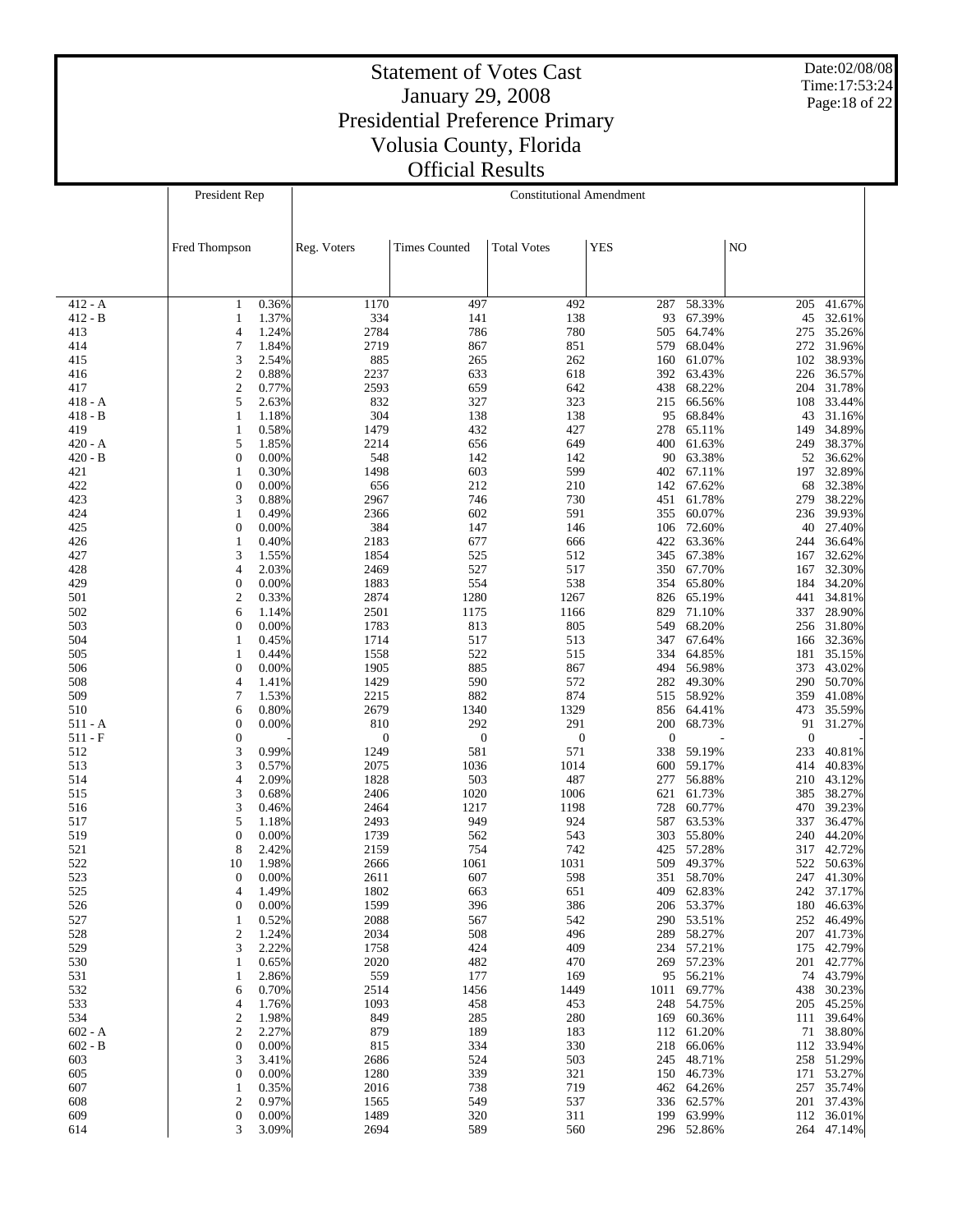Date:02/08/08 Time:17:53:24 Page:19 of 22

|                  | President Rep                  | <b>Constitutional Amendment</b> |                  |                      |                    |              |                  |                  |                      |
|------------------|--------------------------------|---------------------------------|------------------|----------------------|--------------------|--------------|------------------|------------------|----------------------|
|                  |                                |                                 |                  |                      |                    |              |                  |                  |                      |
|                  |                                |                                 |                  |                      |                    |              |                  |                  |                      |
|                  | Fred Thompson                  |                                 | Reg. Voters      | <b>Times Counted</b> | <b>Total Votes</b> | <b>YES</b>   |                  | NO               |                      |
|                  |                                |                                 |                  |                      |                    |              |                  |                  |                      |
|                  |                                |                                 |                  |                      |                    |              |                  |                  |                      |
| $615 - A$        | $\overline{2}$                 | 0.97%                           | 1227             | 426                  | 403                | 240          | 59.55%           | 163              | 40.45%               |
| 615 - B          | $\mathbf{0}$                   | 0.00%                           | 1083             | 50                   | 46                 | 24           | 52.17%           | 22               | 47.83%               |
| 617              | $\mathbf{0}$<br>$\mathbf{1}$   | 0.00%                           | 784<br>1622      | 128                  | 118<br>386         | 59<br>179    | 50.00%<br>46.37% | 59<br>207        | 50.00%<br>53.63%     |
| 618<br>619       | $\mathbf{1}$                   | 2.50%<br>3.70%                  | 1879             | 410<br>465           | 429                | 222          | 51.75%           | 207              | 48.25%               |
| 620              | $\boldsymbol{0}$               | 0.00%                           | 2226             | 188                  | 166                | 74           | 44.58%           | 92               | 55.42%               |
| 621              | $\mathbf{0}$                   | 0.00%                           | 1649             | 134                  | 123                | 63           | 51.22%           | 60               | 48.78%               |
| 622              | $\overline{2}$                 | 4.26%                           | 1104             | 185                  | 169                | 101          | 59.76%           | 68               | 40.24%               |
| 623              | $\overline{2}$                 | 2.67%                           | 1342             | 215                  | 209                |              | 121 57.89%       | 88               | 42.11%               |
| 624 - A          | $\mathbf{1}$                   | 1.20%                           | 1324             | 284                  | 275                | 175          | 63.64%           | 100              | 36.36%               |
| $624 - B$<br>625 | $\mathbf{1}$<br>$\mathbf{1}$   | 2.08%<br>0.35%                  | 322<br>1906      | 145<br>628           | 142<br>611         | 87<br>373    | 61.27%<br>61.05% | 55<br>238        | 38.73%<br>38.95%     |
| 626              | $\overline{4}$                 | 2.37%                           | 1855             | 476                  | 454                | 247          | 54.41%           | 207              | 45.59%               |
| 628              | 10.00%<br>$\mathbf{1}$         |                                 | 2347             | 463                  | 416                | 189          | 45.43%           | 227              | 54.57%               |
| 629              | $\mathbf{1}$                   | 0.94%                           | 1846             | 491                  | 470                | 226          | 48.09%           |                  | 244 51.91%           |
| 632              | $\overline{0}$                 | 0.00%                           | 573              | 145                  | 139                | 87           | 62.59%           |                  | 52 37.41%            |
| 633              | $\mathbf{0}$                   | 0.00%                           | 1379             | 240                  | 228                | 118          | 51.75%           | 110              | 48.25%               |
| 636<br>637       | $\mathbf{0}$<br>$\overline{c}$ | 0.00%<br>1.11%                  | 1471<br>1385     | 200<br>611           | 191<br>589         | 110<br>345   | 57.59%<br>58.57% | 81<br>244        | 42.41%<br>41.43%     |
| $638 - A$        | 5                              | 3.27%                           | 1245             | 421                  | 410                | 193          | 47.07%           | 217              | 52.93%               |
| $638 - B$        | $\mathbf{0}$                   |                                 | $\boldsymbol{0}$ | $\boldsymbol{0}$     | $\mathbf{0}$       | $\mathbf{0}$ |                  | $\boldsymbol{0}$ |                      |
| $639 - A$        | $\overline{4}$                 | 2.90%                           | 875              | 353                  | 338                | 154          | 45.56%           | 184              | 54.44%               |
| $639 - B$        | $\mathbf{0}$                   | 0.00%                           | 414              | 113                  | 111                | 84           | 75.68%           | 27               | 24.32%               |
| 640              | $\mathbf{2}$                   | 0.76%                           | 2058             | 596                  | 574                | 376          | 65.51%           | 198              | 34.49%               |
| 641              | 8                              | 1.16%                           | 2641             | 1232                 | 1207               | 838          | 69.43%           | 369              | 30.57%               |
| 701<br>702       | 3<br>$\overline{4}$            | 1.59%<br>0.86%                  | 2078<br>3232     | 586<br>1147          | 566<br>1122        | 321<br>660   | 56.71%<br>58.82% | 245<br>462       | 43.29%<br>41.18%     |
| 703              | $\overline{4}$                 | 1.32%                           | 2659             | 833                  | 824                | 488          | 59.22%           | 336              | 40.78%               |
| 704              | $\mathbf{0}$                   | 0.00%                           | 1123             | 237                  | 228                | 135          | 59.21%           | 93               | 40.79%               |
| 705              | $\mathbf{0}$                   | 0.00%                           | 1513             | 617                  | 613                | 419          | 68.35%           | 194              | 31.65%               |
| 706              | 6                              | 1.55%                           | 1911             | 788                  | 773                | 570          | 73.74%           | 203              | 26.26%               |
| 709              | 3                              | 1.03%                           | 2561             | 685                  | 672                | 425          | 63.24%           | 247              | 36.76%               |
| 711<br>712       | $\overline{4}$<br>$\mathbf{1}$ | 1.17%<br>0.35%                  | 2684<br>2365     | 873<br>672           | 852<br>664         | 512<br>412   | 60.09%<br>62.05% | 340<br>252       | 39.91%<br>37.95%     |
| 714              | 8                              | 1.85%                           | 2823             | 955                  | 936                | 565          | 60.36%           | 371              | 39.64%               |
| 716              | 9                              | 1.20%                           | 2531             | 1154                 | 1143               | 834          | 72.97%           | 309              | 27.03%               |
| 717              | 5                              | 1.49%                           | 2725             | 837                  | 825                | 486          | 58.91%           | 339              | 41.09%               |
| 718              | $\overline{7}$                 | 2.01%                           | 2086             | 805                  | 793                | 472          | 59.52%           | 321              | 40.48%               |
| 719              | $\mathbf{1}$                   | 0.88%                           | 968              | 320                  | 319                | 184          | 57.68%           | 135              | 42.32%               |
| 720<br>722       | 6<br>1                         | 2.20%                           | 2421<br>2206     | 720                  | 709                | 408          | 57.55%<br>59.97% | 301<br>259       | 42.45%<br>40.03%     |
| 723              | 3                              | 0.41%<br>1.40%                  | 1649             | 653<br>495           | 647<br>485         | 388<br>315   | 64.95%           | 170              | 35.05%               |
| 724              | 8                              | 2.08%                           | 2174             | 859                  | 848                |              | 503 59.32%       | 345              | 40.68%               |
| 725              | $\overline{c}$                 | 0.43%                           | 1999             | 898                  | 887                | 590          | 66.52%           | 297              | 33.48%               |
| 726              | 9                              | 1.17%                           | 2822             | 1445                 | 1429               | 1007         | 70.47%           | 422              | 29.53%               |
| 727              | $\mathbf{1}$                   | 0.27%                           | 2177             | 857                  | 839                | 514          | 61.26%           | 325              | 38.74%               |
| 728<br>729       | 1                              | 0.22%                           | 2013             | 911                  | 905                | 578          | 63.87%<br>68.31% | 327              | 36.13%<br>31.69%     |
| 730              | $\overline{4}$<br>$\mathbf{1}$ | 0.46%<br>0.22%                  | 3936<br>1822     | 1598<br>920          | 1581<br>899        | 1080<br>635  | 70.63%           | 501              | 264 29.37%           |
| 731              | $\mathbf{1}$                   | 0.42%                           | 1710             | 518                  | 504                | 269          | 53.37%           | 235              | 46.63%               |
| 732              | 3                              | 0.46%                           | 2865             | 1303                 | 1272               | 719          | 56.53%           | 553              | 43.47%               |
| 733              | $\boldsymbol{0}$               | 0.00%                           | 1515             | 573                  | 559                | 342          | 61.18%           | 217              | 38.82%               |
| 801              | $\overline{c}$                 | 1.40%                           | 832              | 289                  | 289                | 189          | 65.40%           |                  | 100 34.60%           |
| 803              | 3                              | 0.57%                           | 1835             | 947                  | 925                | 643          | 69.51%           | 282              | 30.49%               |
| 804<br>805       | $\mathbf{1}$<br>$\overline{4}$ | 0.28%<br>0.72%                  | 2010<br>2355     | 866<br>1075          | 853<br>1060        | 593<br>738   | 69.52%<br>69.62% | 322              | 260 30.48%<br>30.38% |
| 806              | $\overline{c}$                 | 0.38%                           | 2157             | 1123                 | 1095               | 725          | 66.21%           |                  | 370 33.79%           |
| 807              | $\mathfrak{Z}$                 | 2.21%                           | 1421             | 465                  | 458                | 282          | 61.57%           |                  | 176 38.43%           |
| 808              | 5                              | 1.31%                           | 3056             | 1018                 | 992                | 625          | 63.00%           |                  | 367 37.00%           |
| 809              | $\mathbf{1}$                   | 0.42%                           | 1609             | 548                  | 539                |              | 347 64.38%       |                  | 192 35.62%           |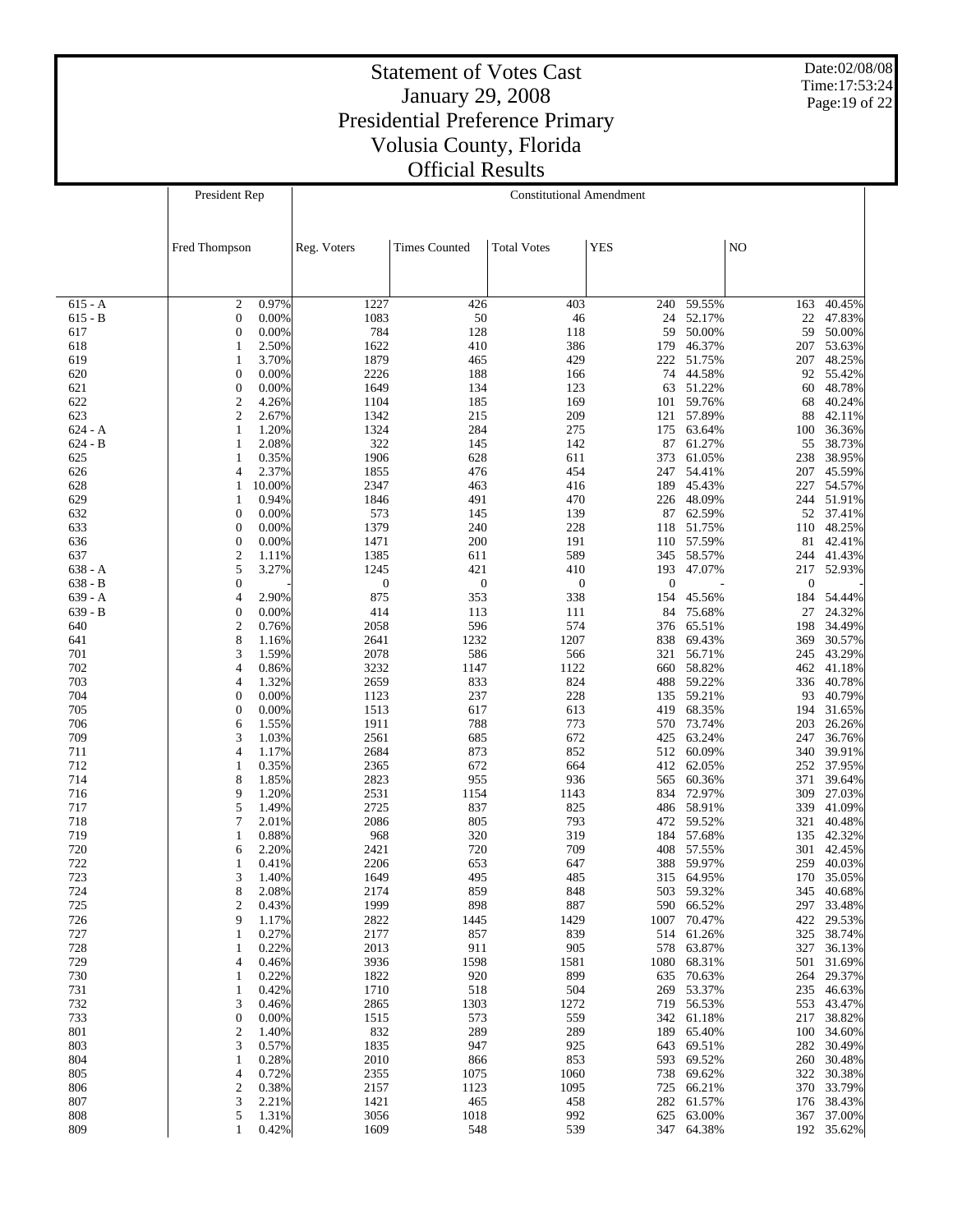Date:02/08/08 Time:17:53:24 Page:20 of 22

|       | President Rep  |          | <b>Constitutional Amendment</b> |                      |                    |            |        |       |        |  |
|-------|----------------|----------|---------------------------------|----------------------|--------------------|------------|--------|-------|--------|--|
|       |                |          |                                 |                      |                    |            |        |       |        |  |
|       | Fred Thompson  |          | Reg. Voters                     | <b>Times Counted</b> | <b>Total Votes</b> | <b>YES</b> |        | NO    |        |  |
|       |                |          |                                 |                      |                    |            |        |       |        |  |
|       |                |          |                                 |                      |                    |            |        |       |        |  |
| 810   | $\overline{c}$ | 1.19%    | 1020                            | 400                  | 387                | 247        | 63.82% | 140   | 36.18% |  |
| 811   | 3              | 0.72%    | 2030                            | 900                  | 887                | 600        | 67.64% | 287   | 32.36% |  |
| 812   | 0              | $0.00\%$ | 1229                            | 516                  | 512                | 360        | 70.31% | 152   | 29.69% |  |
| 813   | 5              | 1.07%    | 1884                            | 913                  | 899                | 656        | 72.97% | 243   | 27.03% |  |
| 814   | 4              | 1.23%    | 2532                            | 828                  | 816                | 522        | 63.97% | 294   | 36.03% |  |
| 815   | 4              | 1.19%    | 1642                            | 708                  | 685                | 484        | 70.66% | 201   | 29.34% |  |
| 816   | $\mathfrak{2}$ | 0.86%    | 1570                            | 522                  | 516                | 349        | 67.64% | 167   | 32.36% |  |
| 901   |                | 0.39%    | 2193                            | 627                  | 618                | 391        | 63.27% | 227   | 36.73% |  |
| 902   | 4              | 1.06%    | 2849                            | 928                  | 915                | 618        | 67.54% | 297   | 32.46% |  |
| 903   | 3              | 0.96%    | 2483                            | 850                  | 829                | 538        | 64.90% | 291   | 35.10% |  |
| 904   | 2              | 1.03%    | 1774                            | 546                  | 544                | 354        | 65.07% | 190   | 34.93% |  |
| 905   |                | 0.58%    | 1212                            | 426                  | 417                | 288        | 69.06% | 129   | 30.94% |  |
| 906   |                | 0.87%    | 715                             | 302                  | 293                | 165        | 56.31% | 128   | 43.69% |  |
| 907   | 0              | 0.00%    | 875                             | 308                  | 303                | 233        | 76.90% | 70    | 23.10% |  |
| 908   |                | 0.22%    | 2657                            | 1011                 | 996                | 574        | 57.63% | 422   | 42.37% |  |
| 909   |                | 0.47%    | 1409                            | 582                  | 574                | 372        | 64.81% | 202   | 35.19% |  |
| 910   | 0              | $0.00\%$ | 1285                            | 395                  | 393                | 263        | 66.92% | 130   | 33.08% |  |
| 912   | 3              | 1.40%    | 1567                            | 567                  | 563                | 358        | 63.59% | 205   | 36.41% |  |
| 913   | 8              | 1.88%    | 2417                            | 977                  | 964                | 627        | 65.04% | 337   | 34.96% |  |
| Total | 488            | 0.92%    | 350512                          | 120509               | 118038             | 72903      | 61.76% | 45135 | 38.24% |  |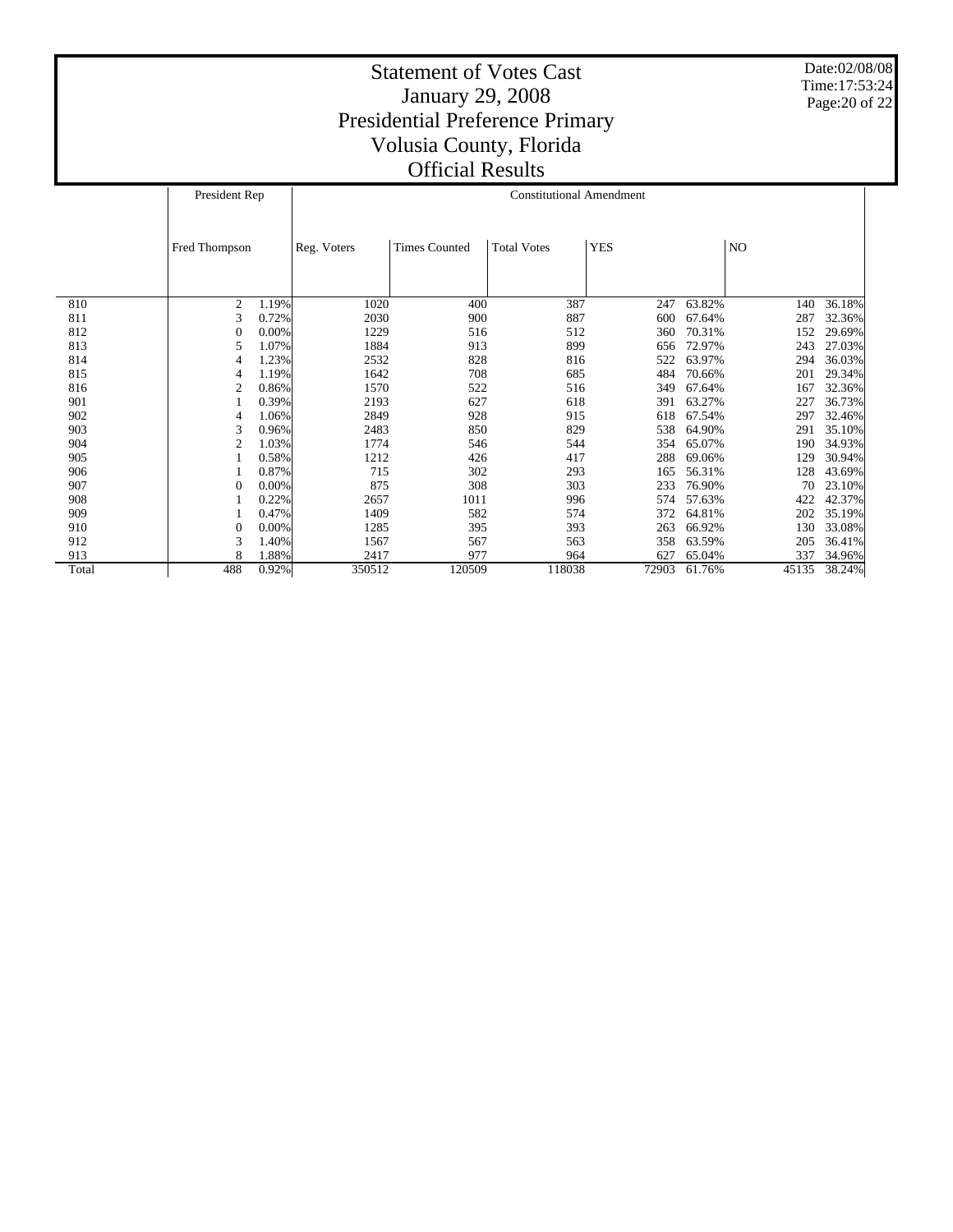|                   | Date:02/08/08<br>Time: 17:53:24<br>Page: 21 of 22 |                  |                    |            |             |  |             |  |  |  |
|-------------------|---------------------------------------------------|------------------|--------------------|------------|-------------|--|-------------|--|--|--|
| DeLand Question 1 |                                                   |                  |                    |            |             |  |             |  |  |  |
|                   | Reg. Voters                                       | Times<br>Counted | <b>Total Votes</b> | <b>YES</b> | NO.         |  |             |  |  |  |
| Total             | 16234                                             | 5665             | 5222               |            | 3764 72.08% |  | 1458 27.92% |  |  |  |